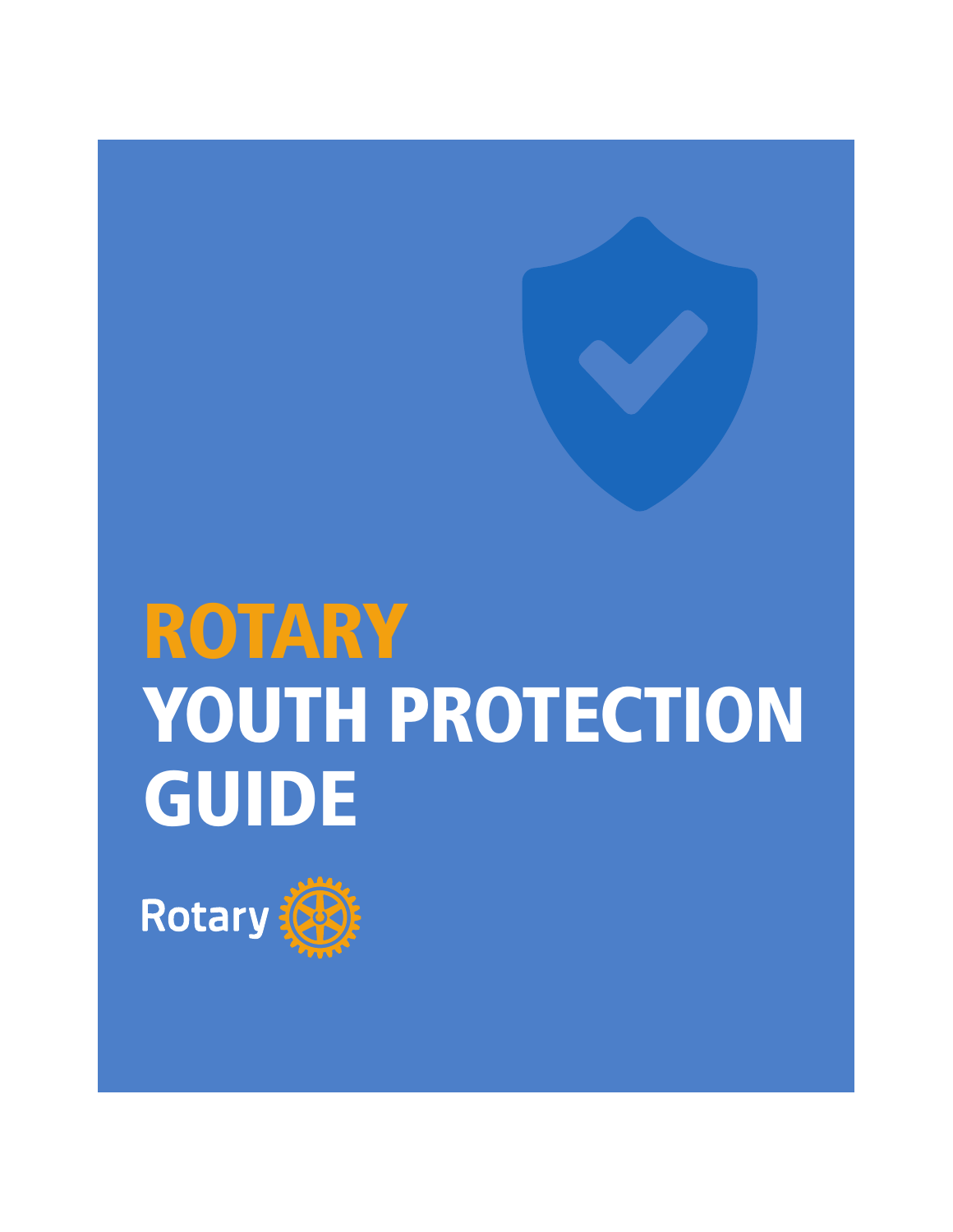The Rotary Youth Protection Guide is a comprehensive manual to providing a safe and secure environment for all young people involved in Rotary programs and activities. It includes guidelines for developing, implementing, and maintaining an effective district youth protection program. The methods described in this guide can be modified to comply with local laws and should be used in combination with other locally developed training resources.

District governors, district youth protection officers, and all club and district leaders involved in Interact, RYLA, or Rotary Youth Exchange should review this guide. Districts may also apply these guidelines to other youth activities or when working with any vulnerable population.

The information in this publication comes in part from the efforts and experiences of Rotary members and reflects the best practices of Rotary districts. Policy references are to the Rotary Code of Policies. Any decisions made by the Rotary International Board of Directors take precedence over information in this publication.

# **CONTENTS**

| 1. Introduction to Youth Protection           |                |
|-----------------------------------------------|----------------|
| Statement of Conduct for Working With Youth   | 1              |
| Understanding the Terms                       | $\overline{c}$ |
| 2. Leadership and Positions of Responsibility |                |
| District Governor                             | 4              |
| District Program Chairs                       | 4              |
| District Youth Protection Officer             | 5              |
| Club Presidents, Club Program Chairs,         |                |
| and Other Club Officers                       | 5              |
| Everyone's Role                               | 5              |
| 3. Youth Protection Procedures                |                |
| <b>Youth Protection Policies</b>              | 7              |
| Volunteer Selection and Screening             | 8              |
| Volunteer Training                            | 10             |
| Monitoring and Supervision                    | 11             |
| Participant Support                           | 11             |
| Document Retention and Information Privacy    | 12             |
| Incorporation and Insurance                   | 12             |
| Youth Travel                                  | 13             |
| Overnight Activities                          | 14             |
| Online Safety                                 | 15             |
| Crisis Management                             | 15             |

# **4. Awareness and Prevention**

|    | Creating a Culture of Safety                  | 17 |
|----|-----------------------------------------------|----|
|    | Appropriate Boundaries Between Adults         |    |
|    | and Youth                                     | 17 |
|    | Appropriate Boundaries Among Participants     | 20 |
|    | Recognizing Abuse and Harassment              | 21 |
|    | Recognizing Offenders                         | 23 |
|    | Recognizing Grooming Behavior                 | 23 |
|    | Community Grooming                            | 24 |
| 5. | <b>Responding and Reporting</b>               |    |
|    | Why Responding Is Important                   | 25 |
|    | How to Respond to Inappropriate Behavior      |    |
|    | by Adults                                     | 25 |
|    | How to Respond to Inappropriate Behavior      |    |
|    | by Youth                                      | 26 |
|    | Responding to a Report of Abuse or Harassment | 26 |
|    | Barriers to Reporting                         | 29 |
|    | Appendix A.                                   |    |
|    | Sample District Youth Protection Policy       | 31 |
|    | Appendix B.                                   |    |
|    | Sample Abuse and Harassment Allegation        |    |
|    | Reporting Guidelines                          | 35 |
|    | Appendix C.                                   |    |
|    | Sample Youth Program Volunteer Application    | 38 |
|    | Appendix D.                                   |    |
|    | Sample Youth Program Volunteer Interview      |    |
|    | Questions                                     | 43 |
|    | Appendix E.                                   |    |
|    | Sample Questions for Youth Program            |    |
|    | Volunteers' References                        | 45 |
|    | Appendix F.                                   |    |
|    | <b>Additional Resources</b>                   | 47 |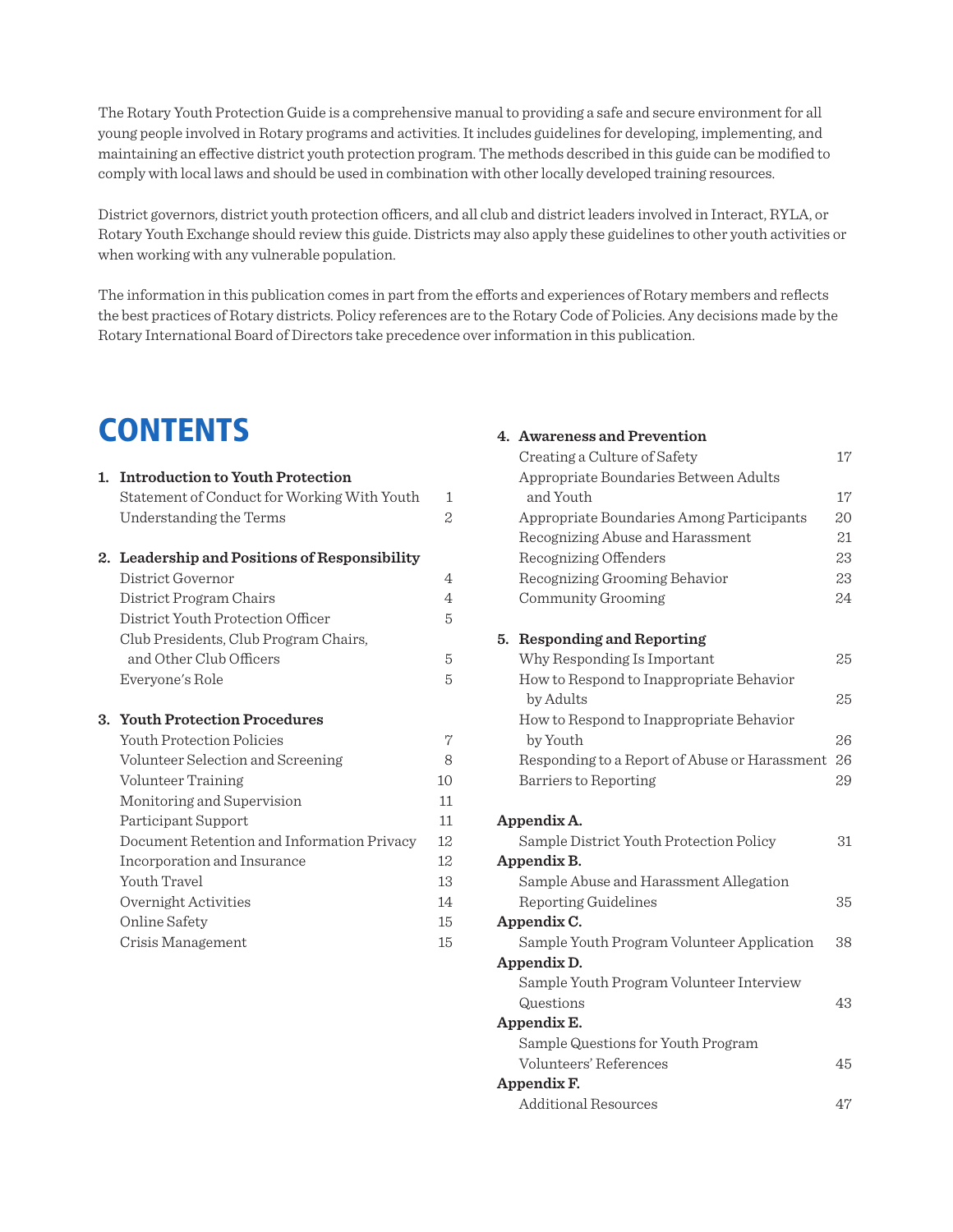# INTRODUCTION TO YOUTH PROTECTION

Rotary has a long history of providing service to youth. Each year, more than 300,000 young people participate in Rotary programs like Interact, Rotary Youth Exchange, and Rotary Youth Leadership Awards (RYLA). Many club and district mentoring programs, immunization efforts, job training programs, literacy projects, and other initiatives also help young people or other vulnerable populations.

Unfortunately, no organization or program is invulnerable to abuse or crises. They can and do occur in even the most seemingly positive settings. Predators often seek teaching, coaching, or other positions that give them access to children and teenagers. Others who are committed to working with youth sometimes find it hard to believe that some adults will abuse the trust placed in them, so they may not notice the signs. Rotary takes youth protection very seriously, and it relies on our members to foster safe environments that prevent abuse and to respond appropriately when it occurs.

# **Statement of Conduct for Working With Youth**

The statement of conduct provides the basic principle to follow when working with young people in any capacity:

**Rotary International strives to create and maintain a safe environment for all youth who participate in Rotary activities. To the best of their ability, Rotarians, Rotarians' spouses and partners, and other volunteers must safeguard the children and young people with whom they come into contact and protect them from physical, sexual, and psychological abuse.**

This principle must be followed throughout Rotary, including by our districts, clubs, Rotary members, and other volunteers at all levels, as well as in our materials, programs, and communications with parents and guardians.

Rotary reinforces the Statement of Conduct for Working With Youth with additional policies that set the safety of young people as our first priority. They require districts and clubs to adhere to local youth protection laws and procedures and to set expectations for responding to any concerns or allegations that arise. These policies apply to any Rotary activity or program that involves youth.

Rotary Youth Exchange policies address the additional risks that this program carries. The district certification process provides extra safeguards and promotes consistency among district partners. In order to participate in Rotary Youth Exchange, districts must demonstrate compliance with all of the certification requirements listed in the **[Rotary Code of Policies](https://my.rotary.org/document/rotary-code-policies)** sections on Youth Protection and Rotary Youth Exchange. For more information about certification requirements, write to **[youthexchange@rotary.org](mailto:youthexchange@rotary.org)**.

Adopting sensible procedures and following guidelines protects both program participants and volunteers and enables programs to accomplish their missions and objectives. Controls at the district level, through a district youth protection policy, and similar controls at the club level:

- **•** Demonstrate Rotary's commitment to youth
- **•** Prevent incidents of abuse or mitigate their effects
- **•** Protect the long-term viability of youth programs
- **•** Strengthen the trust of participants and their families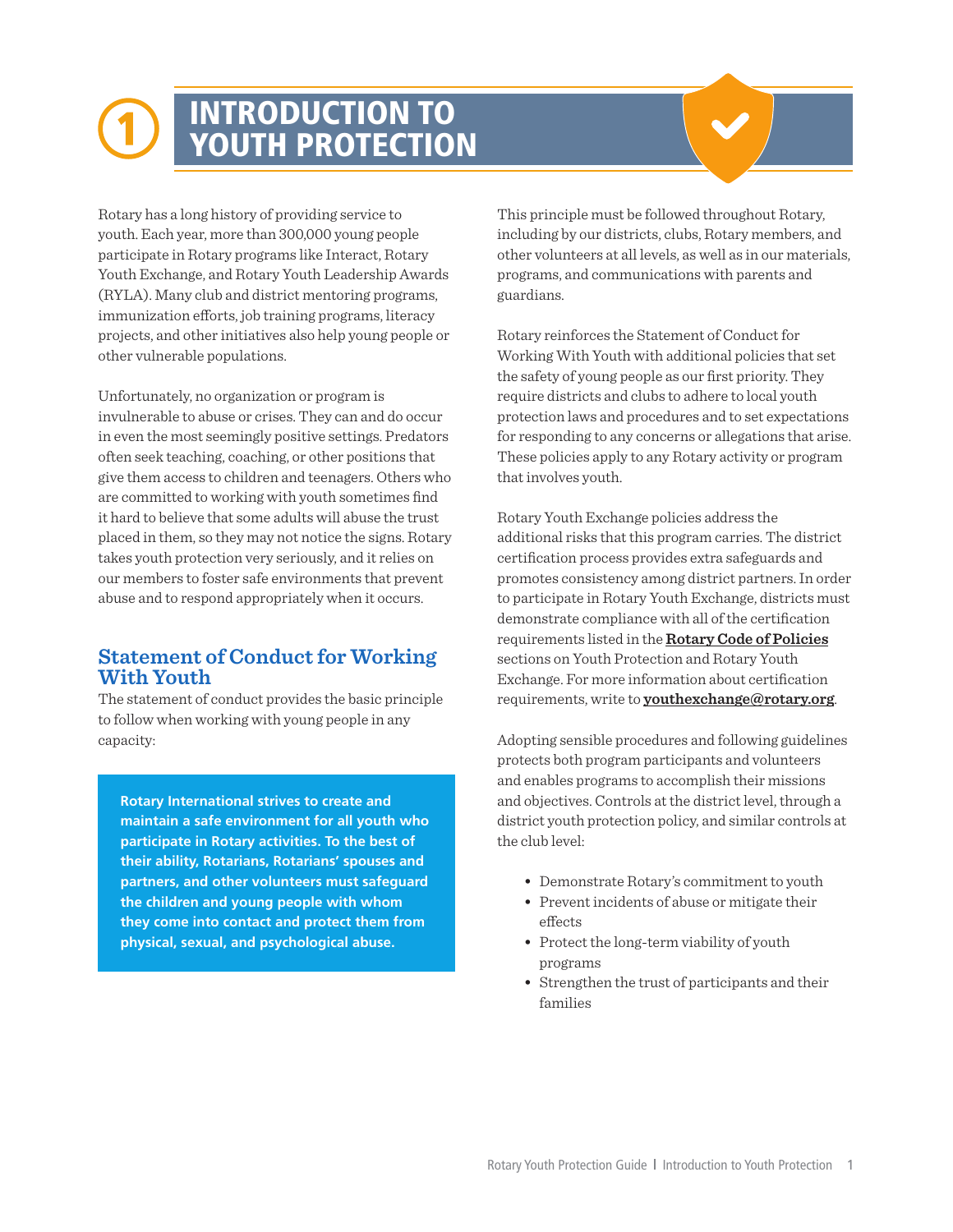# **Understanding the Terms**

Throughout this guide, some terms will be used in specialized ways. It's important to understand these terms in order to fully understand how to create comprehensive policies, training plans, and response mechanisms. Discuss these and other terms that people in your area may use in talking about these and related concepts. Because these topics may be difficult to discuss, it is especially important that everyone has the same understanding of the terms and is comfortable and confident using them to describe inappropriate behavior or possible abuse. This guide will explain some of these terms in greater detail in later chapters.

**Volunteer —** Any adult involved in Rotary youth activities who interacts directly with young people, whether supervised or unsupervised. For Rotary's youth programs, volunteers include:

- **•** Club and district Youth Exchange officers and committee members
- **•** Program counselors or advisers
- **•** Members and nonmembers and their spouses and partners who have contact with participants during activities or outings or who transport participants to events
- **•** Rotary Youth Exchange host parents and other adult residents of host homes, including host siblings and other family members
- **•** Youth programs alumni who assist in the administration of a youth program

**Youth program participant —** Anyone who participates in a Rotary youth program, whether they are a child or adult.

**Offender —** Anyone who commits an act of abuse or harassment. Other terms used to describe offenders include predator, child abuser, child molester, or pedophile.

**Accused person —** Someone alleged to have committed abuse or harassment can be called an accused person while the matter is still under investigation.

#### **Emotional, psychological, or verbal abuse —**

The use of fear, humiliation, or verbal assault to control the behavior of another. Examples include rejecting the person, preventing them from developing normal social relationships, and making derogatory statements based on characteristics that include age, ethnicity, race, color, abilities, religion, socioeconomic status, culture, sex, sexual orientation, and gender identity.

**Physical abuse —** Physical contact intended to cause pain, injury, or other physical suffering or harm.

**Neglect —** Failure to provide the food, shelter, or medical or emotional care that is necessary to wellbeing.

**Consent —** An informed, knowing, and voluntary decision to engage in an activity or behavior.

**Sexual abuse —** Engaging in or arranging implicit or explicit sexual acts. This includes pressuring someone to perform a sexual act alone, or sexually engaging directly with another person of any age or gender through force or coercion, or with anyone who is unable to give consent. Any sexual activity between a legal adult and a minor or youth program participant, or any nonconsensual sexual activity between peers, is considered sexual abuse. Sexual abuse can also include offenses that don't involve touching, such as voyeurism, indecent exposure, stalking, electronic harassment, or showing a young person sexual or pornographic material.

**Sexual harassment —** Sexual advances, requests for sexual acts, or verbal or physical conduct of a sexual nature that is unwanted or directed at someone who is unwilling or unable to consent. It can be physical or verbal, and even occur in the form of electronic communication, such as in text messages or on social media. In some cases, sexual harassment precedes sexual abuse and is used by sexual predators to desensitize someone or accustom them to inappropriate behavior. Examples of sexual harassment include:

**•** Sexual nicknames or jokes, references to sexual conduct, gossip about someone's sex life, or comments about a person's sexual activity, deficiencies, or prowess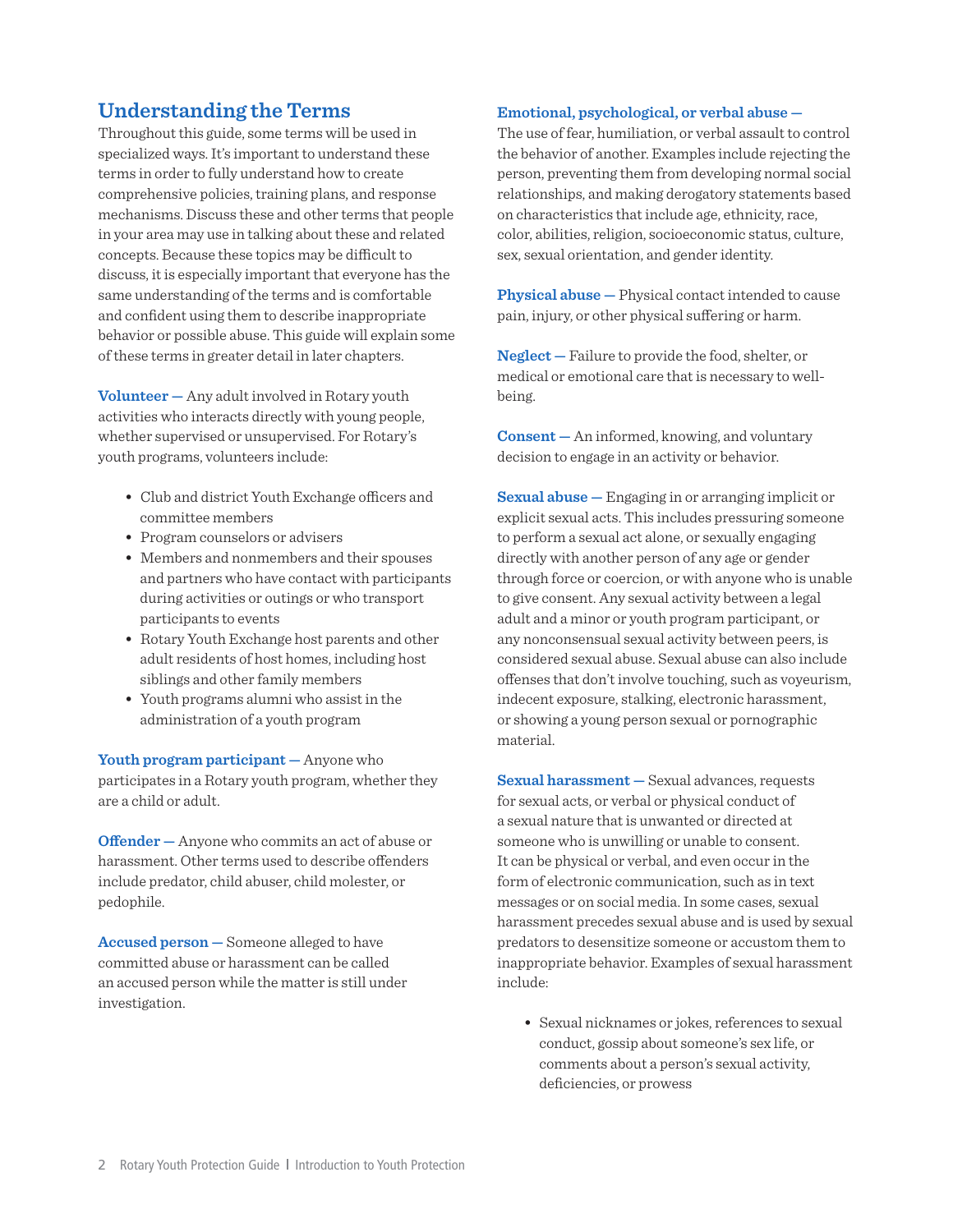- **•** Giving private or secret gifts, including those of a sexual nature
- **•** Verbal comments or statements of a sexual nature
- **•** Display of sexually suggestive objects or images
- **•** Requests for sexual acts
- **•** Sexual leering or whistling
- **•** Inappropriate physical contact, such as intentionally brushing against a person
- **•** Obscene language or gestures
- **•** Suggestive or insulting comments

**Grooming —** Establishing an emotional connection with someone to lower their inhibitions and gain their trust with the intent to be sexually abusive.

**Community grooming —** Manipulating or convincing others into thinking that an offender is caring, kind, and respectable in order to cause members of the community to ignore warning signs of predatory behavior.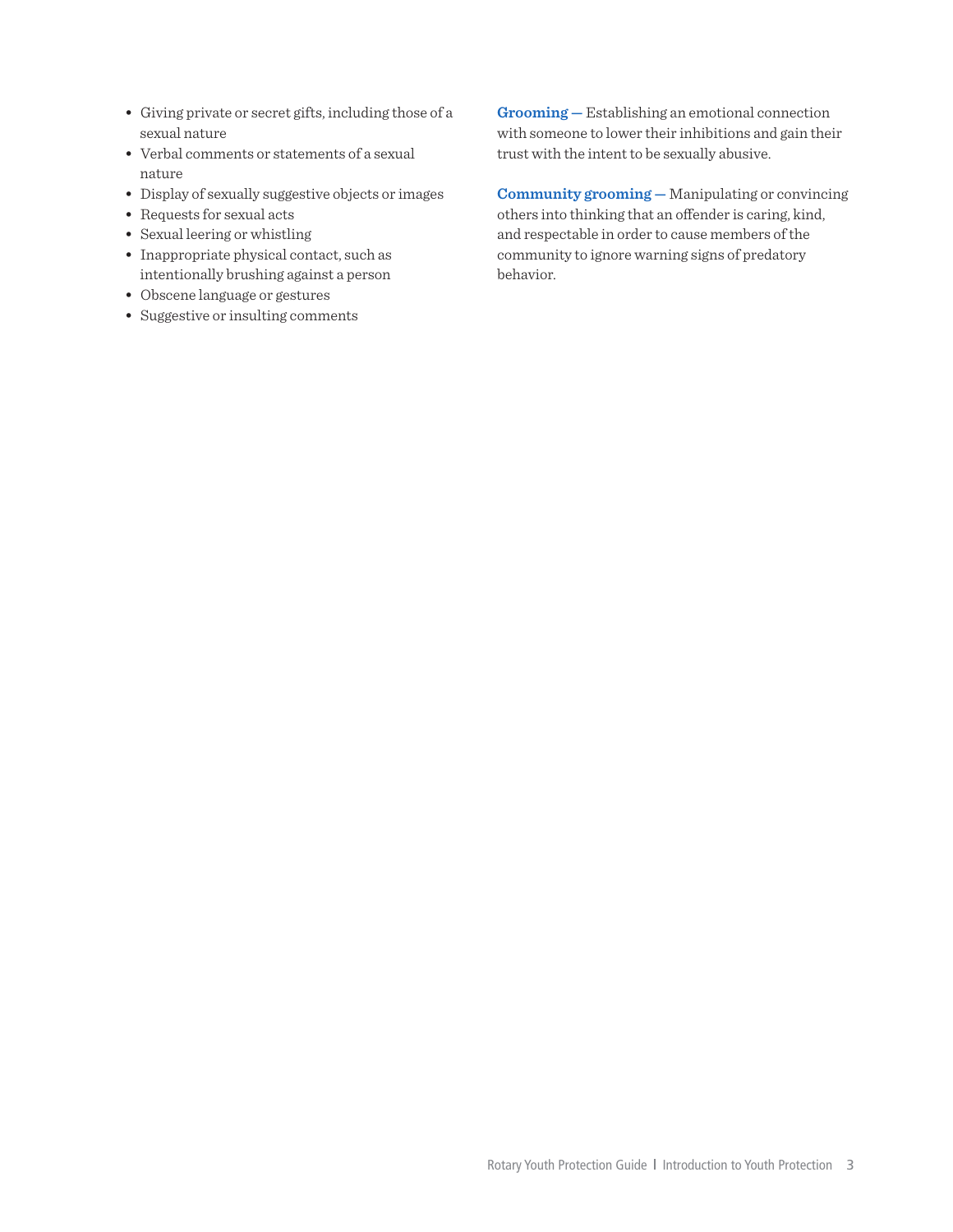# LEADERSHIP AND POSITIONS OF RESPONSIBILITY



Skilled leadership is critical to creating an environment that focuses on child safety. Youth protection is the responsibility of all adults involved in youth programs, but compliance with Rotary International (RI) and district policies depends especially on the vigilance of the district governor, various district program chairs, the district youth protection officer, club presidents, and club youth program chairs. They should coordinate their efforts to raise awareness of youth safety issues and develop and implement youth protection procedures.

# **District Governor**

The district governor is responsible for the supervision and control of district programs, including all youth programs and activities. District chairs and other volunteers are supervised by their governors and report to them. Given the sensitive nature of youth programs, governors are required to complete youth protection training as determined by Rotary's general secretary. They are also encouraged to use the time before they take office to learn as much as possible about the programs their districts participate in.

A district governor is responsible for:

- **•** Ensuring that the district has a youth protection policy that complies with the **[Rotary Code](https://my.rotary.org/en/document/rotary-code-policies)  [of Policies](https://my.rotary.org/en/document/rotary-code-policies)** for all youth programs, including Rotary Youth Exchange, and having a local legal professional check that they comply with local laws
- **•** Working with district committees to make sure that the policy is followed throughout the district and that all abuse or harassment allegations and other crises are handled appropriately
- **•** If necessary, intervening to administer youth programs, even if those responsibilities had been delegated to other district and club officers
- **•** Establishing a committee or process to closely review behavior, legal charges, and convictions that, even if they are not directly related to a youth protection violation, might otherwise disqualify a volunteer from working with young people

# **District Program Chairs**

Each year, the district governor should appoint or reappoint a chair for each youth program the district participates in. A program chair monitors and directs program activity at the club and district levels and serves as a resource and contact person for clubs. One person can serve as chair for multiple years; however, having an effective succession plan is key to consistent program management.

A district youth program chair should:

- **•** Know all RI and district youth protection policies and program operations and ensure that district and club programs meet all policy requirements
- **•** Assist with club training, participant screening and selection, program logistics, and risk management
- **•** Develop an effective support system for youth, encouraging them to report and cope effectively with challenges
- **•** Communicate with national and international contacts about program challenges and successes and serve as a liaison between clubs
- **•** Coordinate with the district youth protection officer (or governor) to respond immediately and thoroughly to all allegations of abuse, harassment, or other crises
- **•** Keep the district governor informed about youth program activities

Districts are encouraged to establish advisory roles for former program chairs so they may continue to offer their experience and knowledge to youth activities. The district may or may not officially recognize such roles.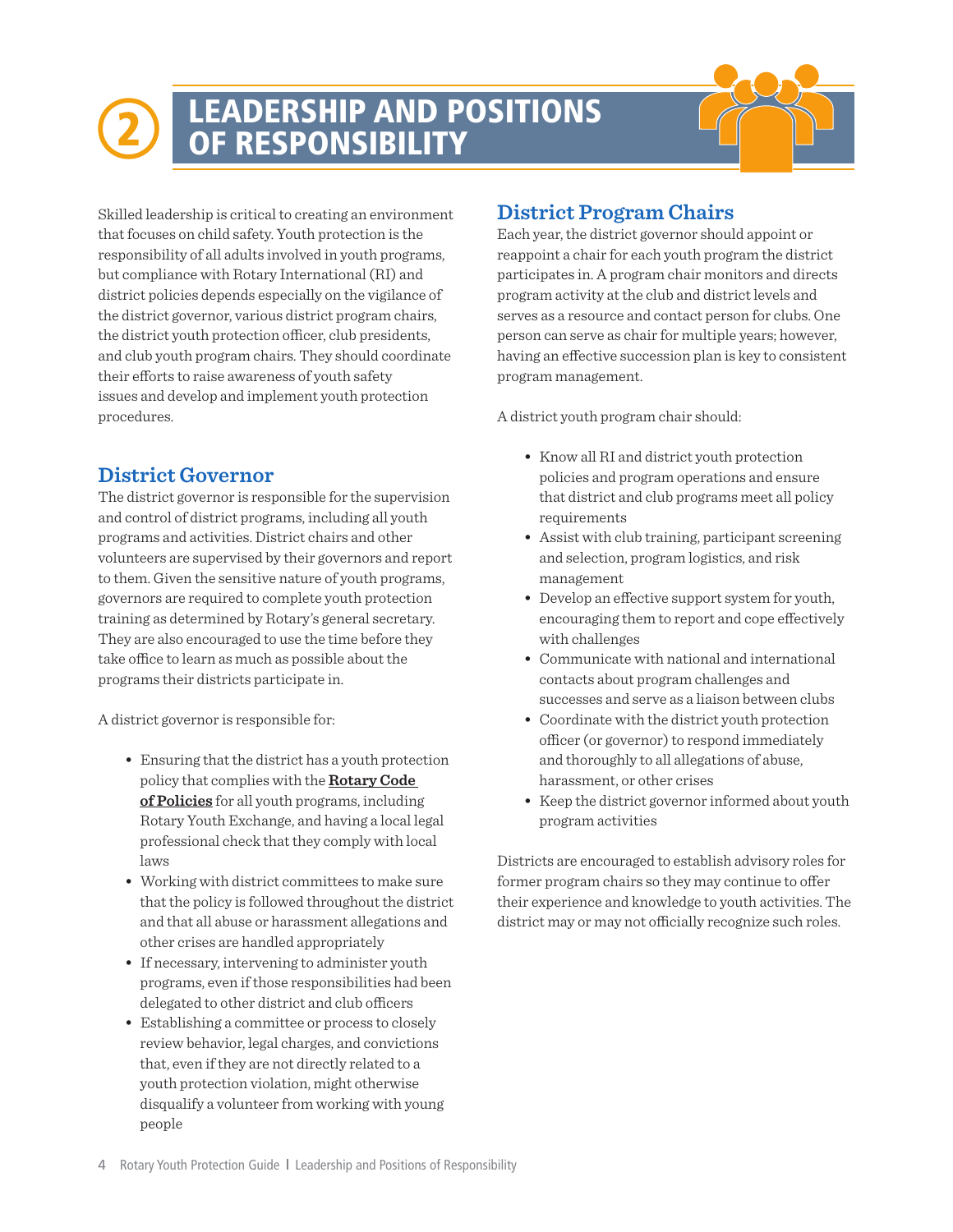#### **EFFECTIVE SUCCESSION PLANNING**

**District governors should plan for continuity when making committee appointments. Because of the special knowledge and experience that administering youth programs requires, it is highly recommended that districts use a leadership succession plan to draw from the expertise of experienced committee members and develop leaders within the committee. The plan should also arrange for an overlap period, so that incoming youth program chairs learn important procedures and policies from their predecessors.**

# **District Youth Protection Officer**

It is strongly recommended that district governors appoint a youth protection officer to foster safe operations across all youth programs. The officer should be a resource on abuse, harassment, and other risks and crises. This person should have professional experience in counseling, social work, law, law enforcement, or child development.

A youth protection officer should:

- **•** Monitor changes in national and local laws related to youth protection to keep district policies and procedures up-to-date, as well as any changes in RI policies, and tell the governor and district program chairs about them
- **•** Work with the district and clubs to inform all Rotary members of their youth protection obligations
- **•** Confirm that appropriate screening measures are used for all youth programs, in compliance with Rotary policies and local laws
- **•** Direct the selection of Rotary member and nonmember volunteers and make sure that volunteer screening is documented appropriately
- **•** Ensure that appropriate training is provided to Rotary members, other volunteers, and youth program participants and their parents
- **•** Oversee the proper handling of allegations, harassment, or other crises, and protect the interests of all who are involved
- **•** Work with the district governor to maintain confidential records of all allegations of abuse, harassment, or other crises and all people who are prohibited from working with youth, as RI policy requires
- **•** Make sure those prohibitions are applied each year, even as leaders change

Sometimes the unexpected happens: a serious earthquake, a train collision, an act of terrorism, civil unrest, or an act of violence in a school. A youth protection officer should consider what the district would do in one of these emergencies and how it could best keep program participants safe and all necessary parties, including participants' parents or legal guardians, notified.

# **Club Presidents, Club Program Chairs, and Other Club Officers**

Rotary club presidents have the overall responsibility for operating and coordinating club youth activities, with support from club committee members.

A club's president and committees should:

- **•** Know all Rotary and district youth protection policies and program operations that apply to a club's involvement, and ensure that club programs meet policy requirements
- **•** Implement required training, screening, program logistics, and risk management procedures
- **•** Engage regularly with youth program participants to get feedback on the programs
- **•** Coordinate with the district youth program chair and district youth protection officer to respond immediately and thoroughly to all allegations of abuse, harassment, and other crises

# **Everyone's Role**

Strong support and effective management of youth programs throughout the club are essential to ensuring that all youth protection policies, including district procedures, RI policies, and local laws and regulations, are followed. All club-level volunteers and program officers must understand Rotary and district policies and work with their club presidents to promptly communicate all youth protection concerns to district leaders and/or local law enforcement.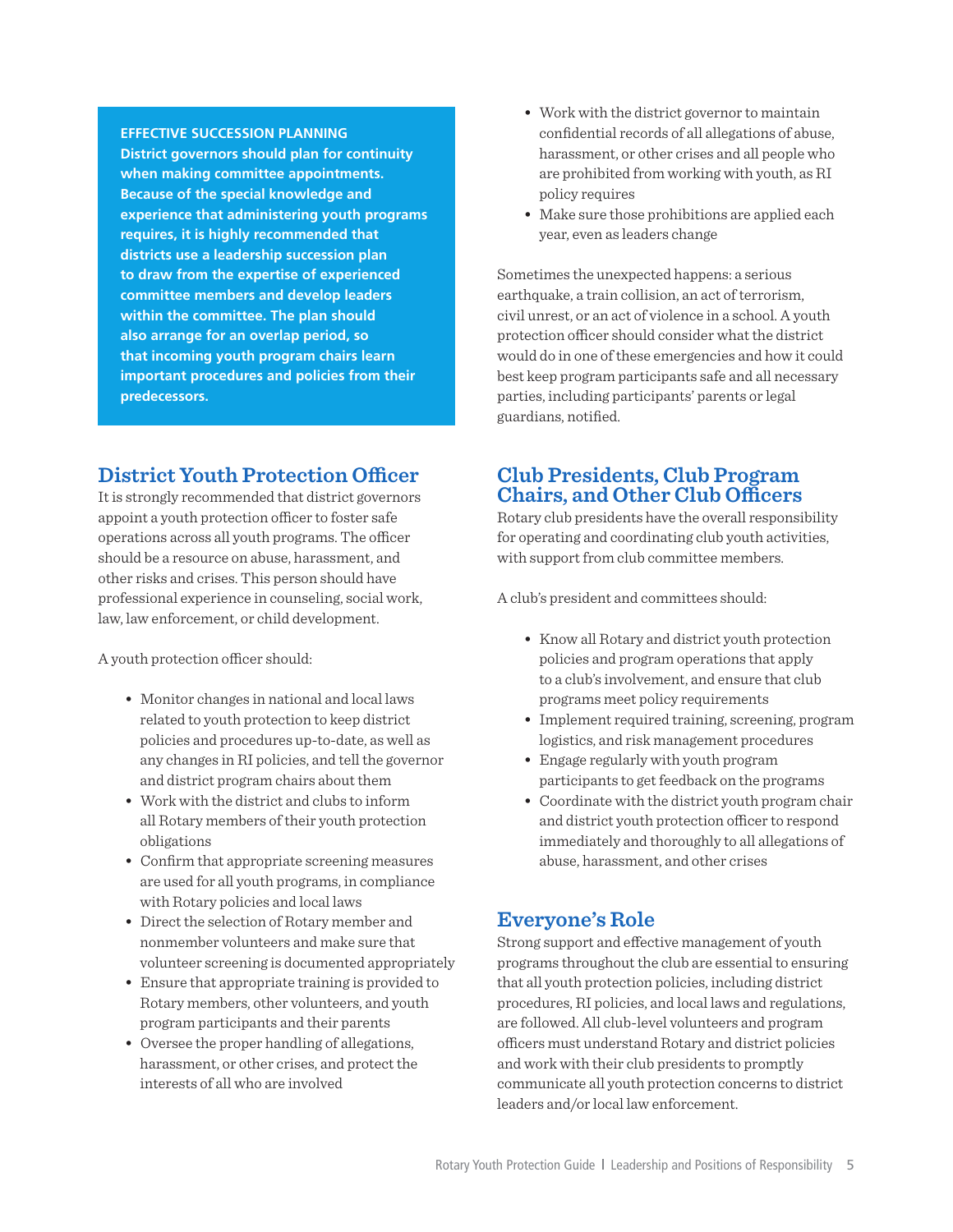Those who have admitted to, have been convicted of, or are known to have engaged in sexual abuse or sexual harassment of a youth or program participant are ineligible for Rotary membership — even if these crimes were committed long ago. Any volunteer who admits to, is convicted of, or is otherwise known to have engaged in sexual abuse or sexual harassment or other act that violates the accepted standard of behavior in the community must be prohibited from working with youths through Rotary.

#### **ROTARY INTERNATIONAL STAFF**

**Staff members at the Rotary International (RI) Secretariat support districts that work with Interact, RYLA, and Rotary Youth Exchange and assist districts and clubs in youth protection matters. The Secretariat's role includes enforcing Rotary policies, assisting districts in communicating with their partners abroad, ensuring reports to local law enforcement, helping respond to media inquiries, and providing general guidance to clubs and districts facing difficult situations involving participants.**

Contact staff members directly with any questions about RI policies, or for assistance with media relations, at **[youthprotection@rotary.org](mailto:youthprotection@rotary.org)**.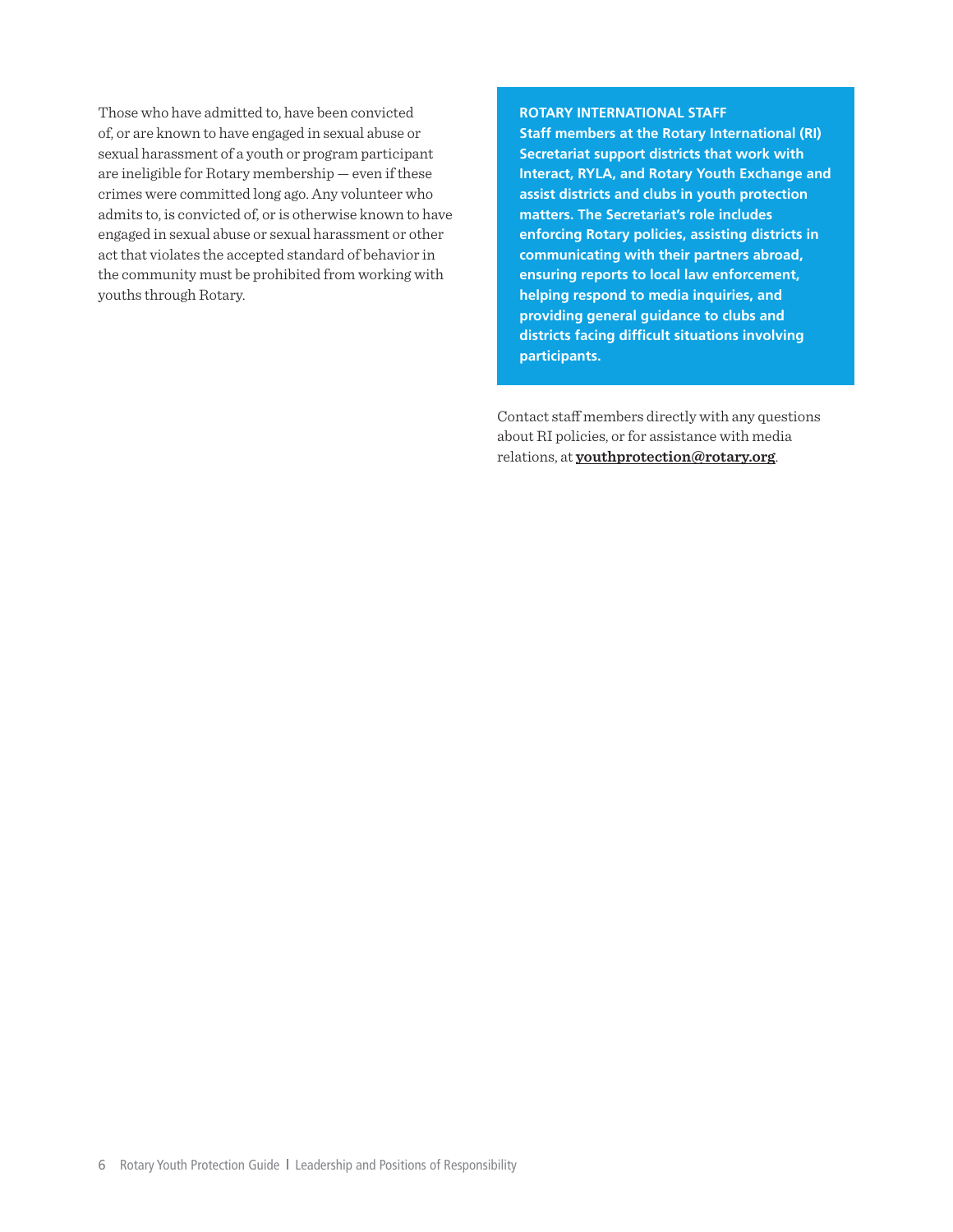# YOUTH PROTECTION **PROCEDURES**

# **Youth Protection Policies**

Each Rotary district that participates in youth programs must develop procedures and policies that comply with the **[Rotary Code of Policies](https://www.rotary.org/myrotary/en/document/rotary-code-policies)** and Rotary's Statement of Conduct for Working With Youth. They include guidelines for Rotary-sponsored travel by young people.

**Although your district may wish to develop one youth protection policy for all of its youth programs, remember that each program has unique aspects to consider. Rotary Youth Exchange, for example, requires districts to meet RI certification requirements before they can participate in the program. (See the** [Rotary Code of Policies](https://www.rotary.org/myrotary/en/document/rotary-code-policies) **section on Youth Exchange.)**

A youth program policy should not only cover critical youth protection procedures but also provide more general program operation guidelines so that all volunteers, program participants, and participants' families fully understand the expectations. District youth protection policies should address foreseeable risks. Risks associated with the program's environment should be considered, along with plans for mitigating them. Determine what Rotary members need to know to operate youth programs in accordance with RI policies, and train them accordingly.

An effective district youth protection policy includes:

- **•** A policy statement that includes Rotary's Statement of Conduct for Working With Youth
- **•** Procedures for ensuring that clubs comply with district and Rotary International requirements
- **•** Criteria and procedures for screening and selecting volunteers
- **•** Procedures for training volunteers who work with youth
- **•** Procedures for providing participants with a support network and resources
- **•** A system to manage program documentation and maintain confidential records
- **•** Guidelines for reporting and investigating suspected abuse or harassment, allegations, and confirmed incidents
- **•** A disciplinary policy for addressing individuals who exhibit inappropriate behavior
- **•** Procedures for managing crises, including a communication plan
- **•** Policies on how to safely store electronic data and the personal information of volunteers and participants
- **•** Practices for managing the risks associated with participants' travel, including supervision and monitoring expectations

Each Rotary district is responsible for ensuring that all clubs comply with Rotary policies and local laws. Noncompliance can have serious consequences, including the termination of an individual's membership or a club's charter or the suspension of the entire district's program activities.

**Review the Sample District Youth Protection Policy (appendix A). Policies will vary with the type and size of the youth programs and local governing laws. Thoroughly consider laws that affect program operations and incorporate any necessary information into your district policy.**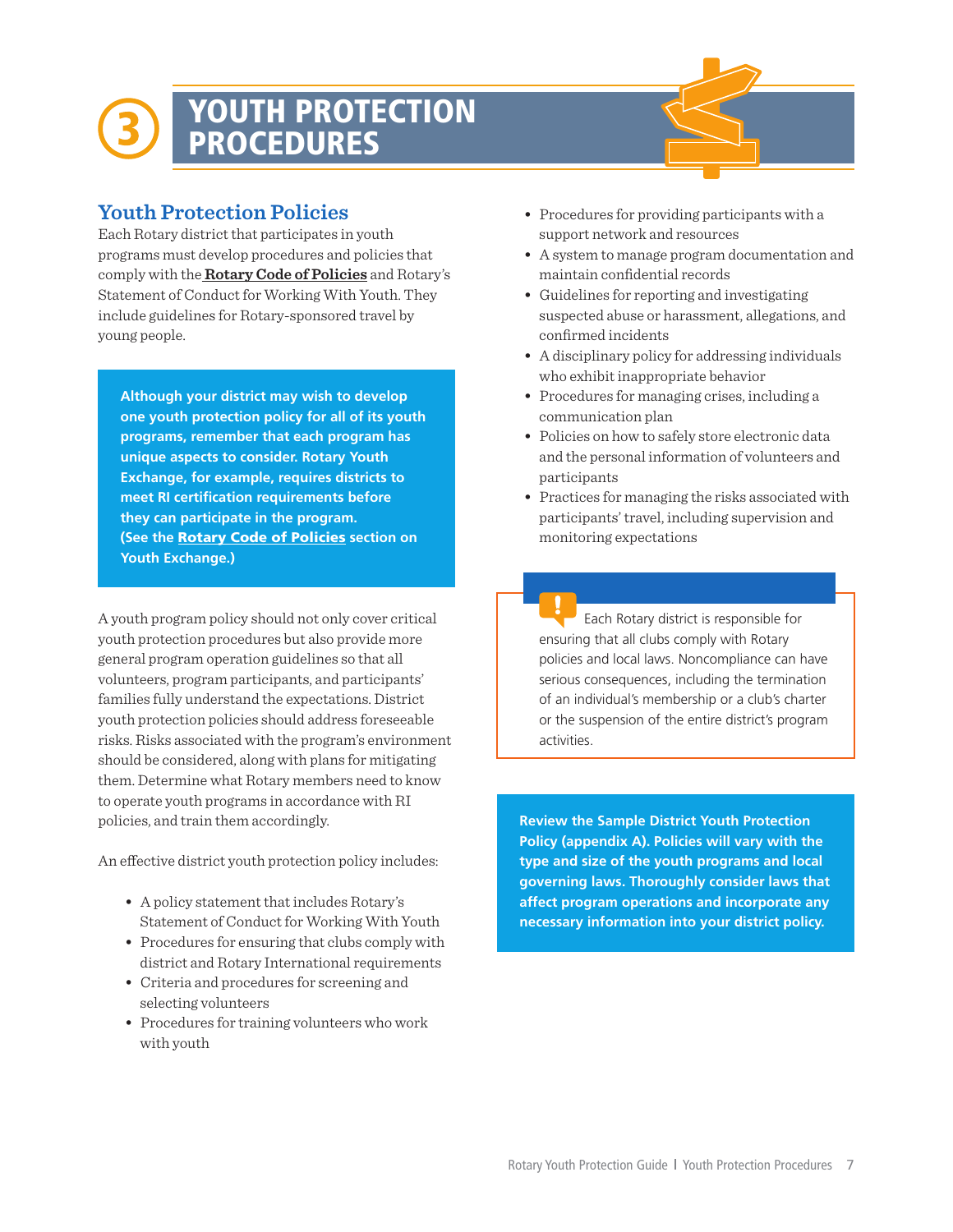# **Volunteer Selection and Screening**

No volunteer screening method can eliminate the possibility of abuse and harassment, but a thorough process can identify applicants with a history of inappropriate conduct and deter dangerous people from applying or gaining access to young people. A rigorous screening and selection process signifies to potential applicants that you are committed to youth protection and gives participants, parents, and other community members confidence that you are doing everything possible to keep children safe. Appropriate levels of screening may vary depending on:

- **•** The volunteer position and whether it has direct authority over the youth program and the wellbeing of participants
- **•** The amount or frequency of contact with participants, from incidental or infrequent to regular or significant
- **•** The type of contact, such as group interactions, overnight supervision, or unsupervised individual contact

For example, Youth Exchange host families are screened more thoroughly than tutors who volunteer in a group setting at a local elementary school. Local laws may also require certain screening practices, like criminal background checks for volunteers involved in overnight stays. Check with a local legal authority or other youth-serving organizations to find out if your community has any standard of care that exceeds Rotary's minimum requirements.

Appropriate screening measures are strongly recommended for all activities that serve young people. Comprehensive screening is essential for activities that allow adults (Rotary members or non-Rotary volunteers) significant and unsupervised contact with youth, like Rotary Youth Exchange.

The following screening and selection procedures are designed to work together to uncover any potentially concerning information, and should be conducted for all adults who volunteer in youth programs that are administered by clubs and districts.

#### **Written application.** An application should include:

- **•** The applicant's contact information
- **•** Personal references and contact information for them
- **•** A statement that the applicant has no criminal convictions or pending charges related to abuse or harassment
- **•** A section that explains any past charges of abuse or harassment
- **•** A signed waiver of liability
- **•** Either permission for the club or district to obtain a criminal background check or confirmation that the applicant will obtain and submit one on their own

See appendix C for a sample volunteer application that you can customize. Also consider asking applicants about their interest and expertise related to the volunteer position and their experience working with young people.

> Look for specific items on an application that may require follow-up or further explanation, such as an excessive interest in working with young people (especially of a certain age or gender), gaps in employment, frequent moves, or failure to complete the entire application. Although these don't necessarily indicate a threat, don't be afraid to ask for more information to make sure you're not overlooking a potential risk.

**Interviews.** Rotary members who have professional credentials in working with youth or experience with Rotary's youth programs should conduct in-person interviews. Follow an established list of relevant questions and ask every potential volunteer the same questions, regardless of how familiar they are with the program or with Rotary. Not only is it important that youth program volunteers be dependable, supportive, and patient, they must also practice good judgment, demonstrate an understanding of appropriate boundaries between adults and young people, and show a commitment to following youth protection policies.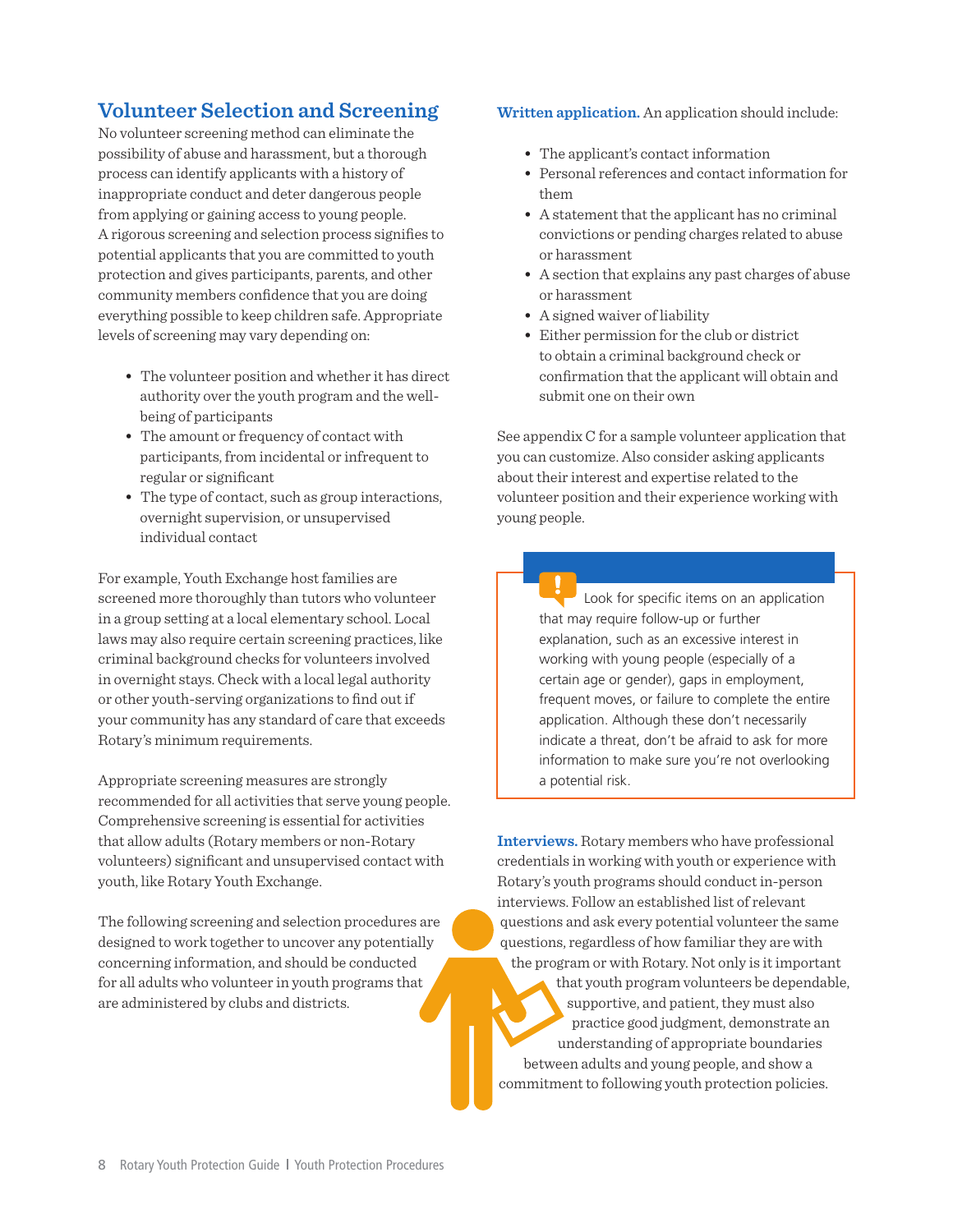Asking applicants directly if they have ever abused or molested a child or adult may be uncomfortable, but doing so emphasizes that your club or district takes abuse and harassment seriously. Pay attention to how applicants respond. If they become defensive or evasive, you may want to consider taking a more extensive look at the person's history. Depending on the culture, a simple and emphatic no can be the most appropriate response. If the applicant is upset by the question, simply say that asking directly is a surprisingly effective deterrent in screening for potentially dangerous people. Consult with local youth protection experts to identify the most appropriate way to broach this subject, and what types of potential responses may require additional follow up.

**Reference checks.** You can check references by phone or in person. Use a standard set of questions that ask how long and in what capacity the references have known the applicant, whether they believe the applicant is well-qualified to work with young people, and whether they have any reservations about recommending the applicant as a volunteer with youth programs. See appendix C for a sample reference form and appendix E for suggested questions to ask the references.

Do not skip reference checks just because the applicant has been involved in Rotary or has served as a volunteer for another youth-serving organization. We still recommend that you contact at least three references. They should not be members of the applicant's family, and no more than one should be a Rotary member. Record the date of the conversation and a summary of the volunteer's response to each question.

> Pay careful attention if you encounter a reference who is reluctant to participate, gives information that conflicts with anything the applicant has said, is evasive when asked certain questions, does not seem to know the applicant very well, or has only a short-term or surfacelevel relationship with the applicant. Any of these are concerning responses and should be addressed thoroughly with the applicant.

#### **Criminal background checks and criminal record**

**checks.** Background checks are a critical part of any youth protection policy because they deter potential offenders and detect known offenders. Many youthserving organizations require a criminal background check for all adult volunteers who work with youth, even for programs that don't involve unsupervised access to young people.

Checks are typically administered by a government agency for a small fee, but in some areas they are administered by private companies. In some cases, local law prohibits a third party from conducting a background check on a volunteer. In such instances, it may be possible for volunteers to request background checks on themselves and provide detailed documentation to the club or district. If it is legally impossible to require criminal background checks through any means, use alternative screening and monitoring procedures. These can include increasing supervision of the person's contact with participants, checking additional references, interviewing volunteers more thoroughly, and adding additional statements to the volunteer application regarding a person's work with youth programs and suitability for the volunteer role.

It is best to check your volunteers' criminal background thoroughly at least every two years. It is also best to include the following in background checks, when possible:

- **•** A search of criminal records in multiple states, provinces, or territories
- **•** A government-issued identification check
- **•** An alias search
- **•** A search in every jurisdiction the applicant has lived over the last seven years
- **•** A national fingerprint-based search

Don't rely on a criminal background check alone. It should be one of your many tools that can tell you whether a volunteer is suitable for a position working with young people. Dangerous people, and even repeat abusers, may not have criminal backgrounds if they have never been caught or have never been prosecuted.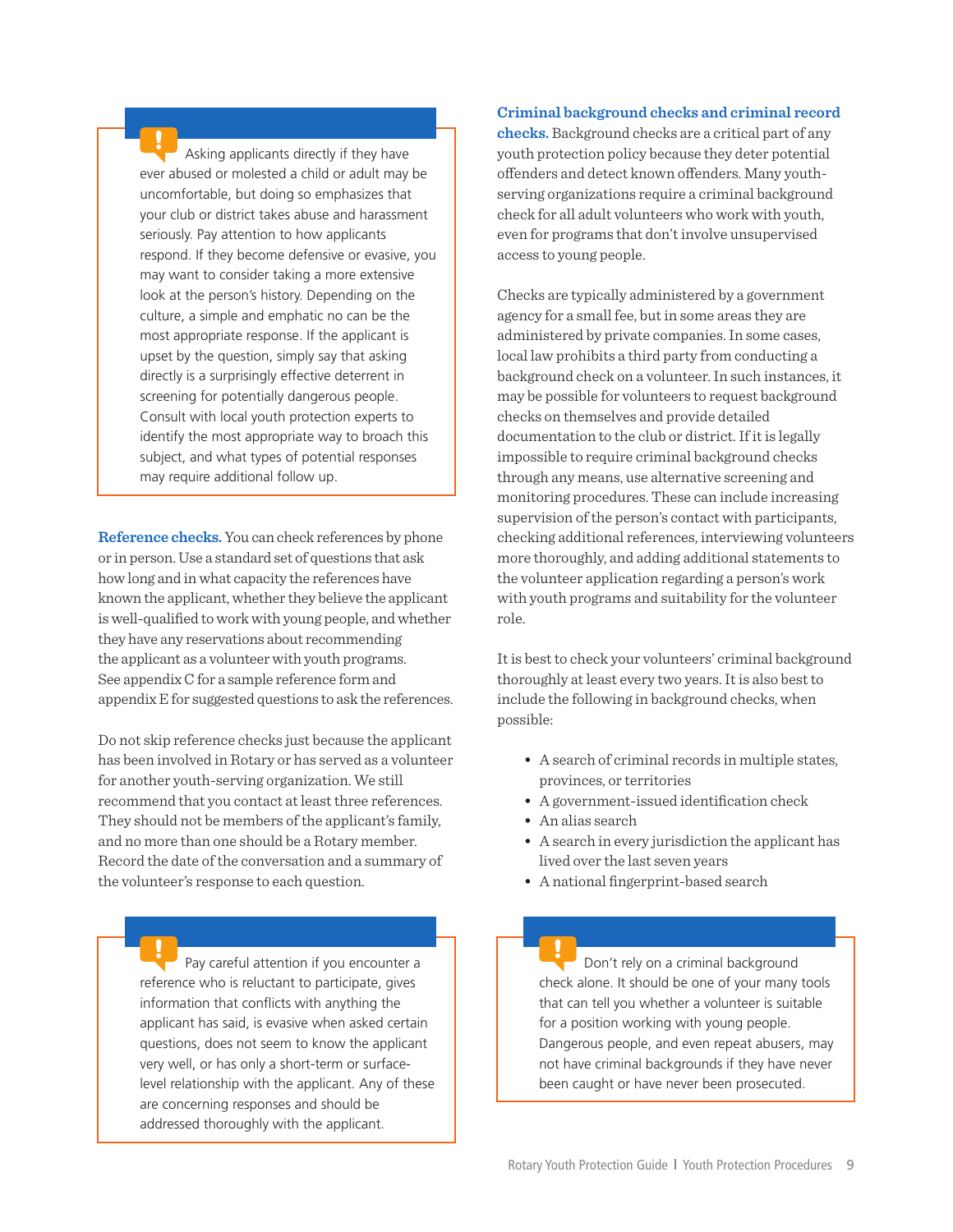**Home visits.** Families that host Youth Exchange students must be visited at their homes before and during an exchange. To evaluate the day-to-day living conditions, some visits must occur with no warning or with only limited notice.

**Other considerations.** Volunteering in Rotary youth programs is a privilege, not a right. District and club officers have a responsibility to select only volunteers who meet established criteria. They should thoroughly and regularly evaluate the suitability of adults who have significant unsupervised contact with youth, including Rotarians, Rotaractors, Rotary members' family members, and other non-Rotary members. They should also consider all aspects of the screening process, including the application, interviews, background checks, and reference checks, during the selection process. Adult volunteers who are unwilling to be screened should be excluded from Rotary youth programs.

**Rotary International prohibits anyone who has admitted to, been convicted of, or otherwise been found to have engaged in sexual abuse or harassment from participating in youth programs (**[Rotary Code of Policies](https://www.rotary.org/myrotary/en/document/rotary-code-policies)**, Youth Protection section). Each district should consider, in light of local law and practice, what other charges or convictions would disqualify a volunteer. For example, a district may exclude anyone convicted of financial impropriety from roles that give access to district funds. Districts should also closely review offenses like theft, fraud, and driving under the influence of alcohol or drugs. It's also a good idea to establish a procedure for addressing disputes over the outcomes of criminal background checks.**

Rotary encourages districts to develop a less formal screening process for adults who will have infrequent or indirect contact with youth program participants. One example would be if a Youth Exchange student were invited to spend the night or weekend with the family of a school friend. Each district uses its judgment in authorizing such an arrangement, in accordance with local laws and practices.

# **Volunteer Training**

A strong youth protection policy can fail if volunteers are not properly trained. Training is essential not just because it teaches volunteers how they can help keep young people safe but also because it conveys and cultivates a commitment to protecting youth.

All volunteers should learn about these topics:

- **•** How sexual offenders behave and how they manipulate others
- **•** How to recognize abuse and harassment
- **•** How to behave in ways that keep participants from feeling uncomfortable
- **•** How volunteers can protect themselves from false allegations by following guidelines for appropriate behavior
- **•** How to recognize grooming behavior and respond to it
- **•** How to report alleged or suspected abuse or harassment, or behavior that causes concern, to district leaders and RI

In order for training to be effective, it needs to be specific, frequent, and applicable to the program and the volunteer's role.

Design training that's specific to each program role, and include abuse, harassment, and crisis prevention information in all sessions. Use a variety of formats that fit your volunteers' learning needs (online, in-person, print, etc.). Make sure that volunteers know appropriate boundaries for physical, electronic, and verbal interactions between adults and youth, and between peers.

Districts should customize the content to reflect their cultures, their policies, and other program specifics. It's also helpful to develop detailed descriptions of your program's key roles, such as district youth protection officer, district program chairs, and Rotary counselors, to ensure that Rotary members and other volunteers understand their responsibilities before they accept a role and are committed to fulfilling their obligations.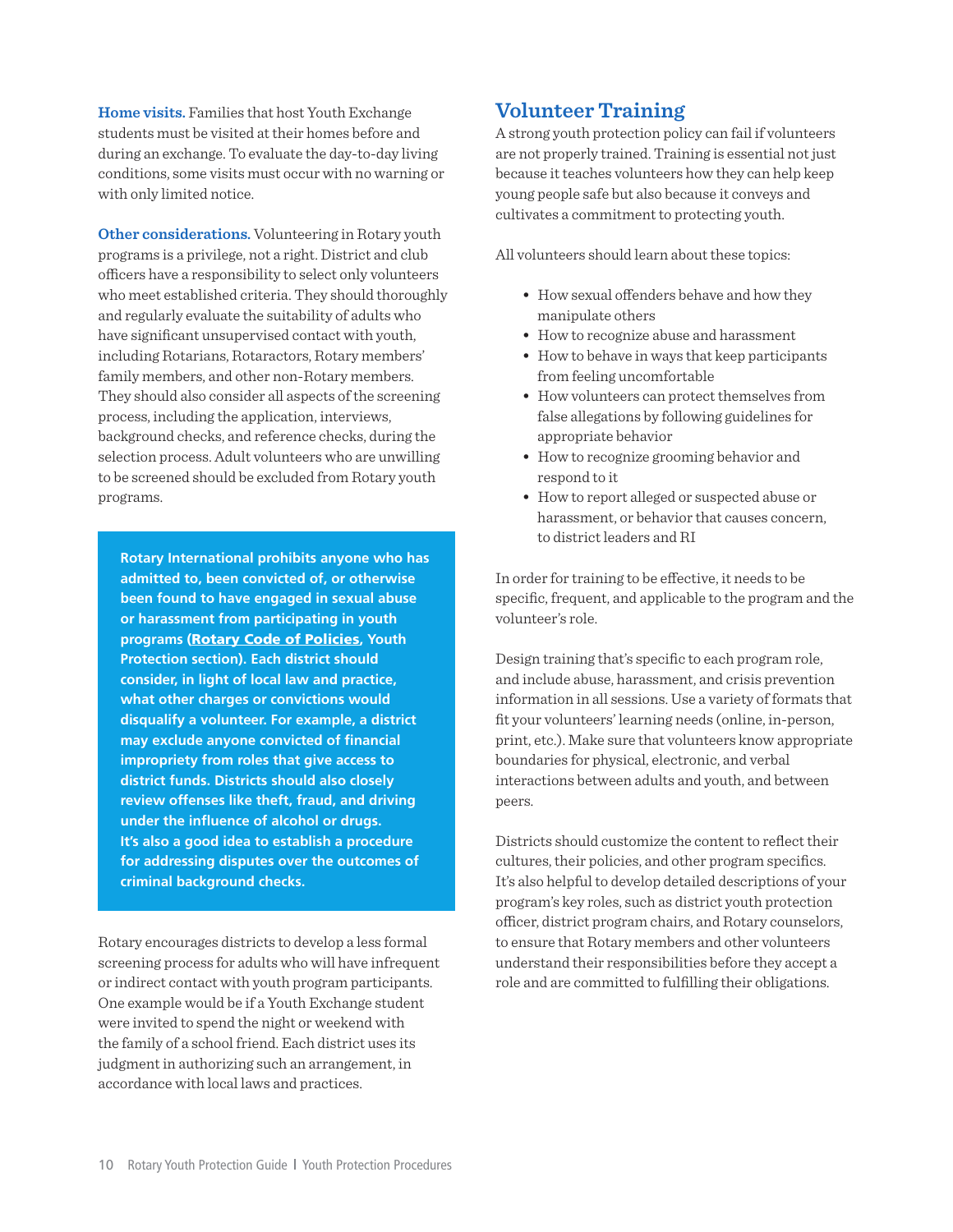$\blacksquare$  If an incident that involves young people does occur or is narrowly avoided, that may indicate that additional training is needed. Training can be an important tool for responding to concerns, recognizing new trends that might jeopardize participants' safety, or sharing the best practices and support.

# **Monitoring and Supervision**

Creating a culture of accountability by supervising volunteers and participants closely can help keep young people safe and prevent false allegations. When people know they are being supervised or monitored, they are less likely to interact inappropriately. You'll need a plan

to monitor youth programs, whether you do it by making unscheduled visits to observe Interact club activities or overnight RYLA or visiting Youth Exchange families. Here are some considerations:



#### **Document.** Keeping good records

of your visits is essential. Include your arrival and departure times, who was present, and a summary of what you observed.

#### **Vary your observation or visiting schedule.**

It is best to conduct both planned and unplanned observations. Avoid developing patterns that can be predicted, because they may not allow you to see genuine program conditions or volunteer and youth interactions.

**Consider the environment.** Determine whether the location is suitable and safe for the activity taking place there.

**Pay extra attention to sensitive activities.** Make sure volunteers and youth are complying with policies about sensitive matters like sleeping arrangements and use of toilet or shower facilities.

**Check for adequate adult supervision.** Check whether the minimum number of adults for the size of the group are present and involved.

**Observe interactions.** Confirm that young people and adults are behaving appropriately. Interrupt and document any inappropriate behavior and follow the process outlined in your policies after you finish your observation.

**Ask for feedback.** It's difficult to observe all activities or events. Develop ways for participants and volunteers to send you their opinions. Anonymous surveys and even informal conversations can give you a sense of whether policies and procedures are being followed.

**Give feedback.** If you notice something inappropriate, address it immediately so that the behavior stops. And always be sure to reinforce good behavior.

# **Participant Support**

Participants in Rotary youth programs should have access to a support network and informational resources.

**Abuse and harassment awareness.** Young people must receive age-appropriate information that will help them recognize and resist abuse and harassment and, when necessary, feel comfortable reporting problems. Training resources should help participants understand their own boundaries and empower them to express confidently to others when they have been crossed. Their parents or legal guardians should receive this information, too, so that they'll understand the expectations and how to keep their children safe.

**Alumni participation.** When it's appropriate, use the skills and experience of former program participants by asking them to assist with training. The critical issues that adolescents face, including peer pressure and preventing abuse and harassment, can resonate more strongly with young people when they're discussed by others closer to their age. Program alumni understand what it's like to participate in Rotary's programs, and they may also be more attuned to current challenges that other young people might face at school or in social situations.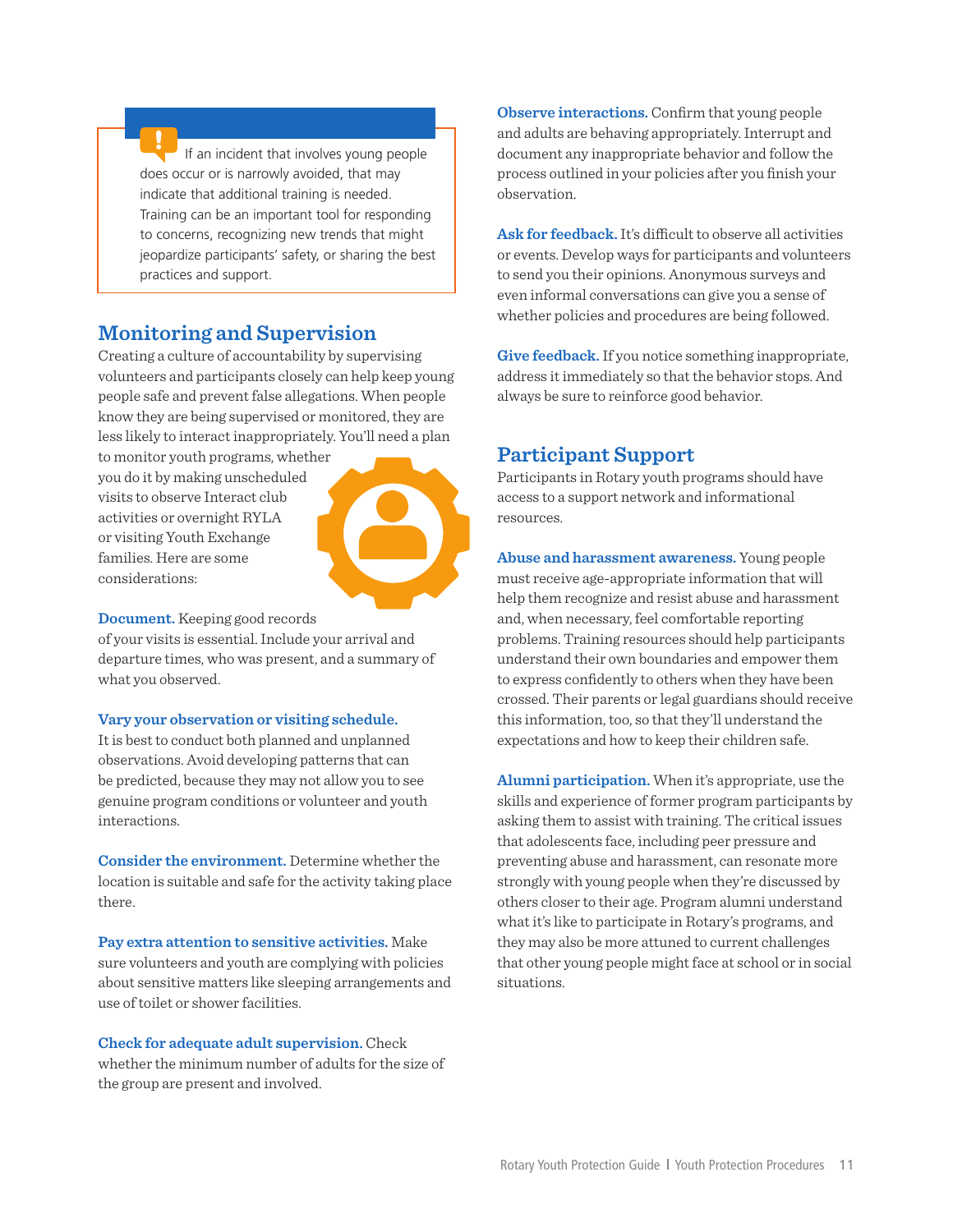**Support resources.** Having information on what to do and who to contact in an emergency will help participants and their parents feel prepared. Provide contact information for key male and female program volunteers and both Rotary and non-Rotary volunteers (like school counselors, teachers, or former program participants). Include a hotline or website that can refer participants to local services, including rape crisis counseling, suicide intervention, LGBTQ (lesbian, gay, bisexual, transgender, and queer or questioning) support, alcohol and drug awareness programs, and relevant law enforcement agencies, if possible. Establish an emergency phone line or develop a system in which someone is always available to support participants.

**Rotary counselors.** Each Rotary Youth Exchange student is assigned a member of the host club to serve as a counselor. The counselor should be the same gender as the participant. He or she communicates with students regularly and serves as a liaison between students and club or district leaders. Make it clear to all counselors that they are advocates for the students. They can't be members of their students' host families, nor can they hold a position of authority over the exchange, such as school principal or club Youth Exchange officer.

# **Document Retention and Information Privacy**

Districts determine how to handle and retain important youth program documentation, such as training logs, volunteer-screening records, and incident reports. Important considerations include whether documentation will be stored at the club or district level, how long it will be kept, and who will have access to it. Research local laws or consult a local legal adviser to set guidelines for managing and retaining documentation.

To protect people's privacy, allow access to sensitive information only to those who need it. Districts should securely maintain all records of background checks, waivers, and screenings according to their documentretention policies and applicable local laws. Ensure that document-retention policies allow districts as much information as possible in the event that abuse or harassment is reported many years later. Local statutes

of limitations should inform record retention. Critical information about any incidents should be stored carefully and shared only as required by changes in program leadership.

Districts must develop and follow a process for keeping confidential records about anyone who is prohibited from working with youth or from membership in Rotary. As district leaders change, it is critical that incoming leaders know that they are responsible for managing these records and consistently enforcing prohibitions within the district, including after redistricting.

**Sensitive data includes participants' and volunteers' personally identifiable information, financial information, and volunteer applications and criminal background reports. Access to this information must be granted only to those who have successfully completed a thorough screening and who need the information for their roles in administering the program, such as the club Youth Exchange officer who screens host families. If your district has a website that includes participants' contact information, be sure that this section of the site is password-protected and accessible only to those in appropriate volunteer roles.**

Clubs and districts should also consider obtaining written permission from parents or legal guardians to take and use photographs or videos of participants, to collect and retain their personally identifying information, and to use social media, websites, or other forms of electronic communication with them.

# **Incorporation and Insurance**

The top priority of youth protection is the safety and well-being of program participants, but it's also a good idea to implement measures to protect volunteers and minimize their exposure to risk.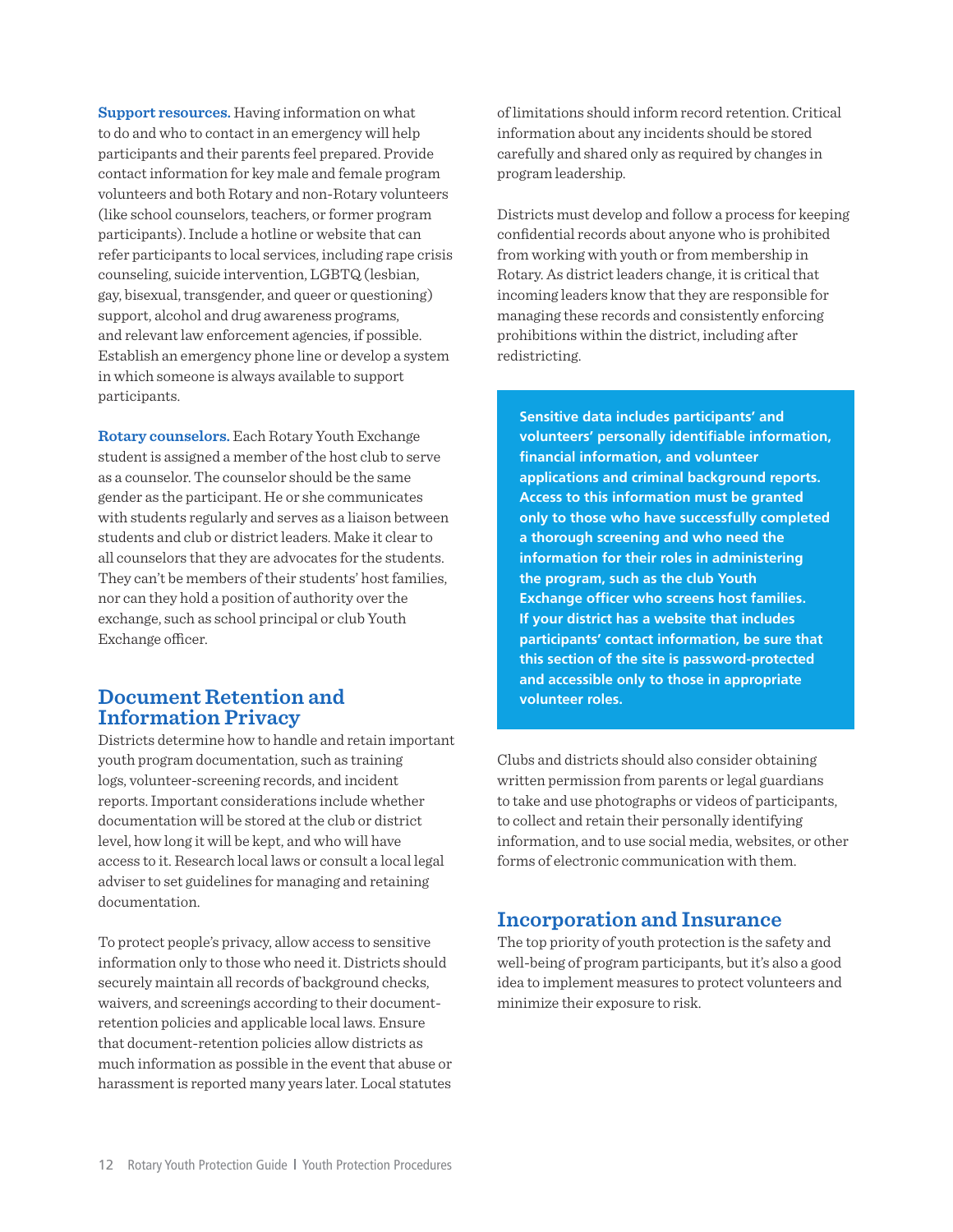**Legal entity.** Forming a separate legal entity can protect the district, its volunteers, and the district youth programs themselves to some degree. Youth programs can be incorporated together or individually, or a formal legal entity can be established for the district or a multidistrict youth program organization. If districts decide to incorporate their youth programs separately, or incorporate a multidistrict entity, it is important for the governor or an appointed representative to serve on that legal entity's board. Rotary International has district and multidistrict incorporation policies to preserve districts' authority over these corporations and to protect their officers. If you have questions on these policies, contact your **[Club and District Support representative](https://my.rotary.org/en/contact/representatives)** at Rotary International.

**Liability insurance.** Liability insurance protects an organization from claims and lawsuits alleging negligence by that organization, its employees, or its volunteers. Consult with a local insurance professional to determine the appropriate amount of coverage. At a minimum, this insurance should cover claims that arise from bodily injury or property damage. All U.S. Rotary clubs and districts are automatically provided with liability insurance; clubs and districts outside of the U.S. need to get their own coverage. Regardless of their location, Youth Exchange host families should also protect themselves by having personal liability insurance.

**Legal documentation.** Rotary youth programs should also require the parents or legal guardians of minors to give written permission for their children to participate. This permission offers organizations some legal protection and ensures that parents or legal guardians consent to program participation.

**Multinational districts sometimes face challenges in forming a separate legal entity and purchasing general liability insurance. Although all districts are encouraged to consult local legal and insurance professionals, it is especially important for multinational districts to seek professional advice to determine how to protect all participating areas of the district.**

# **Youth Travel**

Rotary clubs and districts may offer participants opportunities to travel outside of their home communities. The most obvious example is a Rotary Youth Exchange. Others include a service-learning trip for Interactors or an international RYLA camp. While these experiences enrich the lives of young people, all travel has inherent risks, for both the participants and the Rotary clubs and districts that are involved.

**Adults should never transport a single participant in a motor vehicle without the prior and express permission of the participant's parent or legal guardian.** 

At a minimum, organizers are required to obtain written permission from parents or legal guardians and to give them program details. Such permission is often given by email, but districts may also decide to require other documentation. When youth program participants travel out of the country or more than 240 kilometers, or 150 miles, from the home residence, they should have adequate insurance for the duration of the trip, including coverage of emergency medical care and evacuation, repatriation of remains, and legal liability, in amounts satisfactory to the club or district that organizes the travel.

However, when youth travel is organized or administered by a foreign club or district, such as when Rotary members in a foreign city are asked to host youth participants or arrange for their hosting, this functions as a Youth Exchange activity. These activities entail particular risks and responsibilities and must be administered through the district Youth Exchange committee, with all participating clubs and districts meeting the **[Rotary Code of Policies](https://www.rotary.org/myrotary/en/document/rotary-code-policies)** certification requirements for Rotary Youth Exchange.

# **Overnight Activities**

Youth travel or other activities that involve overnight stays require additional caution. They present unique risks to youth and volunteers because they often involve changing clothes, showering, unstructured time, and mixing participants of different genders or ages. As a result, they require increased supervision.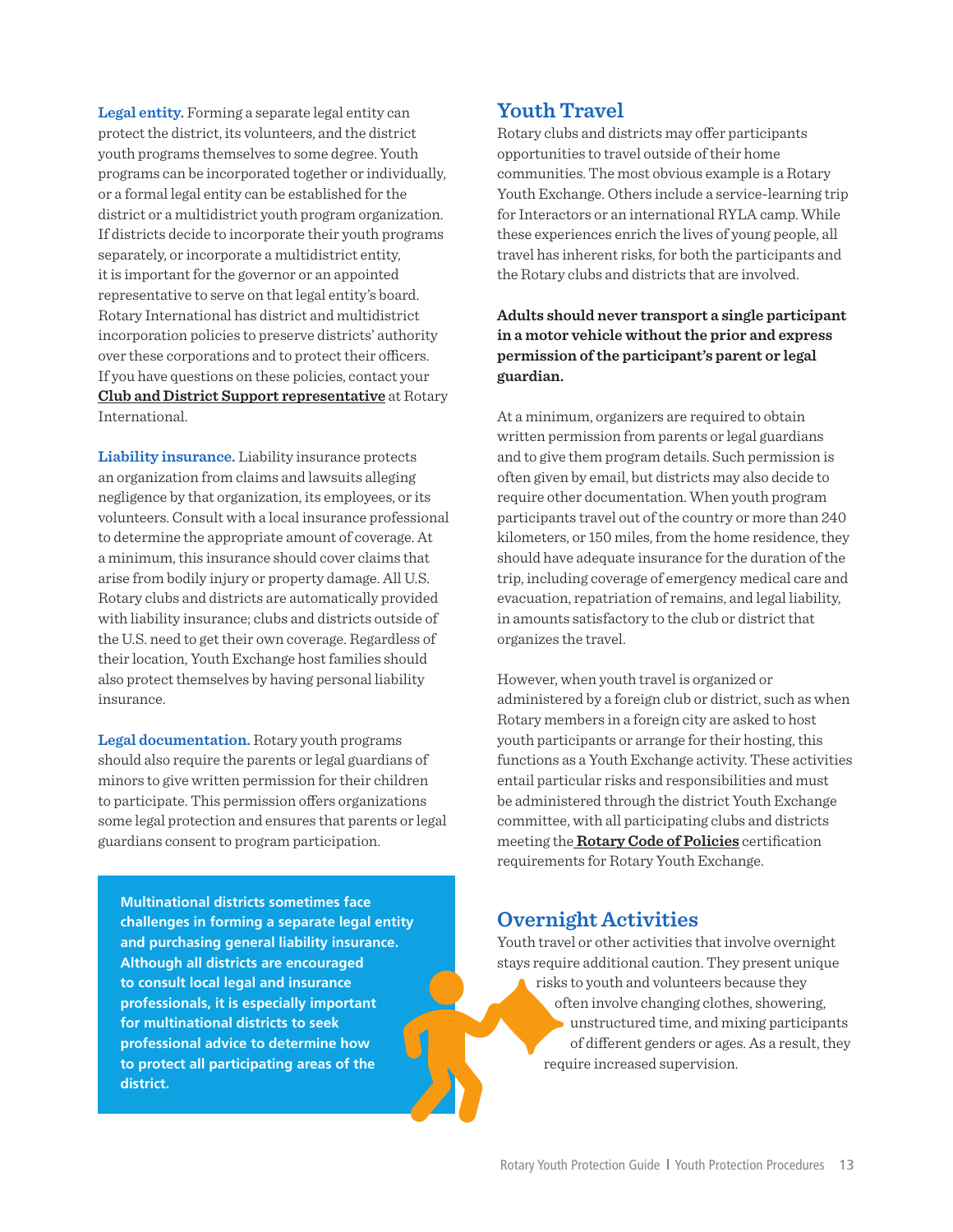In addition to enforcing Rotary policies on youth travel, districts or clubs that organize overnight activities should also follow these guidelines for overnight supervision, facilities, and sleeping arrangements.

#### **SUPERVISION**

- **•** Screen and train all adult volunteers who will stay overnight with young people in advance. Talk about safety procedures, abuse prevention, and emergency and crisis management.
- **•** Prevent all unsupervised individual contact, including contact between young people or contact between a young person and an adult. Either have at least two youth participants present if there will be only one adult volunteer, or have two adults accompany one youth.
- **•** Hold a meeting with all volunteers to review policies and procedures and discuss the general risks of overnight trips as well as risks specific to the activity.
- **•** Set appropriate supervision ratios before the activity and make sure there will be enough volunteers for proper supervision.
- **•** Assign volunteers specific groups of participants to supervise. They should account for everyone in their groups regularly throughout the activity.
- **•** Have volunteers sleep in shifts so they can supervise participants during sleeping hours.

# **FACILITIES**

- **•** Clearly define the physical boundaries of the facility and/or area where the overnight activity will take place. Show them to volunteers and youth program participants.
- **•** Assign volunteers to monitor high-risk areas, such as toilets, entrances, exits, hallways, stairwells, unlocked rooms, classrooms, offices, or out-of-the-way locations.
- **•** Establish safety procedures for showering and using toilet facilities. For example, if many participants need to use the toilets at the same time, allow only one participant at a time in each stall, and plan to have different age groups use the toilet facilities at different times. Adult volunteers should never shower or use the toilets with participants but should supervise from outside the bathroom or shower area.

# **SLEEPING ARRANGEMENTS**

- **•** Whenever possible, arrange sleeping areas by sex and age. It is also important to consider participants' gender identity and sexual orientation, and work with their parents or legal guardians to make arrangements that meet everyone's needs.
- **•** Participants should always have their own beds, and volunteers should have their own rooms when possible. If sharing rooms can't be avoided, make sure there are enough adults to supervise the participants, don't let one participant and one adult share a sleeping area, and make sure youth and adults change clothes and use toilet facilities separately.

**Consult with local youth-serving organizations to determine the standards of care where you live and learn more of the best practices related to overnight stays.**

# **Online Safety**

The internet can be a powerful tool, especially for youth programs. It can be used to promote programs, to communicate with friends and families while abroad, and even to collect and store volunteer and participant information. It also poses a number of risks that participants should be aware of. Because technology changes rapidly, no single policy could cover the range of issues related to internet use. Each program should consider the potential risks and then develop policies to address them. Consider whether internet use might compromise the safety of volunteers or participants in any of these ways:

**Physical safety —** their freedom from physical harm or danger

**Psychological safety —** their freedom from cruelty, harassment, and exposure to possibly disturbing material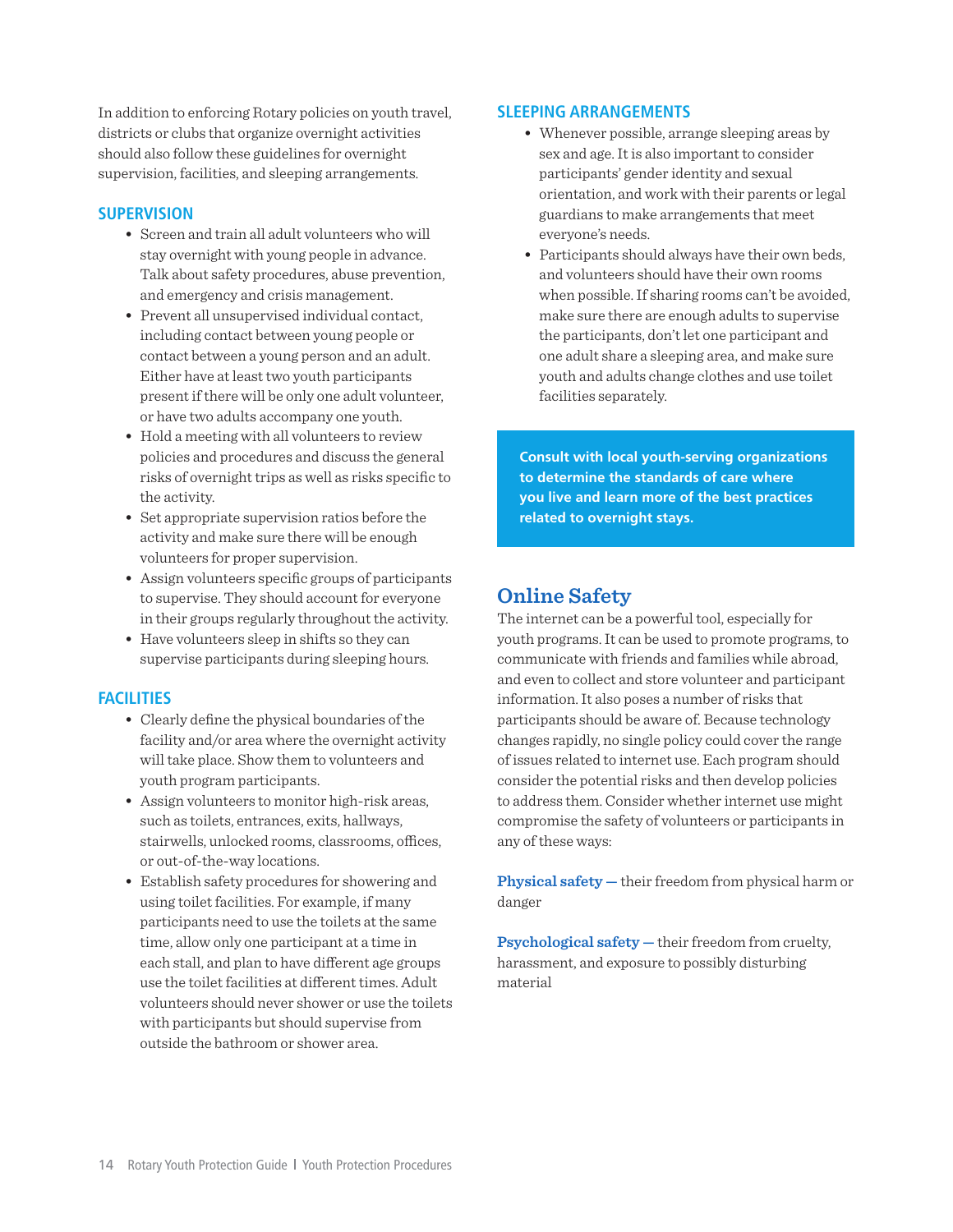**Reputational and legal safety —** their freedom from unwanted social, academic, professional, and legal consequences

**Identity, property, and community safety**  their freedom from theft of identity or property

By developing an online safety policy that specifies how to manage online data and internet use, the program can identify risks and the measures necessary to avoid them. For example, since most internet content is in the public domain, what measures could mitigate youth participants' and volunteers' reputational or legal risk? One solution is to train them in how to use social media websites and educate them on the risks of posting content that could undermine their reputation or increase their liability. It is the responsibility of those who administer youth programs to understand local laws related to data privacy and internet use that involves minors and to see that program participants obey them.

# **For school-based Interact clubs, sponsors are encouraged to adopt the school's internet or communication policies.**

If you're ever in doubt about whether information related to youth programs or participants is appropriate to email or post publicly, here are some guidelines to consider:

- **•** Photos or personal information about a youth program participant should never be shared without the express permission and knowledge of their parent or legal guardian.
- **•** Stories about and images of youth program participants should not be shared or posted until they have completed their program or activity or become legal adults.
- **•** Never tag a minor or share their user name or handle online. This could threaten their safety by revealing their interests, including locations they visit often.

# **Crisis Management**

Though emergency situations are rare, youth program participants may be especially vulnerable during natural and human-caused crises. A crisis can develop when you least expect it and demands an

immediate response, so preparation is essential. Be aware of possible threats to participants so you can plan in advance how you would respond to each.

#### **TYPES OF CRISES**

**Accidents.** Transportation crashes, poisoning, house fires, falls, etc., that require serious medical attention.

**Violence.** Violent physical or verbal acts that may be random or may target individuals or groups based on their gender, ethnicity, background, or associations.

**Natural disasters.** Different regions of the world are susceptible to various natural hazards, including wildfires, tsunamis, and earthquakes.

**Political instability**. Ongoing government instability, or a sudden rebellion or revolution, can lead to riots and other violence.

**Outbreak of illness**. An epidemic is an outbreak of a contractible disease that spreads at an abnormal rate. A pandemic is an epidemic whose spread is global. Rotary strongly recommends that all districts have a crisis-management plan, and this is especially relevant for youth programs, given the vulnerability of their participants. Preparation helps Rotary members effectively and efficiently respond to an event, minimize its impact, reassure all who are involved, and recover.

A crisis may be widespread or may directly affect just one person. People may even be affected by a crisis that occurs far away. What is common to all crises is that they cause stress, disruption, and pain.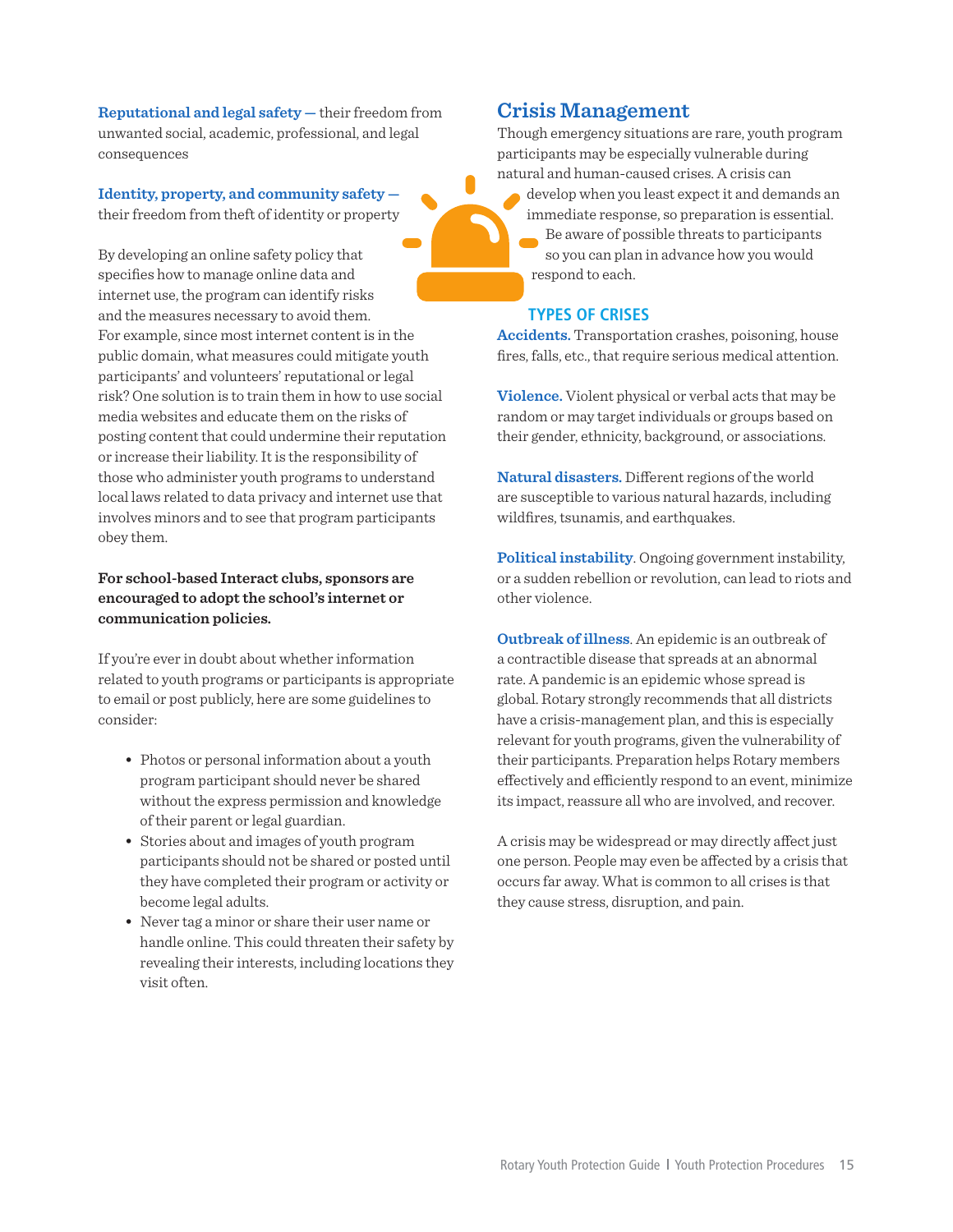#### **DEVELOPING A CRISIS MANAGEMENT PLAN**

**Management team.** Designate a crisis-management team composed of district leaders, club representatives, and experts who will respond quickly in an emergency. Ensure that the team members understand their responsibilities, including how you will communicate and how you'll ensure participants are safe and accounted for. Give the team members access to all necessary data, such as participant and emergency contact information, insurance documentation, and policy documents. Everyone who works with youth programs should know whom to contact in an emergency.

**Communication.** Establish a procedure for disseminating and gathering information and status updates. Depending on the situation, it may also be necessary to immediately inform youth participants' parents or legal guardians, the district governor, law enforcement, Rotary International, embassies, and insurance companies.

**Procedures.** Establish procedures for managing foreseeable emergencies. For example, have RYLA camp administrators review fire, medical emergency, and other disaster response plans with their volunteers and program participants; designate disaster shelters; research which medical facilities can best provide emergency services; consider whether translation services will be needed; and research what government resources are available.

**Media communication.** It is best to designate one person to work with the media. Respond to requests promptly and provide only factual information. View interviews as an opportunity to communicate key points and convey a reassuring message. Make sure to notify RI to get assistance with any media inquiries.

**Expenses.** Coping with an emergency can lead to costly, immediate expenses. Determine how crisis expenses will be paid; consider establishing a district emergency fund.

 The health, safety, and well-being of youth program participants is the top priority when managing a crisis. It's important to consider in advance what factors would prompt canceling or postponing all planned program activities. Also consider what criteria would need to be met to safely resume operations.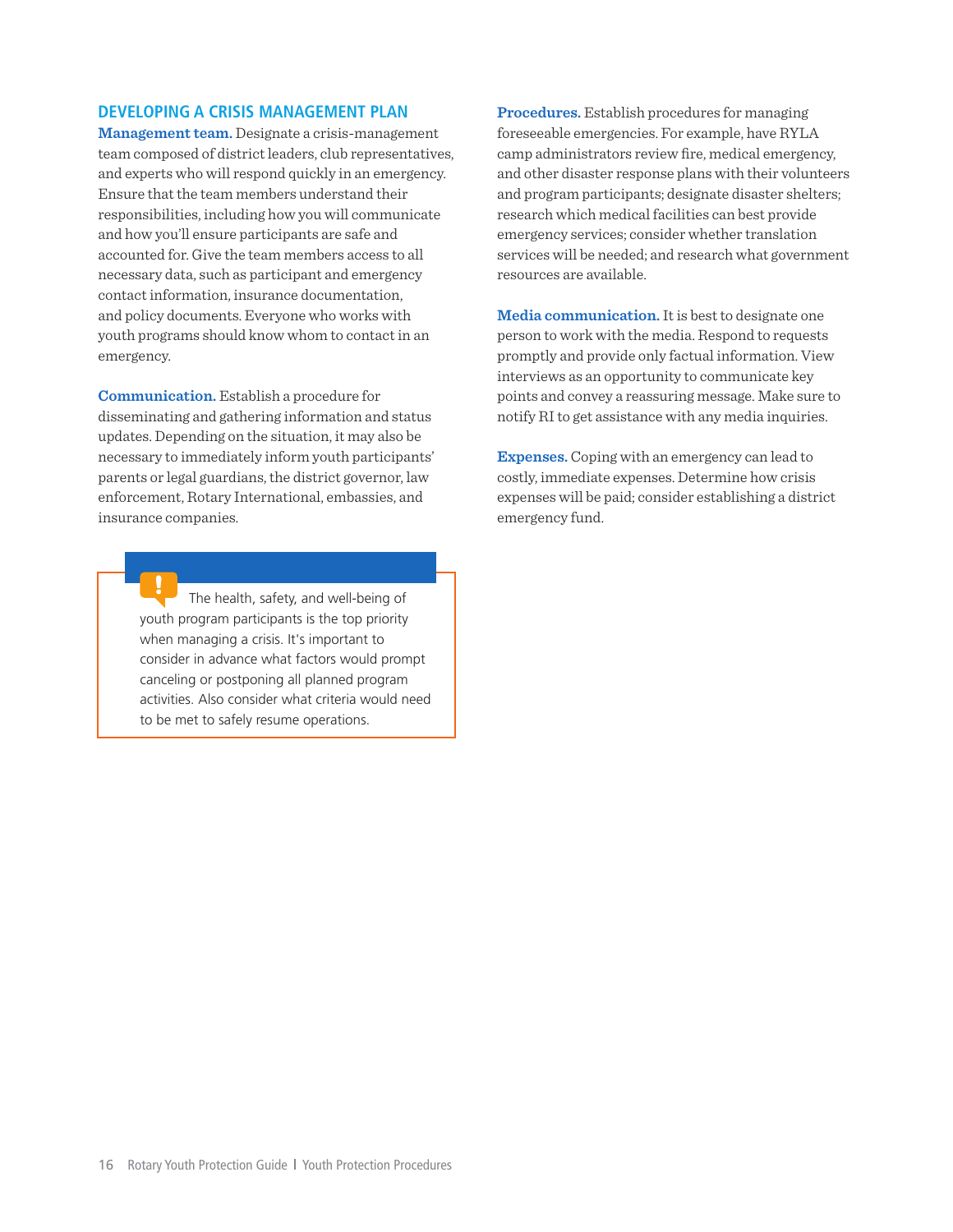

# **Creating a Culture of Safety**

Everyone has a part in creating safe environments for Rotary's youth program participants. To establish a culture of safety:

**Set clear standards and policies.** Setting clear policies gives you a strong start in communicating expectations for behavior. Define acceptable behavior. Lay out a range of responses to unacceptable behavior so you'll be ready to recognize it and address it with confidence when it occurs.

**Enforce those standards and policies.** When you address inappropriate behavior promptly, you send a message that the rules apply to everyone and that violations of any kind will not be tolerated. This accountability reassures program participants and their families that Rotary takes youth safety seriously.

**Hold training often.** Provide specific, frequent, and relevant training to participants, their families, and volunteers.

#### **Make sure everyone understands their**

**responsibilities.** Members, nonmember volunteers, and young people themselves should understand their role and responsibility in ensuring the safety of participants. Even those who aren't directly involved in youth programs should understand that they also have responsibilities to exhibit appropriate behavior, to know the signs of abuse or harassment, and how to report concerning behavior or allegations of abuse or harassment should they become aware.

**Pay attention to warning signs.** Not only must everyone be prepared to recognize inappropriate behavior, but participants, their families, and volunteers must also feel empowered to act. Interrupting behavior that causes you concern tells offenders that their actions are being monitored. It also helps people who have good intentions when they are unintentionally acting in a way that could be harmful, and could even prevent them from being accused of sexual abuse or harassment.

#### **Take reports of inappropriate behavior and abuse**

**seriously.** How you respond to inappropriate behavior or reports of abuse and harassment has a direct impact on how much harm the behavior causes. Reacting promptly to any concerns or reports of abuse is critical. It may not only prevent further harm to a young person but also reduce damage to the reputations of the club, district, and Rotary.

# **Appropriate Boundaries Between Adults and Youth**

It is important for both adults and young people to understand the boundaries of appropriate behavior and know how to tell others when their own personal boundaries, or those set by your policies, have been crossed. Throughout this section you'll see examples of interactions between adults and young people that are appropriate and others that are inappropriate, regardless of who initiates the behavior. Your club and district should use these lists as examples and develop your own guidelines.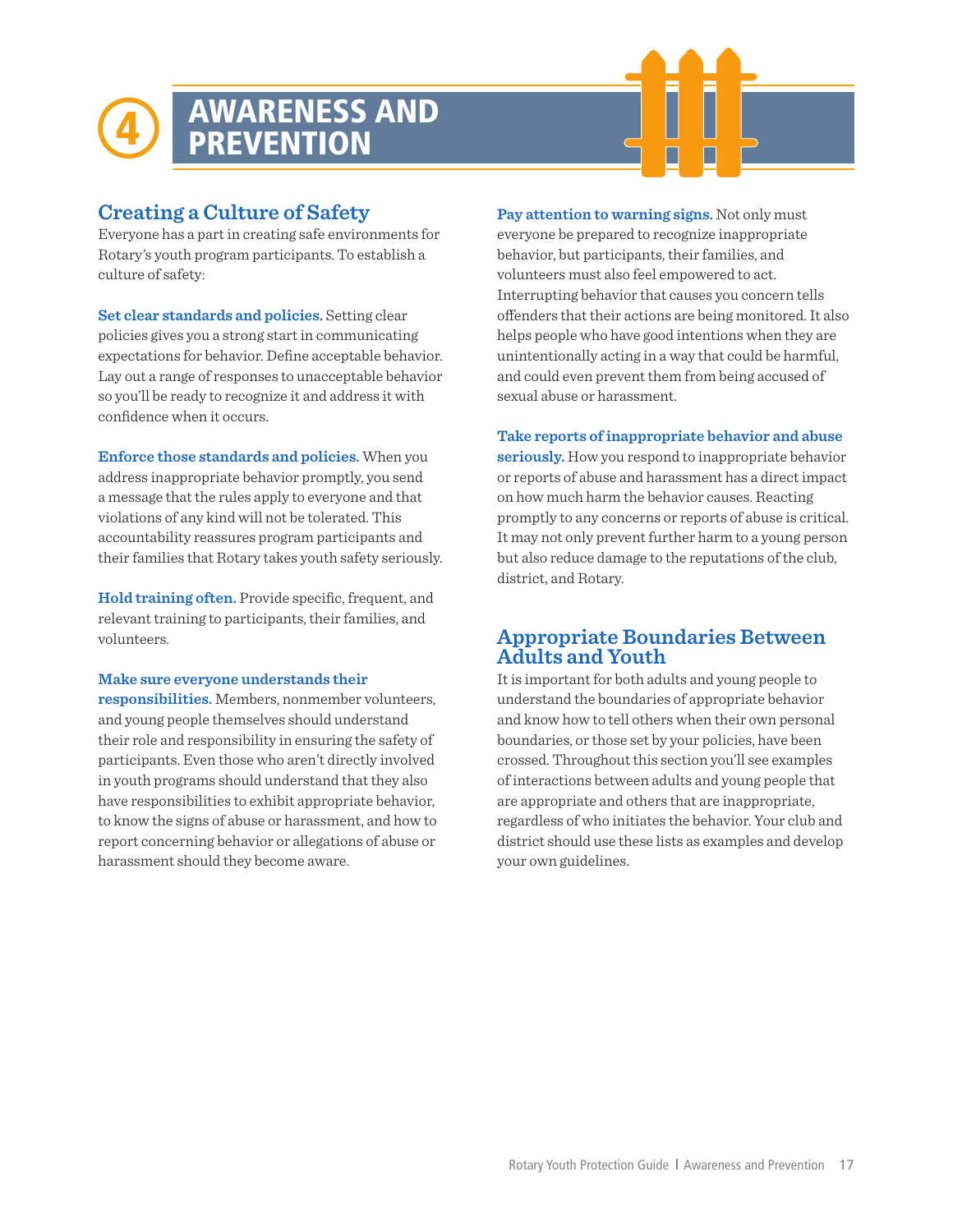**Physical interactions.** Always get consent by asking the other person if it is okay to engage in any type of physical contact, especially with a child — even to engage in a hug. And remember that consent can be withdrawn at any time. Children should feel comfortable saying no. Understanding what kinds of physical contact are acceptable can foster a positive and safe environment that protects both young people and adults.

| <b>Acceptable physical interactions</b>                                                                                                                       | <b>Unacceptable physical interactions</b>                                                                                                                                                                                                                                                                                                                                                                                                    |
|---------------------------------------------------------------------------------------------------------------------------------------------------------------|----------------------------------------------------------------------------------------------------------------------------------------------------------------------------------------------------------------------------------------------------------------------------------------------------------------------------------------------------------------------------------------------------------------------------------------------|
| (if culturally appropriate and with consent)                                                                                                                  | (with or without consent)                                                                                                                                                                                                                                                                                                                                                                                                                    |
| • Hugging from the side<br>Patting on the shoulder or back<br>• Shaking hands<br>• Small gestures of approval, such as a hand gesture<br>or clapping of hands | $\bullet$ Hugging with full body contact.<br>• Kissing on the lips<br>• Showing physical expressions of affection in an<br>isolated location<br>• Sitting on someone's lap<br>Wrestling<br>• Carrying someone on your back or shoulders<br>$\bullet$ Tickling<br>• Massages<br>• Offering any form of physical affection that is<br>unwanted<br>• Touching the bottom, waist, chest, or genital areas<br>• Making sexual contact of any kind |

**Verbal interactions**. Keeping verbal interactions between adults and youth appropriate is just as important as maintaining appropriate physical boundaries.

| <b>Acceptable</b>                                                           | <b>Unacceptable</b>                                                                                                                                                                                                                                                                                                                                                                                                                                                                                                                                                 |
|-----------------------------------------------------------------------------|---------------------------------------------------------------------------------------------------------------------------------------------------------------------------------------------------------------------------------------------------------------------------------------------------------------------------------------------------------------------------------------------------------------------------------------------------------------------------------------------------------------------------------------------------------------------|
| <b>verbal interactions</b>                                                  | verbal interactions                                                                                                                                                                                                                                                                                                                                                                                                                                                                                                                                                 |
| • Positive reinforcement<br>• Jokes in general<br>Encouragement<br>• Praise | • Calling someone names<br>• Adults discussing sexual encounters or their<br>personal problems with youth participants<br>• Adults asking youth to keep secrets of any kind<br>• Cursing<br>Discriminatory or sexual jokes<br>٠<br>• Shaming or belittling someone<br>• Harsh language that may frighten, threaten, or<br>humiliate youths<br>• Making negative remarks about a participant or<br>their family, culture, religion, gender identity,<br>sexual orientation, or background<br>• Commenting on or complimenting a person's body<br>or body development |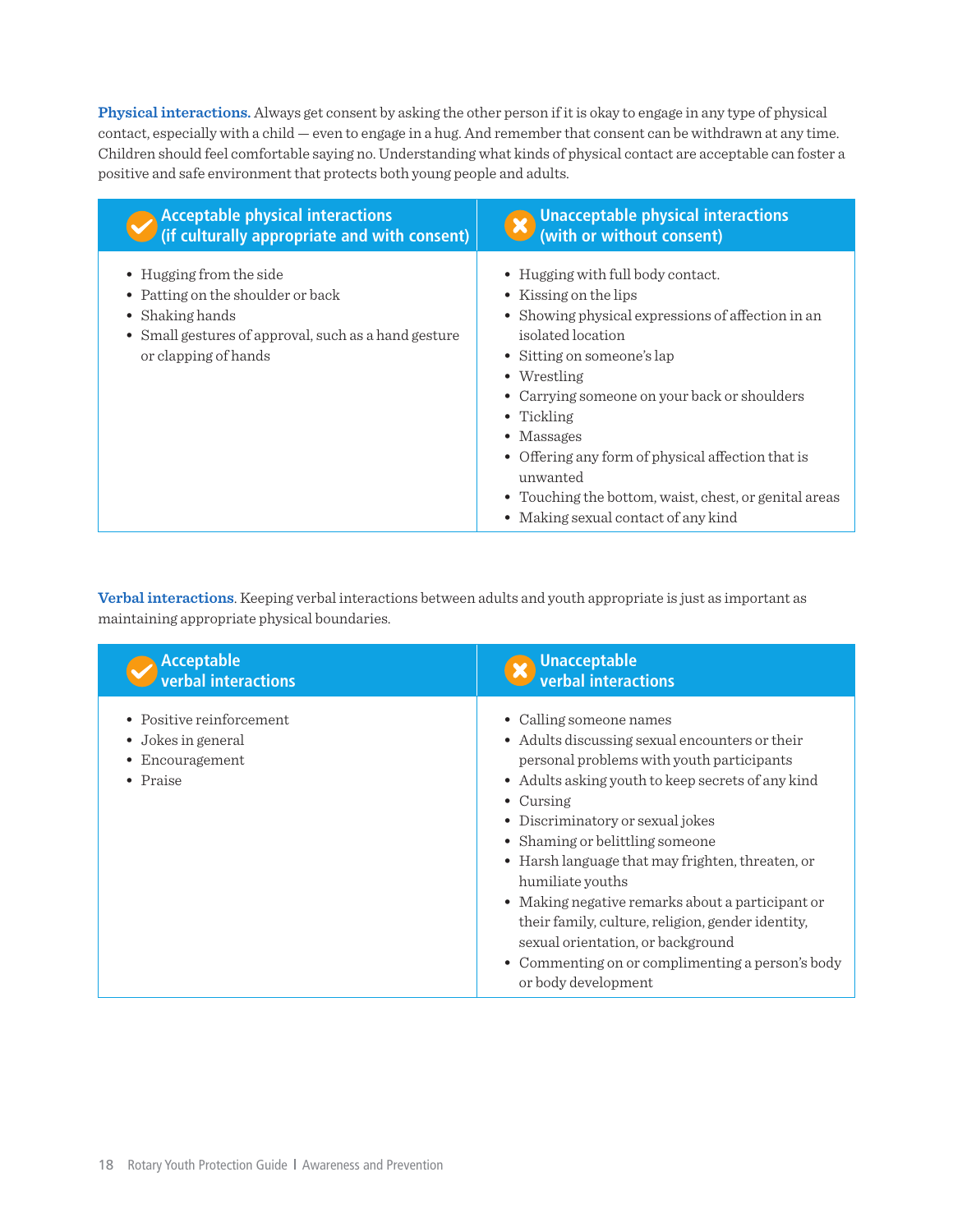**One-to-one interactions.** When an adult and a participant spend time alone with each other, that can pose both a greater risk of abuse or harassment for the young person and a risk of allegations of inappropriate behavior for the volunteer. Consult with other youth-serving organizations in your area to refine your district's policies on such individual contact in other contexts. For example, you may consider requiring another adult's prior approval of any time spent with just one young person. The other adult would get the details of the meeting and an invitation to observe or to join the meeting without notice. Be especially careful to limit physical contact when you are with just one participant, to prevent the young person or bystanders from misinterpreting your intentions or alleging inappropriate behavior.

| <b>Acceptable</b><br>individual interactions                                                                                                                                                                                                                                                                                                                        | $\sum$ Unacceptable<br>individual interactions                                                                                                                                                                        |
|---------------------------------------------------------------------------------------------------------------------------------------------------------------------------------------------------------------------------------------------------------------------------------------------------------------------------------------------------------------------|-----------------------------------------------------------------------------------------------------------------------------------------------------------------------------------------------------------------------|
| • A meeting in a public place where others are<br>present<br>• A meeting in a classroom, office, or other private or<br>semiprivate location, if you leave the door open and<br>notify another adult in advance<br>• A meeting in a home or other private location, if it's<br>approved in advance (for example, Rotary Youth<br>Exchange host family arrangements) | • Individual interactions that involve unapproved<br>overnight stays or shared use of showers or toilet<br>facilities<br>• Transporting only one young person in a vehicle<br>without prior approval by another adult |

**Electronic and online interactions.** Communicating with participants by text message, email, social media, or personal phone presents new challenges to keeping participants safe. Many youth-serving organizations prohibit private texting or online conversations between adults and youth. They require the adult to copy another volunteer on any such communications.

| <b>Guidelines for electronic communication</b>                                                                                                                                                                                                                                                                                                                                                                       | What to avoid in electronic communication                                                                                                                                                                                                                                                                                                              |
|----------------------------------------------------------------------------------------------------------------------------------------------------------------------------------------------------------------------------------------------------------------------------------------------------------------------------------------------------------------------------------------------------------------------|--------------------------------------------------------------------------------------------------------------------------------------------------------------------------------------------------------------------------------------------------------------------------------------------------------------------------------------------------------|
| with a participant                                                                                                                                                                                                                                                                                                                                                                                                   | with a participant                                                                                                                                                                                                                                                                                                                                     |
| • Copy or include another volunteer or the<br>participant's parent or guardian<br>• Communicate with multiple participants in a<br>closed group, or use a website or social media page<br>that are not visible to the public<br>• Counselors, advisers, and host parents might be<br>allowed to exchange messages with a participant<br>without supervision if they have the prior approval<br>of program leadership | • Harsh, coercive, threatening, intimidating,<br>derogatory, or humiliating comments<br>• Sexual conversations or images<br>• Private messages between a volunteer and a youth<br>without prior approval<br>• Posting pictures of youth participants on social<br>media sites without parental consent<br>• Posting inappropriate comments on pictures |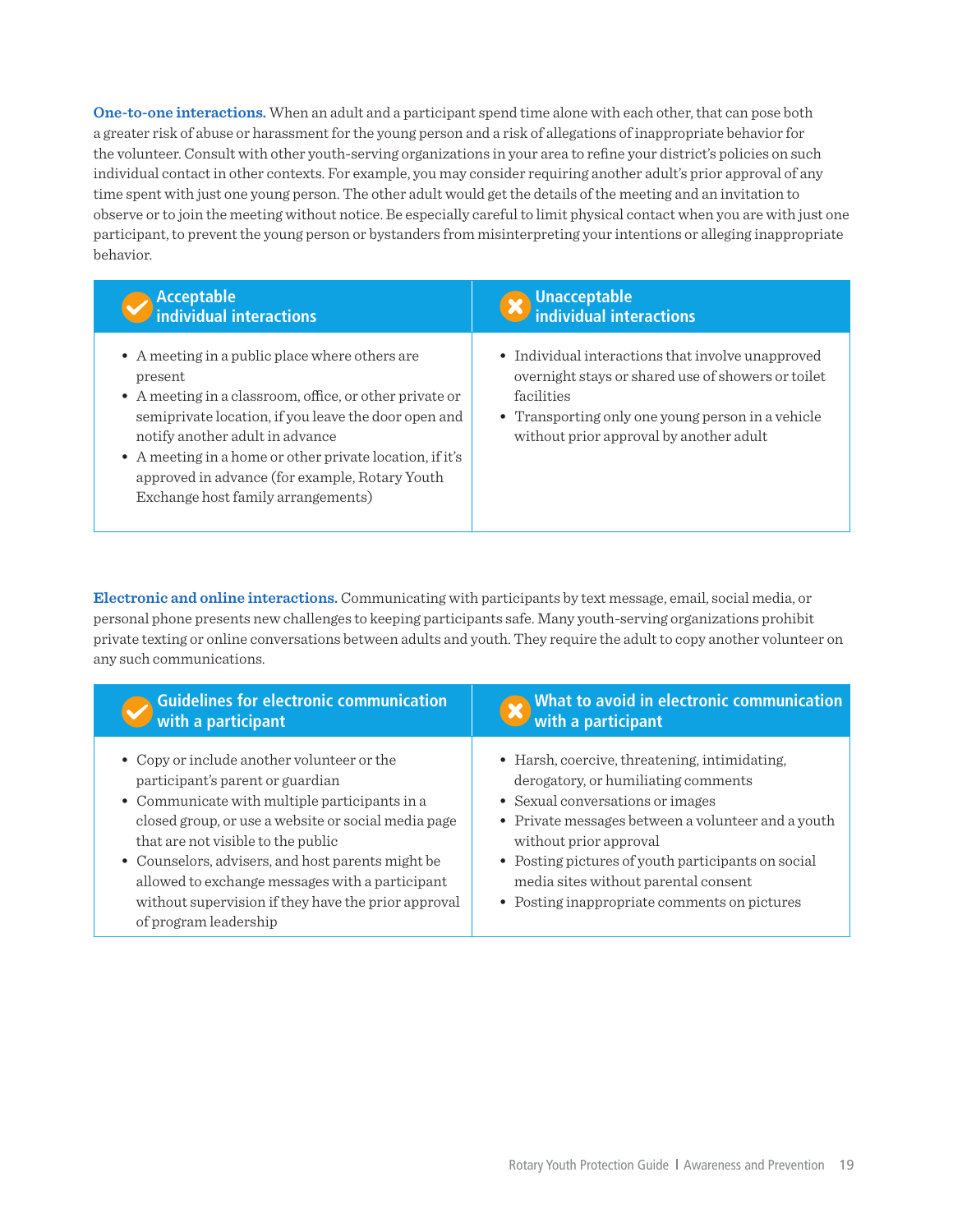**Gift giving.** Gifts usually express care and friendship, but because giving gifts can also be used to groom someone for abuse, it is important to establish gift-giving guidelines for your youth programs.

| <b>Acceptable</b>                                                                                                                                                                                                                                                         | <b>Unacceptable</b>                                                                                                                                                                                                                                                                                                                                                                                                                                                                                          |
|---------------------------------------------------------------------------------------------------------------------------------------------------------------------------------------------------------------------------------------------------------------------------|--------------------------------------------------------------------------------------------------------------------------------------------------------------------------------------------------------------------------------------------------------------------------------------------------------------------------------------------------------------------------------------------------------------------------------------------------------------------------------------------------------------|
| gift giving                                                                                                                                                                                                                                                               | gift giving                                                                                                                                                                                                                                                                                                                                                                                                                                                                                                  |
| Giving a gift or reward to an entire group of<br>participants<br>• Giving an award or other recognition at an event or<br>in a group setting<br>• Giving a gift to a single participant or a smaller<br>group with the prior approval of their parents or<br>other adults | • Giving a gift or reward to a single participant or a<br>small group without prior approval<br>• Giving a gift in secret<br>• Sexually oriented or explicit gifts, including<br>clothing<br>• Cell phones, tablets, or other electronic devices<br>intended to be used for private communication<br>between an adult and a youth<br>• Jewelry, money, or other high-value items<br>• Trips, outings, or meals without prior approval<br>• Alcohol, drugs, pornography, or other illicit or<br>illegal items |

# **Appropriate Boundaries Among Participants**

Many of the boundaries that are appropriate between adults and youth also apply among young people. There are, however, some special considerations for both physical and electronic and online interactions just between young people. It is also especially important to watch for signs of abuse or harassment between participants, because they can be easy to overlook.

**Physical interactions.** Physical interactions between participants should follow clear rules that are based on what is appropriate to your culture and the program. For example, RYLA participants may have physical contact during group activities that build teamwork or trust. Youth program participants, especially those who spend significant amounts of time together, often develop romantic relationships or close friendships. Your policies should make it clear that sexual activity of any kind is not permitted while participating in a program activity or event. Tell program participants that the boundaries are designed not to prevent them from developing meaningful relationships but to protect them from potential harm and prevent people in the program from feeling uncomfortable.

| <b>Acceptable physical interactions</b><br>(if culturally appropriate and with consent)                                                                                                                                                                                       | Unacceptable physical interactions<br>(with or without consent)                                                                                                                                                                                                                                                                                                                                                                |
|-------------------------------------------------------------------------------------------------------------------------------------------------------------------------------------------------------------------------------------------------------------------------------|--------------------------------------------------------------------------------------------------------------------------------------------------------------------------------------------------------------------------------------------------------------------------------------------------------------------------------------------------------------------------------------------------------------------------------|
| • Hugging from the side<br>• Patting on the shoulder or back<br>• Shaking hands<br>• Small gestures of approval, such as a hand gesture<br>or clapping of hands<br>• Holding hands as a reasonable display of affection<br>within close friendships or romantic relationships | • Hugging with full body contact<br>• Kissing on the lips<br>• Showing physical expressions of affection in<br>isolated location<br>• Sitting on someone's lap<br>• Wrestling<br>• Carrying someone on your back or shoulders<br>$\bullet$ Tickling<br>$\bullet$ Massages<br>• Offering any form of affection that is unwanted<br>• Touching the bottom, waist, chest, or genital areas<br>• Making sexual contact of any kind |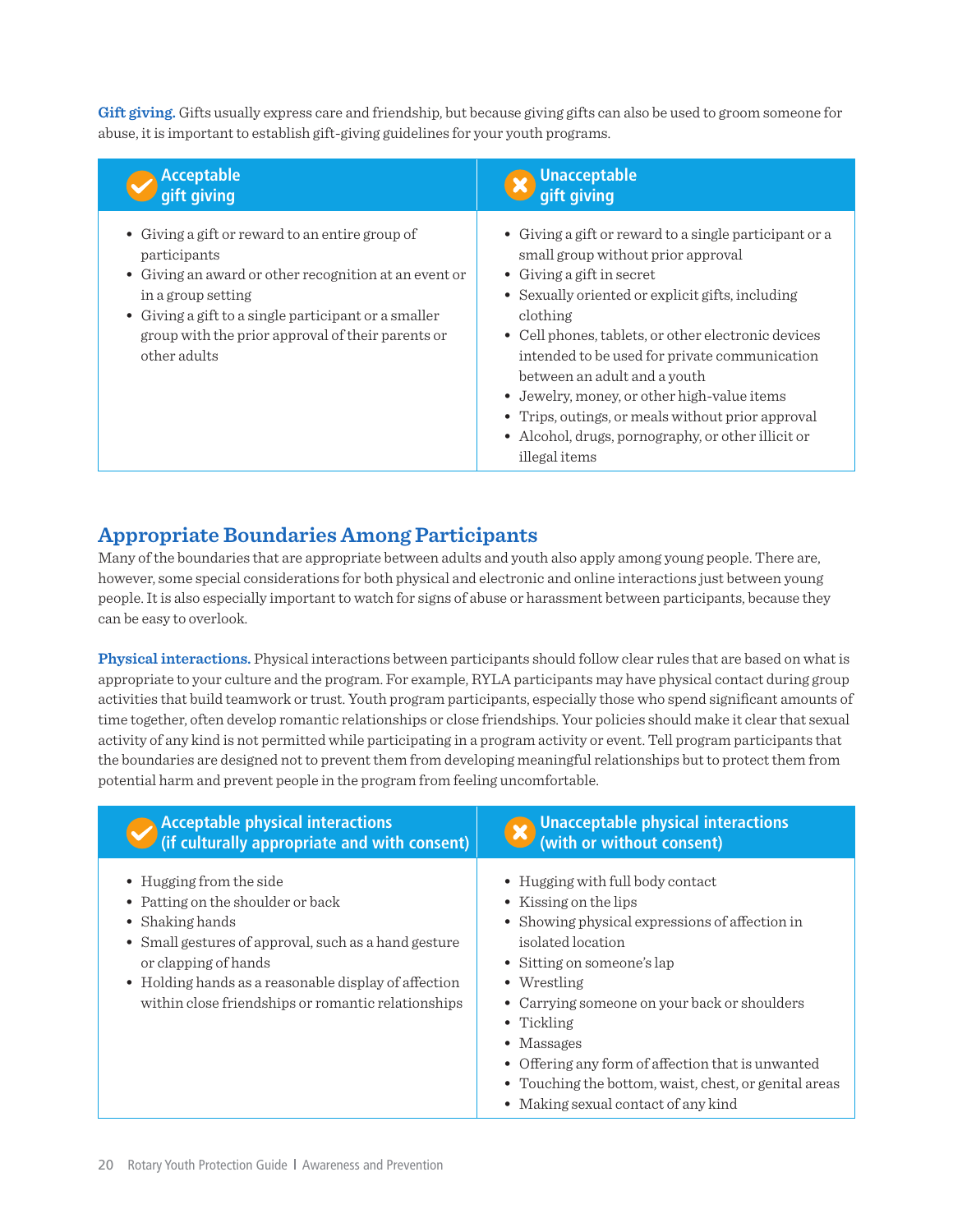**Electronic and online interactions.** Technology has benefits, but it also creates opportunities for peers to harass or abuse one another. Cyberbullying using electronic means, including social media, text messages, and emails to tease, humiliate, threaten, or pressure someone — is more and more common. It is especially hard to prevent and detect, because it can happen anytime, anywhere. Educate both volunteers and youth about the dangers of cyberbullying and report any concerns right away.

# **Recognizing Abuse and Harassment**

Instances of abuse and harassment of young people can go unaddressed because adults fail to recognize them or because they're reluctant to view their friends, acquaintances, fellow volunteers, or professionals who work with young people as potential perpetrators.

Youth protection depends on awareness of the possibility of abuse and harassment and vigilance in guarding against it. All Rotary members and nonmember volunteers who work with young people should fully understand what constitutes abuse and harassment and how to recognize the signs.

**Severe or pervasive inappropriate behavior.** When inappropriate behavior is serious or repeated it can be considered abuse or harassment. It's important to remember that inappropriate behavior may indicate that an adult is gradually testing a young person's boundaries before escalating the behavior to abuse.

**Determining when inappropriate behavior becomes abuse is law enforcement's role. If you are not sure whether something should be reported, you can write to [youthprotection@rotary.org.](mailto:youthprotection@rotary.org)**

**Sexual abuse.** Any sexual activity between a legal adult and a minor or youth program participant is considered sexual abuse. This includes pressuring someone to perform sexual acts alone or with another person of any age or gender, through force or coercion or with anyone who is unable to give consent. Sexual abuse can also include both physical and nonphysical offenses. Examples include:

**•** Sexual assault — making illegal, nonconsensual sexual contact

- **•** Coercion using fear, humiliation, verbal assault, or threats to pressure someone to participate in, perform, or watch a sexual act
- **•** Sex trafficking or sexual exploitation using someone for profit, labor, sexual gratification, or some other personal advantage or gain
- Stalking physically or electronically contacting, following, or watching someone repeatedly when that attention is unwelcome
- Indecent exposure inappropriately revealing one's body or a portion of one's body
- **•** Voyeurism watching an unsuspecting or nonconsenting person engage in intimate acts, such as undressing
- **•** Showing the person sexual or pornographic material
- **•** Pervasive or severe unwanted verbal or physical sexual contact

**Sexual harassment.** This includes sexual advances, requests for sexual acts, or verbal or physical conduct of a sexual nature that is unwanted or directed at someone who is unable to provide consent. In some cases, sexual harassment precedes sexual abuse and is used by sexual predators to desensitize or groom someone they hope to abuse. Examples of sexual harassment include:

- **•** Sexual names or jokes, references to sexual activity, gossip about one's sex life, or comments about a person's sexual activity, deficiencies, or prowess
- **•** Display of sexually suggestive objects or images
- **•** Sexual leering or whistling
- **•** Inappropriate physical contact, such as intentionally brushing against a person
- **•** Obscene gestures

**Peer abuse and harassment.** This type of abuse and harassment is just as serious as when adults are involved, but it is often overlooked because it can be difficult to recognize. Or, those who notice it may not know how to address it. Also, young people might hesitate to report it because they fear retaliation from their peers, or they may not be sure themselves if what they experienced was abuse.

Peer abuse can be sexual or nonsexual behavior and takes the same form as abuse or harassment committed by adults.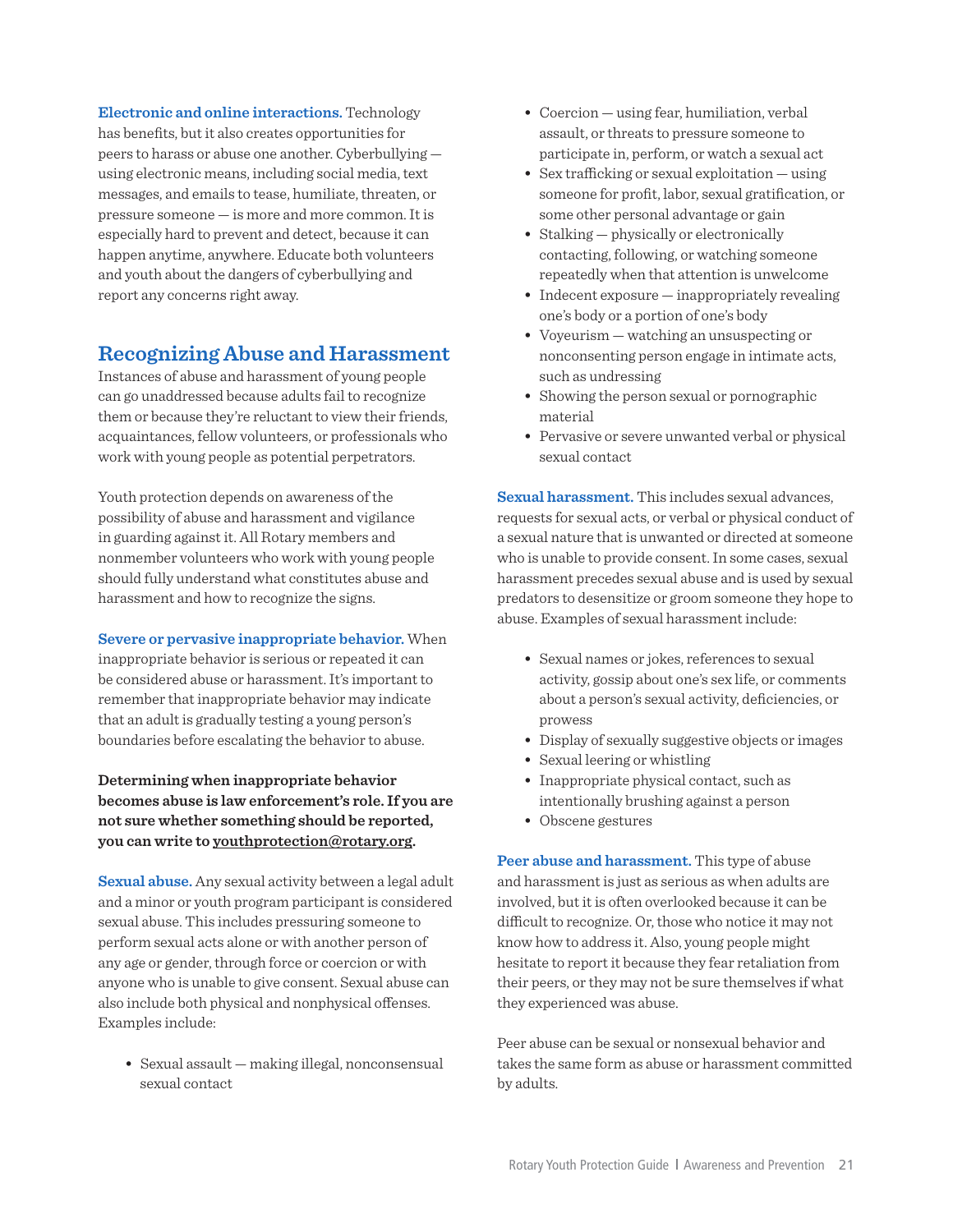**Nonsexual abuse.** Even if abuse is not sexual in nature, it still poses risks to the safety and well-being of a participant. Examples of nonsexual abuse may include:

- **•** Hazing
- **•** Bullying (in-person or electronic)
- **•** Pressure to participate in inappropriate games
- **•** Humiliating or threatening
- **•** Inappropriate behaviors that are severe, pervasive, or objectively offensive

#### **SIGNS OF ABUSE OR HARASSMENT**

Rotary members, nonmember volunteers, and parents of Rotary youth program participants should watch for physical and behavioral signs of abuse or harassment. Many of these signs could also be considered typical adolescent behavior or an understandable reaction to family changes, cultural adjustment, or homesickness. Adults who are actively involved in the participant's daily life will be better able to observe the behavioral and physical changes and to determine whether they are signs of abuse.

**Physical injuries** — a pattern of repeated injury or an injury for which the explanation does not make sense

**Anxiety** — high levels of worry or nervousness; obsessive-compulsive patterns; fear of certain places, people, or activities; reluctance to be alone with a particular person; nightmares or other sleep problems

**Changes in eating habits or body image** — swift or extreme weight loss or gain, distorted body image which may sometimes result in eating disorders

**Withdrawal** — difficulties at school, unwillingness to participate in extracurricular activities, repression, a deterioration in peer relationships, or isolation all of which may also be signs of depression

**Depression** — excessive crying, extreme mood swings, diminished self-esteem, self-mutilation, or suicidal thoughts or attempts

**Delinquency** — criminal behavior, conflict with authority, running away, academic problems, or drug or alcohol abuse

**Aggression** — overly hostile behavior or language

**Age-inappropriate behavior** — sexual promiscuity or sexual behavior or knowledge of sex that is abnormal for the child's age

**The behavior that young people who are abused commonly exhibit can be associated with youth discipline problems and could even result in their removal from a program, so it is essential to understand why a participant is having behavior problems.**

#### **CHARACTERISTICS OF ABUSE AND HARASSMENT**

Awareness of abuse and harassment patterns can help you recognize potential problems and current or past transgressions.

> Abuse is not always immediately apparent because:

- **•** Physical signs of abuse can heal before they're noticed.
- **•** A young person may not display common behavioral or emotional indicators.
- **•** People may find it difficult to believe that someone they know well may have abused a child, so they may dismiss allegations without investigating them thoroughly — especially when the accused person is a friend or family member or is highly respected.

The vast majority of incidents of abuse or harassment aren't reported because:

- **•** Young people tend to minimize and deny abuse, not exaggerate or over-report incidents.
- **•** Young people might feel that they're to blame for what occurred, fear that they will not be believed, or worry about the potential consequences of a report.
- **•** Young people may be afraid of getting the offender in trouble or of getting in trouble themselves if the abuse occurred while they were breaking a rule or law.
- **•** Males are less likely to report abuse because of self-blame, social stigma, or fears that they will not be believed or will be seen to have a particular sexual orientation.
- **•** Few abusers are prosecuted.

In some cases, young people wait to report abuse until they are adults, or they may never report it.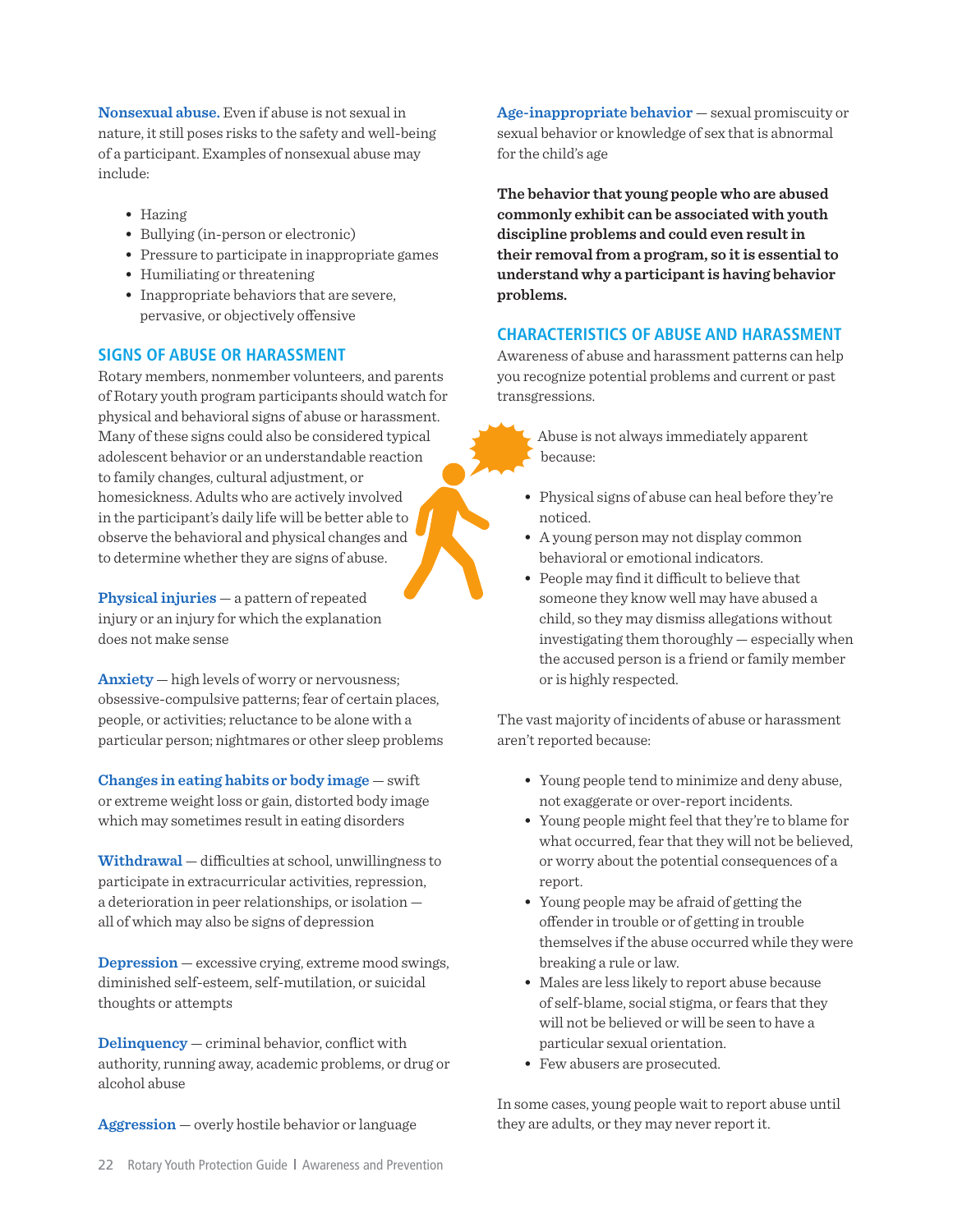# **Recognizing Offenders**

Offenders often carefully choose and skillfully manipulate the people they abuse. Before they can commit abuse, they need three things: access, privacy, and control.

**Access.** Offenders often seek out volunteer work or other positions that allow them to spend time with children. Sometimes they befriend parents or attempt to build a good reputation with parents or youth volunteer leaders by doing favors, giving gifts, or being especially friendly.

**Privacy.** Offenders look for opportunities to be alone with children, such as taking them to the toilet, offering them rides or private lessons, meeting in places that are out of the sight of others, or volunteering for late or overnight activities with children.

**Control.** Offenders test children's boundaries, find ways to gain their trust, and often try to become friends with them rather than maintaining the boundaries that are appropriate between adults and youth. They may also manipulate a child into breaking rules so they have a way to threaten or intimidate the child when the child attempts to resist abuse.

> The typical offender blends into society and cannot be identified by age, economic status, community standing, race, gender, or mental capacity. An offender is also often a person who is known and trusted by the abused.

Common types of sex offenders may include:

**Situational sex offenders.** Either adults or youth may ignore or lose sight of appropriate boundaries in certain situations. These offenders may begin a relationship with a child that is appropriate at first but becomes inappropriate or abusive. Such a person may be unhappy, lonely, in a troubled relationship, or under the influence of drugs or alcohol, and they may use these factors to attempt to justify their lack of good judgment in setting appropriate boundaries.

**Preferential sex offenders.** These offenders, sometimes referred to as child molesters, often have

a sexual preference for children though may also be attracted to adults. They may also prefer certain physical characteristics or age ranges. Often, they are willing to spend a great deal of time getting to know a child and grooming them before the abuse begins.

**Indiscriminate sex offenders.** These offenders have no sense of right and wrong and don't care if they hurt others. They may commit abuse in public or abduct a child from toilet facilities or a playground. They do not spend time getting to know a child before the abuse begins.

# **Recognizing Grooming Behavior**

Learning to recognize grooming behavior can help you stop abuse, sometimes even before it starts. In some cases, these behaviors may be innocent, but they can also indicate an intent to sexually abuse a young person.

Child predators groom young people in part to try to see whether the young person will object to or report inappropriate behavior. They also use grooming to gain a young person's trust, find their vulnerabilities, exert authority or control over them, and eventually draw them into a secret sexual relationship.

Grooming may take many forms, including:

**Seeking out individual time** — arranging to spend time alone with a young person

**Isolating someone** — separating a young person, physically or emotionally, to gain control and undermine their relationships with friends, family, or others

**Offering special treatment** — showing favoritism, giving extra attention to one or more young people, or rewarding certain behavior

**Keeping secrets** — encouraging young people to lie, keep secrets, communicate privately, or hide a relationship

**Touching** — making physical contact, such as hugging, that may gradually become inappropriate

**Desensitizing** — treating inappropriate behavior as acceptable, normal, or insignificant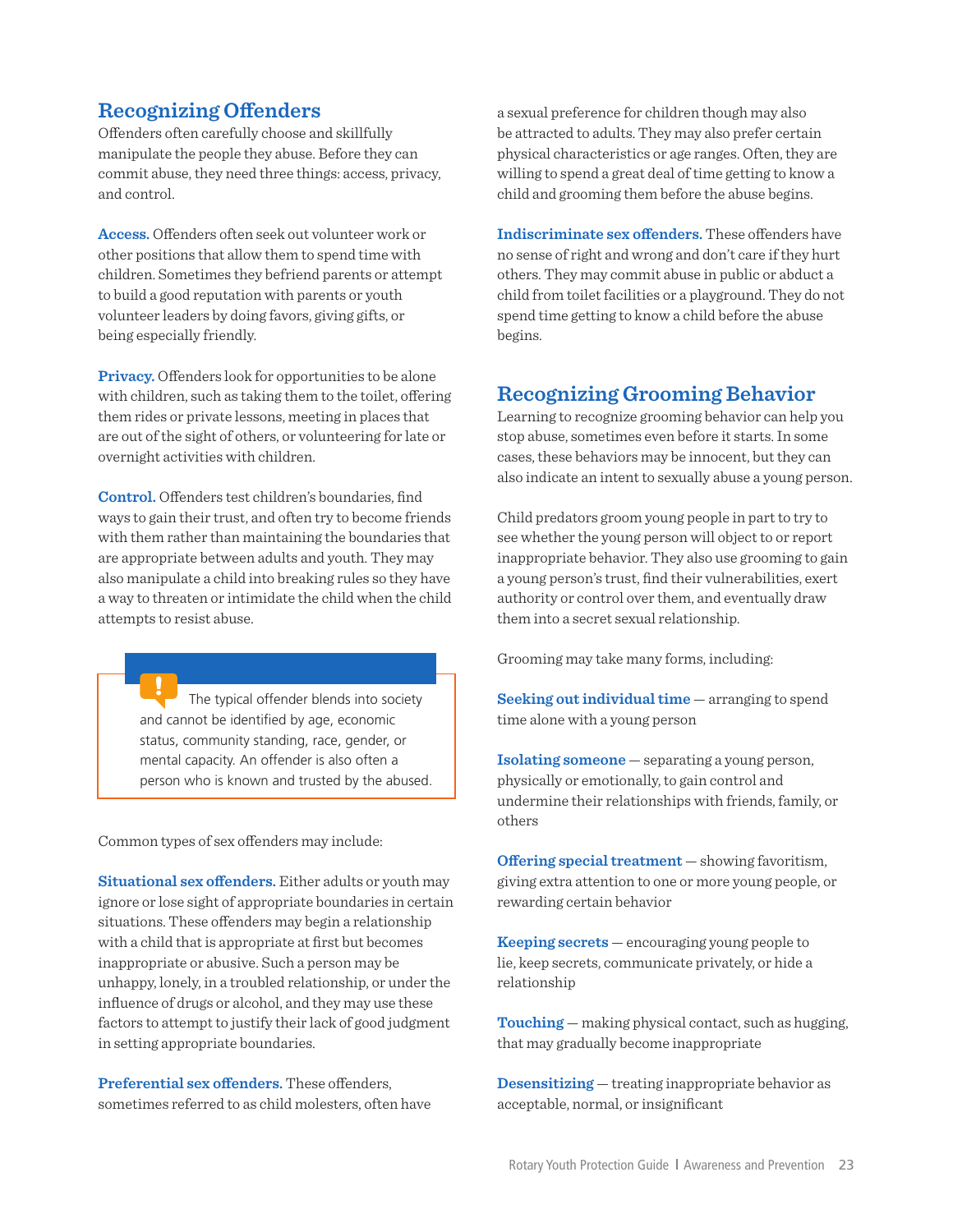**Forcing consent** — ignoring or invalidating a young person's right to object to behavior that makes them uncomfortable or violates policies

**Giving gifts** — offering gifts or rewards, which may seem appropriate at first but can escalate to inappropriate or sexually explicit gifts

# **Community Grooming**

Just as offenders manipulate the people they abuse, they also often manipulate others. This is known as community grooming. They may do anything they can to earn the trust of the community. They are often respected members of the community and successful professionals. They may be your friends or even family members. Abusers who use community grooming techniques are skilled at appearing charming, successful, kind, and helpful. Community grooming can be especially dangerous because people find it hard to believe a person they know and respect could do something harmful.

It is not uncommon for child molesters to be attracted to service organizations like Rotary, because they can use the organization's reputation to improve their own reputation. They may point to their record of community service or charitable contributions as proof of their good character to defend themselves against any allegations.

> Skilled child predators may also try to stay on the edges, so they might volunteer to work with youth without taking on a formal role in order to avoid formal screening or background checks.

Offenders use these systematic methods to distract others from inappropriate behavior, gain access to youth, and shield themselves from accountability when they are accused of inappropriate behavior, abuse, or harassment.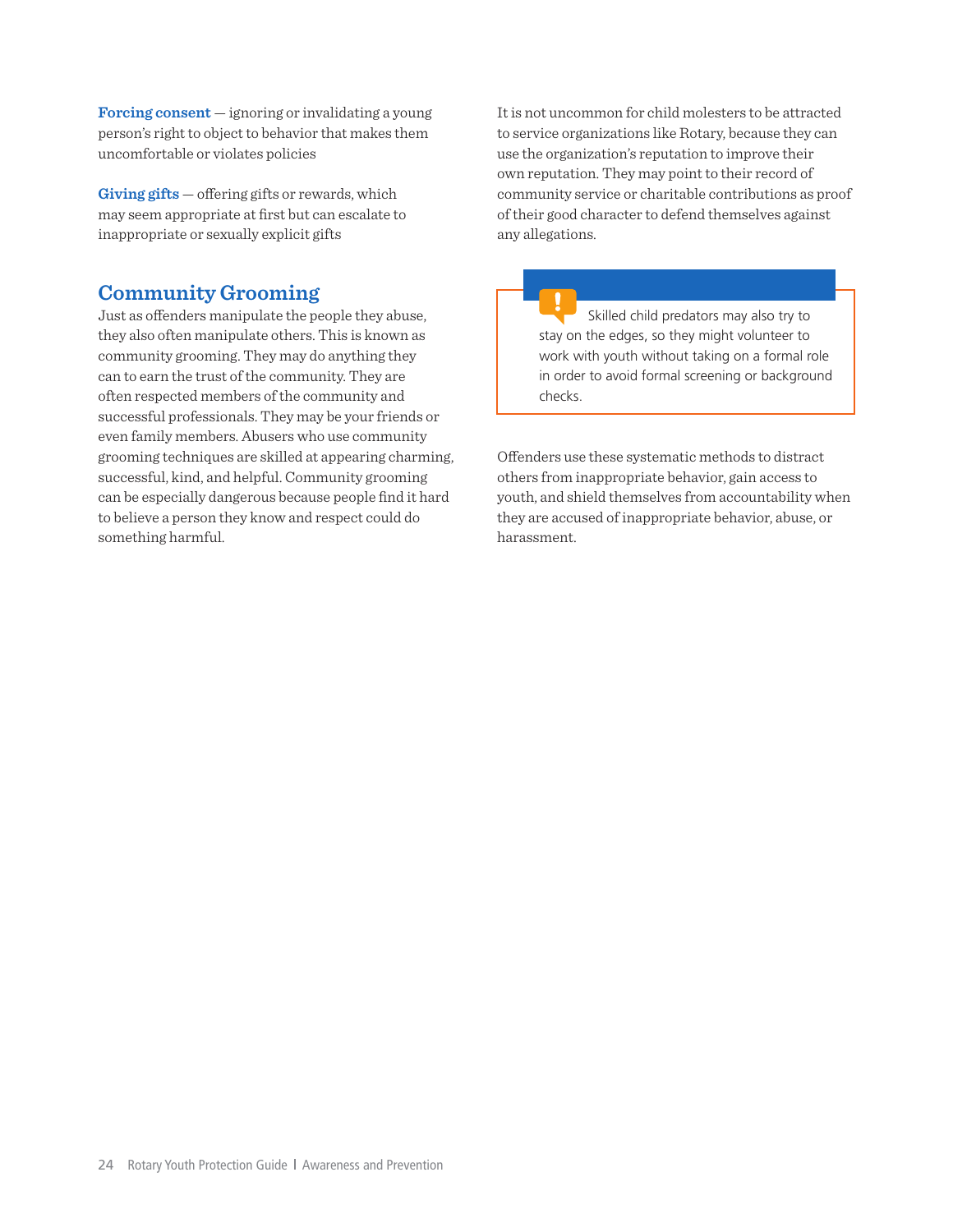# RESPONDING AND REPORTING

# **Why Responding Is Important**

How you respond to suspicious or inappropriate behavior, policy violations, or allegations of abuse or harassment can have a direct impact on how much harm participants experience. It can also prevent or reduce damage to the reputation of the club, the district, and the entire organization.

If you don't address improper behavior because it seems harmless, it can worsen. Ignoring it can also create an environment where abuse is more likely. For one thing, when sexual offenders see that small violations are accepted, they may think that larger ones are also likely to be ignored. Young people may also think that the behavior is normal or that nobody objects to it. And that makes it less likely that they'll recognize or report abuse if it occurs.

Responding to abuse and harassment appropriately and according to RI policy and local laws protects everyone involved: anyone who may have been abused, anyone who is accused of wrongdoing, and the clubs or districts that run the program.

# **How to Respond to Inappropriate Behavior by Adults**

The behaviors that we've said are inappropriate including an adult seeking time alone with a young person, expressing affection physically, or giving a young person special attention — may seem innocent. Often, these behaviors are harmless, so if you observe them, you may question whether reporting them is necessary. Here are some guidelines for addressing behavior that seems inappropriate or otherwise causes concern:

1. Stop the behavior right away. If you witnessed the behavior and feel comfortable doing so, tell the adult that what you saw was inappropriate. If you do not feel comfortable addressing the adult, ask a district leader to do so. Interrupting inappropriate behavior is often the most effective way to prevent something more serious from happening.

2. Have a trusted adult ask the participant if they would like to discuss what happened with you or with another trained volunteer.

 $\overline{\bullet}$ 

- 3. Immediately report the behavior to the appropriate club and district leaders, according to your district's youth protection policy. If the behavior involved a district leader or someone else in a position of authority, contact RI staff members for assistance.
- 4.Document what you saw or what you were told, as well as any actions taken, but leave the investigation to your club or district leaders or an independent committee appointed for that purpose.
- 5. Make sure that appropriate action is taken after you've made your report to club or district leaders. If you feel the behavior was not adequately addressed, contact RI staff members for assistance.

Take all reports of inappropriate behavior seriously. Act as soon as possible to prevent it from continuing or worsening. In response to a report of concerning behavior, district leaders should:

- **•** Make sure everyone who needs to know about the behavior does, including the youth protection officer, if the district has one.
- **•** Talk with the young person and their parent or guardian. Either tell the parent what was observed or reported, or let the young person do so — whichever approach they prefer. Tell both of them that the adult violated the district's policy. Assure the young person that you care about them and that their safety is your highest priority. Invite them to ask any questions they have or express any concerns.
- **•** Review district records to see whether the concerning behavior or similar complaints about the same person have been reported in the past. Take behavior patterns into consideration when you decide which safeguards to implement in response to the report. Those safeguards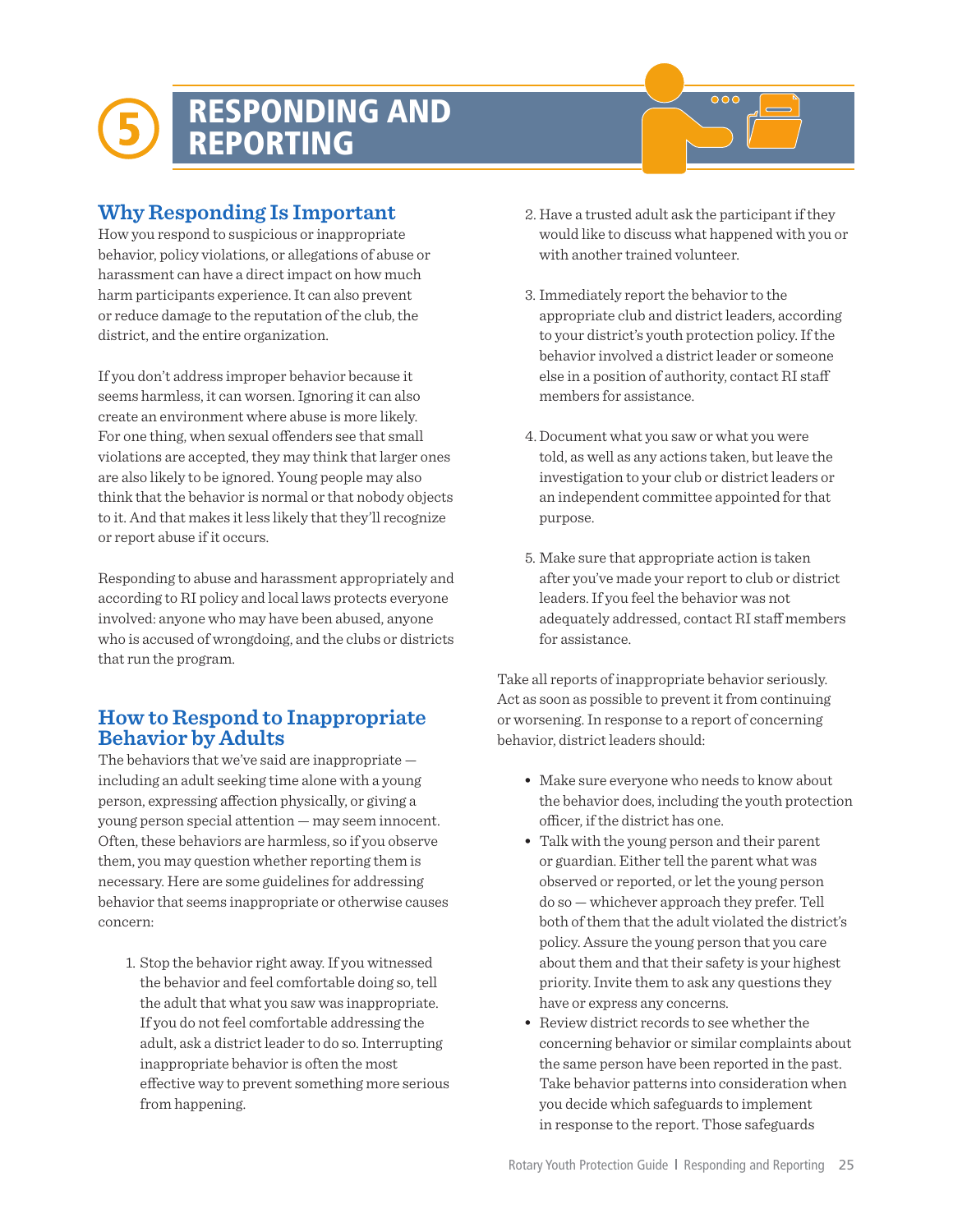might include monitoring the volunteer or suspending them from contact with youth. Make a supervision plan to ensure that any safeguards are implemented consistently.

- **•** Inform the person who has been accused about the report. Give the details of the reported behavior and explain why the behavior violates your policies. Tell them what actions will be taken.
- **•** Give the youth participant's parents or legal guardians an update about the situation and explain any actions the district is taking. This may not always seem necessary, but it tells parents again that their child's safety is your highest priority.
- **•** Advise the person who first reported the problem that the report was taken seriously and that it will be investigated and addressed promptly. If appropriate, tell them what actions will be taken.
- **•** Talk with anyone who may need to help implement the actions.
- **•** Stay in contact with those who are implementing the plan, and continue to monitor the situation.

 A report of inappropriate behavior may lead to a report of abuse or harassment. If you suspect abuse, follow RI's policies by immediately suspending the volunteer from all youth contact, reporting the incident to local law enforcement, and contacting RI staff within 72 hours.

# **How to Respond to Inappropriate Behavior by Youth**

Peer abuse is usually preceded by subtler inappropriate behavior between young people. Adults often fail to address this behavior either because they don't know how to correct it or they think of it as typical adolescent behavior. However, interrupting concerning behavior between young people early can help protect youth participants from severe harm.

When you suspect, observe, or receive a report of inappropriate behavior between youth, follow these guidelines:

**•** Whether the interaction was verbal, physical, or electronic, immediately separate the

participants and make sure they have no contact with each other until the situation is resolved.

- **•** Calmly explain to them that these types of interactions are not permitted in the program. Refer them to program guidelines or training materials that describe appropriate and inappropriate behavior.
- **•** Document what was observed or reported and how you responded.
- **•** Notify the parents or legal guardians of the participants involved as well as district leaders.
- **•** Depending on the behavior, it may be necessary to contact local legal authorities. In such cases, contact RI staff members for assistance.
- **•** Determine, based on your district's disciplinary policy and the severity of the behavior, whether discipline is required. It may include but is not limited to expulsion from the program. Be sure to inform parents of both participants of your decision.
- **•** If both participants are allowed to remain in the program, determine what additional measures may be necessary to prevent a recurrence. Those may include, for example, increased supervision. Decide whether to write a corrective action plan or follow-up plan for the participants and their parents.
- **•** Document the steps that were taken.

After you address the inappropriate behavior, consider how the club or district might be able to prevent similar situations. For example, whether additional supervision is needed at events, policies or procedures should be revised, or additional training for youth and adults would be helpful.

# **Responding to a Report of Abuse or Harassment**

Any allegation of abuse or harassment must be treated seriously, regardless of the circumstances and regardless of how much time has passed. Handle all allegations according to local laws and RI policy. Consider consulting a legal professional about your



legal obligations and procedures for responding to allegations of abuse or harassment. Volunteers may be legally required to report suspected abuse to local child protective services.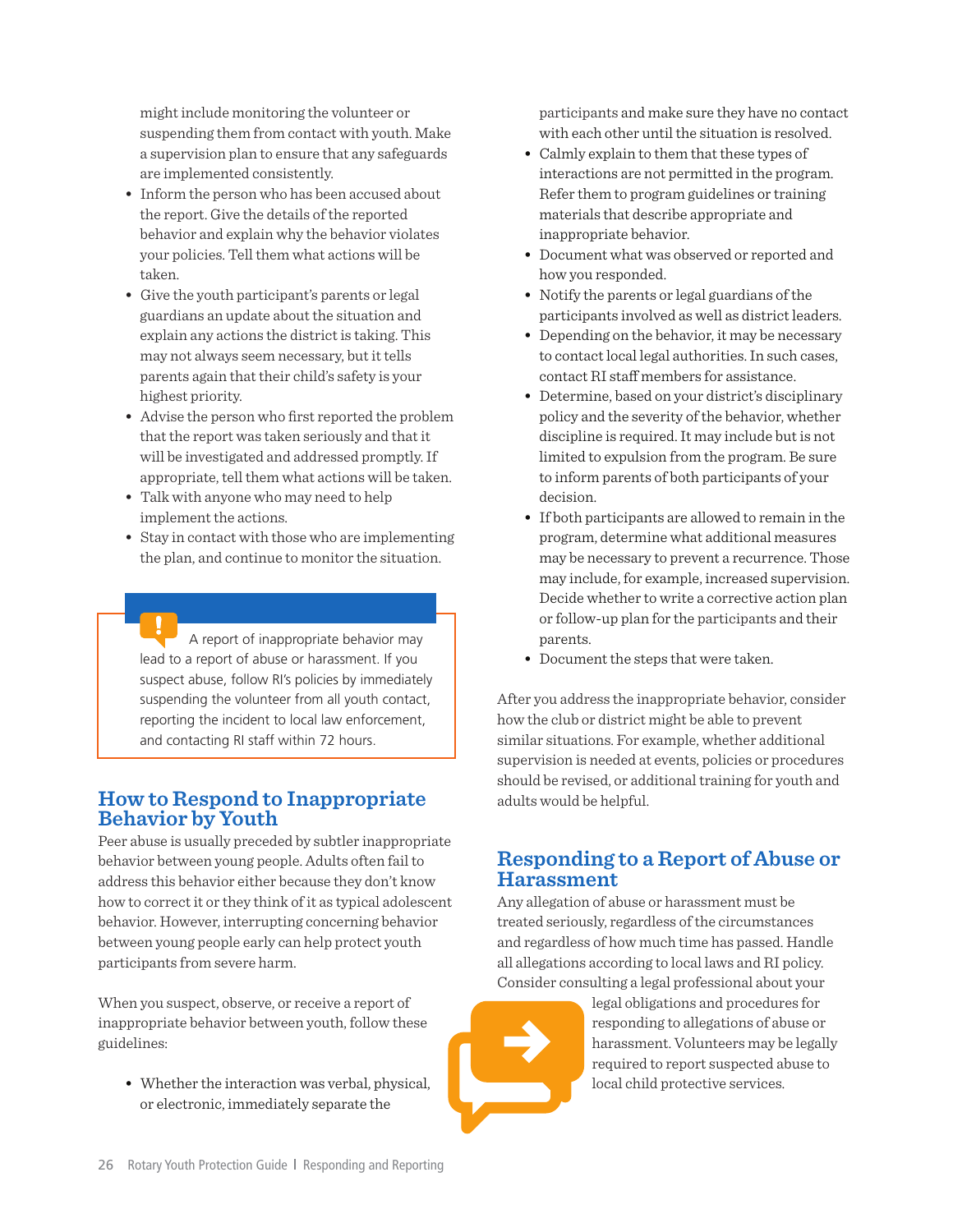It can be very difficult for someone who has been abused or harassed, especially a young person, to report it. The person who harmed them may be a friend, a family member, or someone they like and respect.

**Experiencing abuse or harassment is traumatic, so avoid making participants repeat what happened to them any more than is necessary. Do not ask why questions, which can lead to victim-blaming. Also be aware that responses to a traumatic experience like sexual assault differ. Some people may be able to remember all of the facts of the experience. Some may not be able to for days, months, or even years. There is no "typical" way to respond to trauma.**

When abuse or harassment is reported to you, it is critical that you respond in a neutral and responsible manner that is free from blame and judgment.

- **•** Listen attentively. Be supportive of the person making the report, and do not express strong emotions, particularly horror or disbelief. Remember that they may care about the person who harmed them.
- **•** Tell the person that they did the right thing by making a report. If it is the person who experienced abuse, emphasize that it is not their fault they were harmed and that their safety is your highest priority. Tell them that you will likely have to inform others in order to keep them safe, but you will keep the matter as private as possible.
- **•** Ask questions to establish facts. Avoid asking why questions, because you may appear to be judgmental or to be questioning the participant's motives. This can make them feel that they are at fault for what happened or that you think they are. No matter what the circumstances were, nobody should experience abuse, and it is never the fault of the person who was abused.
- **•** Use the same words and phrases they use to describe the situation, themselves, and the person they're accusing while remaining objective and respectful. Anyone who reports abuse or harassment should know that they will be believed and should hear words and phrases that are reassuring.

**•** Document the allegation during or soon after the participant's report. Try to use the participant's exact words, never add personal opinions or commentary, and include details like the date and time of the conversation.

Districts should always offer an independent, non-Rotary-affiliated legal assistance to participants and their families who report abusive or dangerous situations, so they have an advocate whose only duty is to represent their interests. They should also have access to medical care and mental health care if appropriate. And, if two youth program participants are involved in the alleged incident or behavior, be sure to provide support to both the person who is making the accusation and the person who is accused.

Participants who have experienced abuse or harassment may be hesitant to continue with the program. They should never be required to continue, but they should never be forced to end their participation, either. Talk with the participant, their family, and support professionals to determine how to take care of the student.

**Most people are not trained professionals with expertise in determining the gravity or legal implications of an allegation. No Rotary member or nonmember volunteer should ever determine whether an allegation constitutes criminal behavior. That must be left to qualified youth protection agency personnel or law enforcement professionals who are not affiliated with Rotary to ensure an objective review. After securing the safety of the youth who are involved, immediately report all allegations to the police or the appropriate youth protection agency.** 

If a youth program participant brings an allegation of abuse or harassment to any Rotary member or nonmember volunteer, they must make sure that it is reported properly.

- **•** Take immediate action to ensure the program participant's health and well-being, and get them medical or psychological care, if appropriate.
- **•** Until the matter is resolved, prevent anyone accused of sexual abuse or harassment or other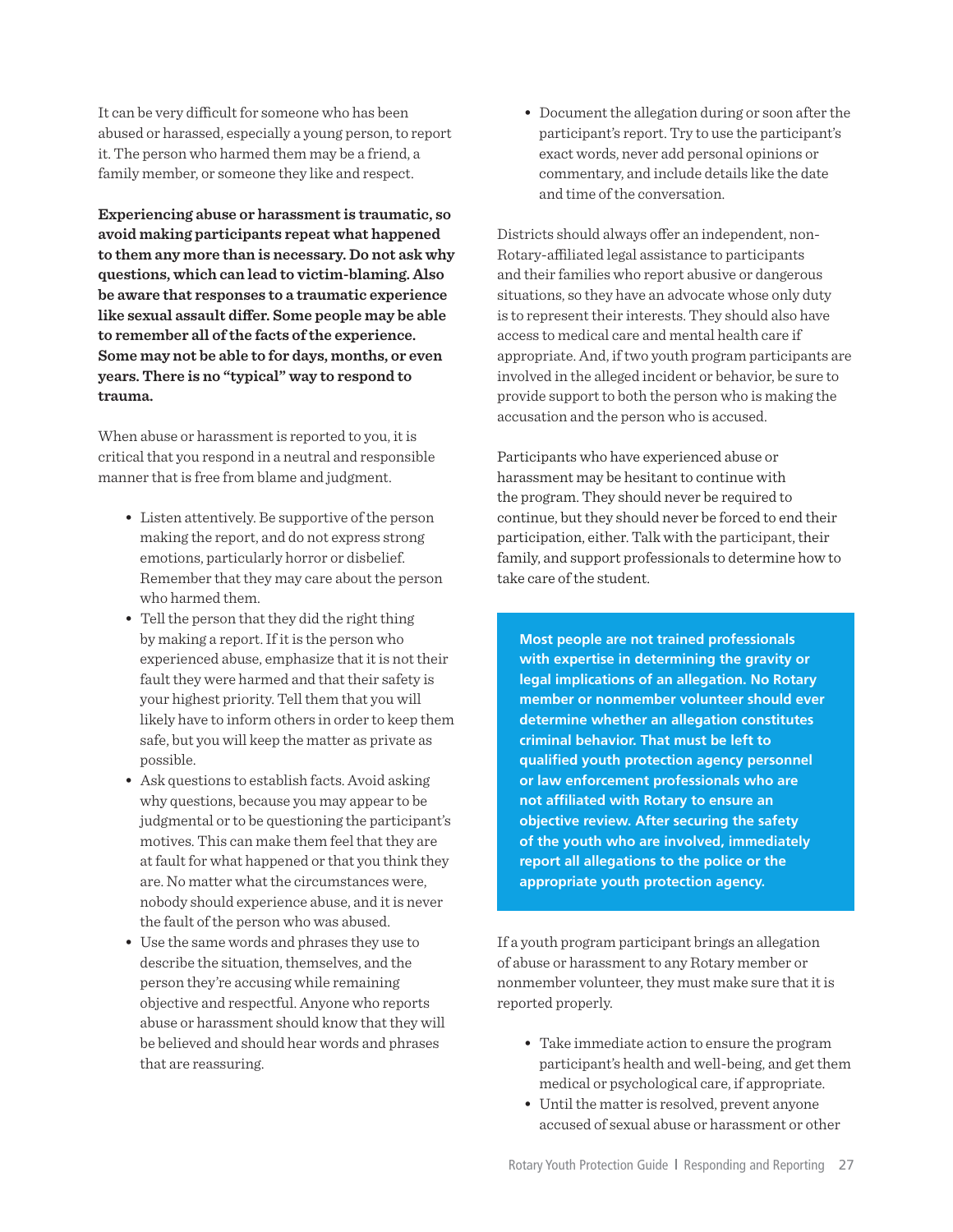serious wrongdoing, including other youth, from having any contact with any youth program participants.

- **•** Promptly report every suspicion or allegation of abuse or harassment to the proper law enforcement agency (child protection, social services, and local police) for investigation. In some countries, reporting is required by law. Any legal authority that reviews the matter must not be affiliated with Rotary in any way.
- **•** Follow district policy on notifying specific club or district leaders, such as the district youth protection officer and district governor, when abuse or harassment is alleged. All adult volunteers, program participants, and participants' parents or legal guardians should have their contact information.
- **•** Report all allegations of abuse or harassment and other serious incidents, including hospitalizations, serious crimes, early returns, and deaths, to RI headquarters within 72 hours of learning about them, even if not all incident details are confirmed. Prompt notification helps ensure proper handling of the incident or allegation in accordance with Rotary policy and can facilitate communication between partner districts.

**If there is sufficient evidence that an individual, club, or district has knowingly failed to report an incident or allegation as required, the general secretary may determine whether — and the extent to which — involved parties are eligible to participate in Rotary's youth programs, or whether additional sanctions may be necessary, including requiring the club to terminate an individual's membership.** 

During the independent investigation, protect the safety of youth and the privacy of both the accuser and the accused.

- **•** Cooperate fully with law enforcement and youth protection agencies and do not interfere with their investigation.
- **•** Consult social service agencies to discuss local standards and resources that support program participants who are involved in, report, or experience abuse or harassment. Refer participants to a non-Rotary counselor who can provide them professional emotional

support. Ask social services or law enforcement to recommend someone who is not involved with the program in any way.

- **•** Contact the involved program participants' parents or legal guardians immediately to inform them of the allegation and the actions being taken. Clubs and districts are encouraged to obtain written parental approval for the participants to remain in the program, if they wish to.
- **•** At times, a program participant may be uncomfortable with conduct that may not be legally defined as harassment, and law enforcement may decline to investigate an allegation. Any unwelcome behavior of a sexual, harassing, or violent nature is unacceptable even if it is not determined to be criminal.
- **•** Avoid gossip and blame. Don't tell anyone about the allegation other than those that legal guidelines and RI and district policies require you to inform. Avoid speculation and minimize personal opinions, all of which can interfere with police or legal investigations and violate Rotary's Statement of Conduct for Working With Youth. Comments made about someone who has allegedly abused someone or been abused could also lead to a defamation claim or lawsuit.

**After making an allegation, a program participant is likely to feel embarrassed or confused. They may become withdrawn and have mixed feelings about continuing in the program. For example, Youth Exchange participants who make an allegation may want to stay in the program but not continue their relationship with their host club. Although members and other volunteers may have trouble understanding the participant's feelings, it is usually best to honor such wishes if possible.**

After the investigation, it may be necessary to strengthen your district's youth protection policy or take other action to prevent recurrences.

**•** A club must terminate the membership of anyone who admits to, is convicted of, or is otherwise known to have engaged in sexual abuse or harassment of youth or youth program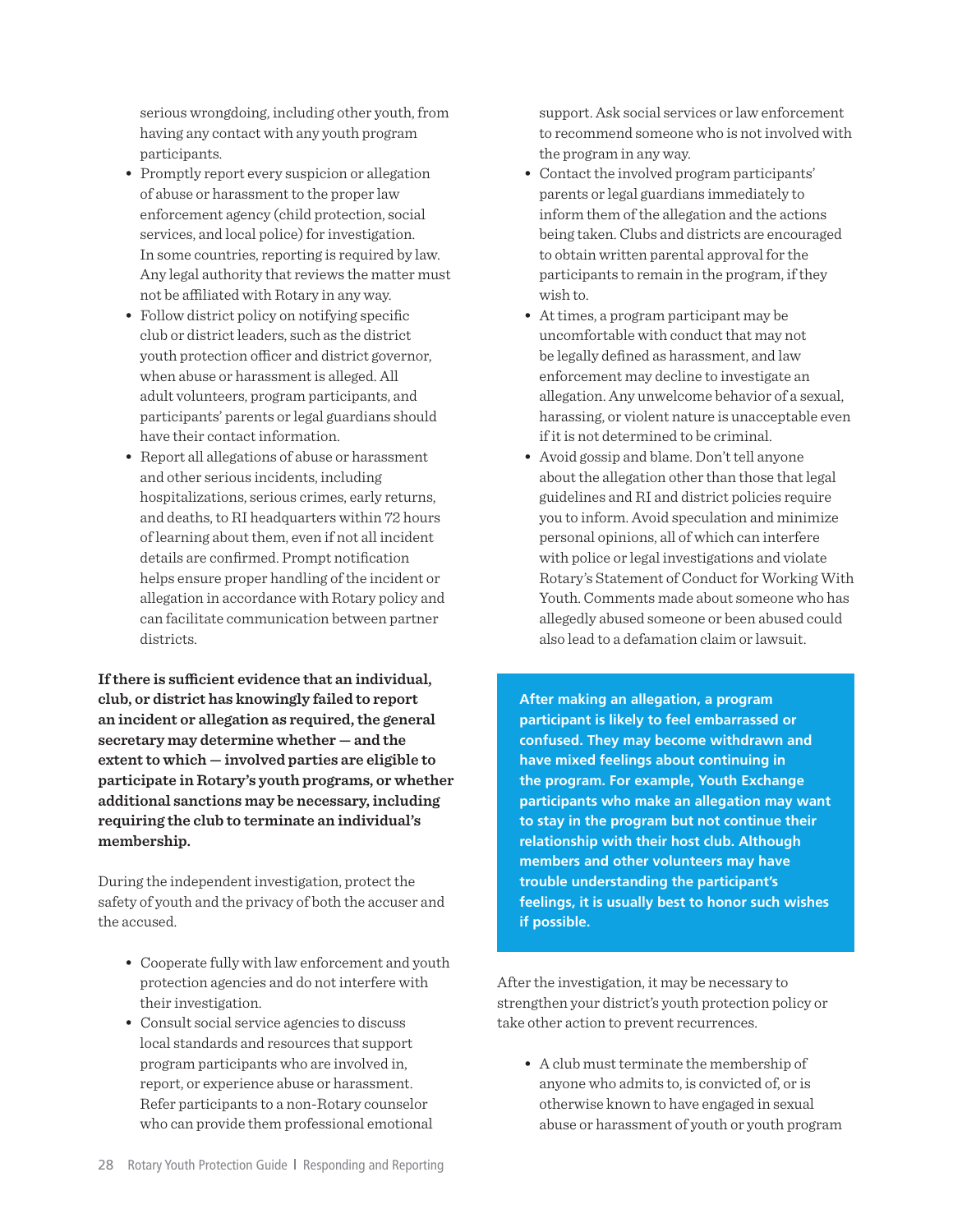participants. Former members and non-Rotary volunteers who admit to, are convicted of, or are otherwise known to have engaged in any form of sexual abuse or sexual harassment or other act that violates the accepted standard of behavior in the community must be prohibited from working with Rotary youth program participants.

- **•** If a law enforcement investigation is inconclusive, or if law enforcement declines to investigate, the person who was accused may continue as a program volunteer at the district's discretion. However, additional safeguards are necessary to protect both the person named in the allegation and any program participant they may have contact with.
- **•** Additional safeguards for program volunteers can include limiting or suspending their roles, depending on the allegation's circumstances. For example, districts may allow a volunteer to participate in the program only when other volunteers can monitor their behavior and determine whether further prohibitions are appropriate. Each district should consider the local standard of care and review the practices of other youth-serving organizations in its area to determine what safeguards are appropriate.
- **•** Continuing as a volunteer is not a right and is not guaranteed. Additional claims of sexual abuse or harassment against the same person will prohibit them from working with program participants, even if criminal charges are not filed
- **•** The district must review the situation to confirm that youth protection was the highest priority, verify compliance with all district and Rotary policies, and recommend changes to avoid future issues. The district governor and, if applicable, the district review committee, should supervise this review.
- **•** All districts are required to maintain confidential records of any person who has been prohibited from having contact with youth, or anyone whose membership has been terminated as a result of abuse or harassment. Work with district leaders to determine the best way to keep this information in line with local laws to ensure these prohibitions are enforced each year.

**People who have been prohibited from contact with youth also may not serve in club or district roles where they might supervise or have contact with youth program participants, such as club Youth Service chair, district Interact chair, district Rotary Youth Leadership Awards (RYLA) chair, or district Youth Exchange officer. Club or district leaders who have been accused of harassment or abuse must be suspended from these roles until the matter is resolved. They may be reinstated at the district's discretion, depending on the outcome of an investigation by law enforcement.**

# **Barriers to Reporting**

The decision to report harassment or abuse is a personal decision, and it can be a difficult one. People who have experienced such violations may not report it for a number of reasons. Those can include:

- **•** Shame, guilt, or embarrassment
- Fear that there will be negative consequences, especially if they broke a rule or law
- **•** Fear that the offender will retaliate against them
- **•** Emotional or financial dependence on the offender
- **•** Not wanting someone they care about to get into trouble
- **•** Lack of resources or support
- **•** Fear that they will be expelled from the program
- **•** Fear that they will not be believed, especially if the perpetrator is in a position of authority or well-respected in Rotary or in the community
	- **•** Belief that they consented to the interaction or relationship and thus didn't experience abuse (this is sometimes a result of manipulation by the abuser)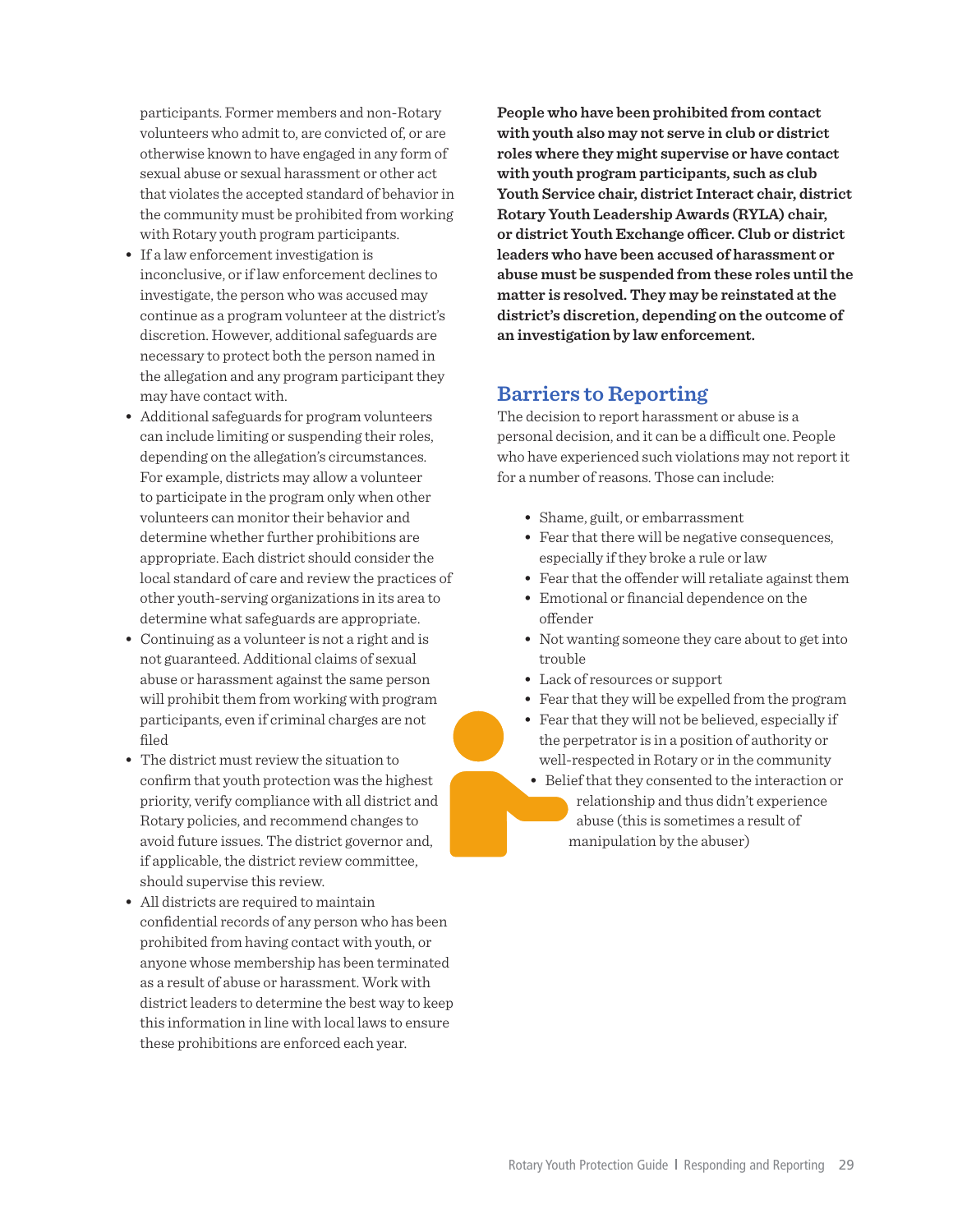Rotary Youth Exchange students often have additional barriers that prevent them from reporting: They may not be fluent in the local language, they are away from their support system, and they may fear having to go home if the incident occurred while they were breaking a rule. Because students should be encouraged to report abuse or harassment regardless of the circumstances, a district should, at its discretion, use alternative methods to address rule violations that are related to a serious incident. That way, students understand that, although breaking the rules cannot be completely overlooked, their safety and well-being come first.

Because of these and other barriers, it may take a long time before someone reports abuse or harassment if they ever decide to. But even if a participant does not report abuse right away, that does not mean it did not occur.

You can minimize the barriers to reporting by communicating openly and often with volunteers, program participants, and parents and guardians, showing them that youth protection is your highest priority, encouraging them to report suspected or alleged abuse or harassment even if program rules have been broken, and providing compassionate and thorough support and response when an incident is reported.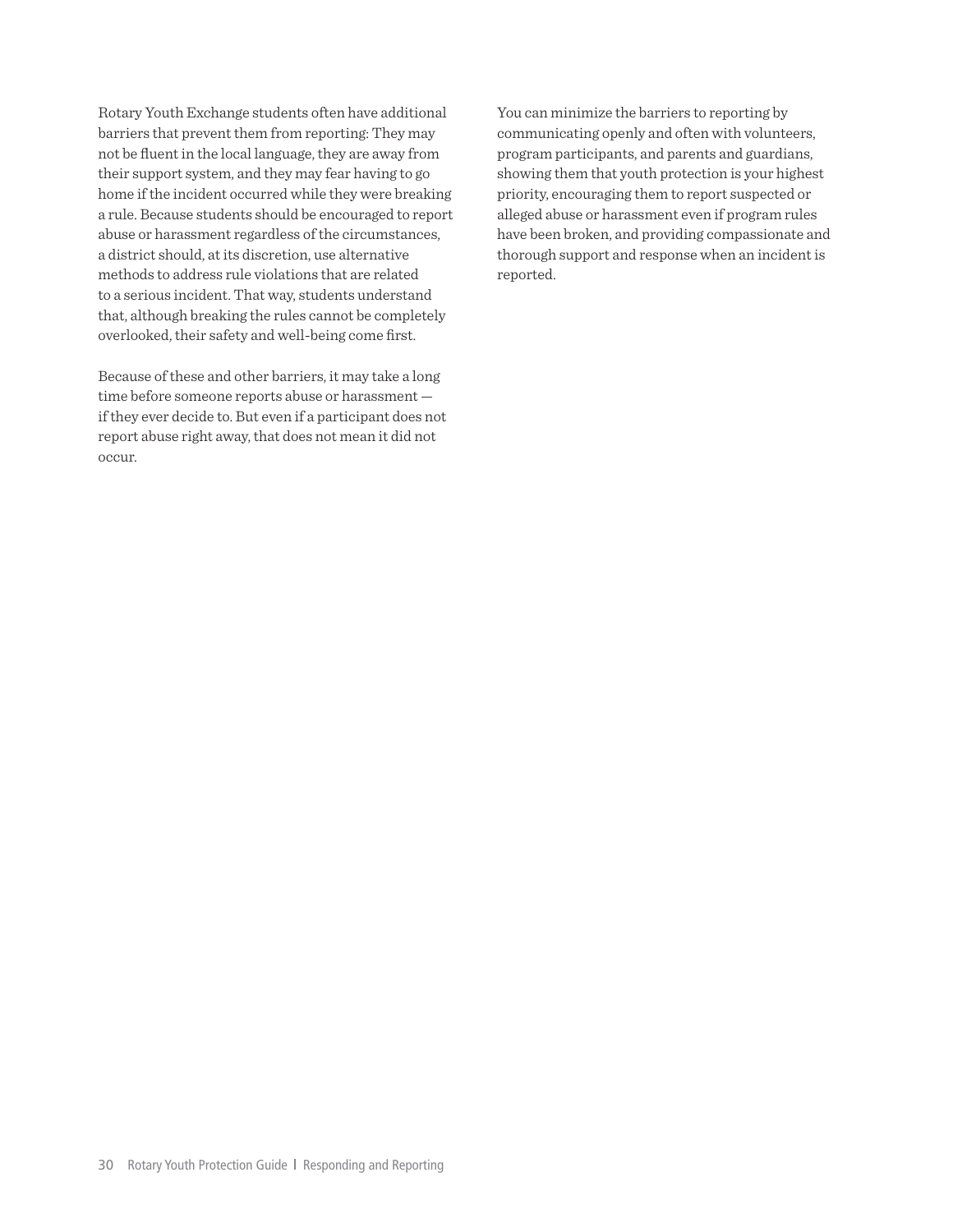# **APPENDIX A SAMPLE DISTRICT YOUTH PROTECTION POLICY**

Developing and implementing an effective youth protection policy demonstrates a district's commitment to protecting Rotary youth program participants. This document provides a basic framework for a district policy for all youth programs. The shaded sections reflect Rotary's certification requirements for Rotary Youth Exchange.

Customize this policy to fit your local and legal circumstances, and have a local legal professional review to confirm it conforms to local laws.

# **DISTRICT YOUTH PROTECTION POLICY**

# **1. Statement of Conduct for Working With Youth**

The district strives to create and maintain a safe environment for all youth who participate in Rotary activities. To the best of their ability, Rotarians, Rotarians' spouses and partners, and other volunteers must safeguard the children and young people they come into contact with and protect them from physical, sexual, and psychological abuse.

# **2. Definitions**

**Volunteer —** Any adult involved with Rotary youth activities who interacts directly with youth, whether supervised or unsupervised.

Rotary volunteers include:

- Club and district youth program officers and committee members
- Rotary member and nonmember counselors
- Members and nonmembers and their spouses and partners who work with students during activities or outings or who transport students to events
- Youth Exchange host parents and other adult residents of the host home, including host siblings and other family members
- List volunteer roles and descriptions applicable to your district here:

# **Youth program participant —** Anyone who participates in a Rotary youth program, regardless of age.

# **3. Legal Entity and Liability Insurance**

is part of a legal entity known as  $\equiv$ This entity has been formed under the laws of the state/province/country of The district

on and is valid at this time.

The carries liability insurance with appropriate coverage and policy limits. This policy protects the organization from third-party claims and lawsuits alleging negligence by the organization, its employees, or its volunteers.

#### **4. Club Compliance**

The district governor is responsible for supervising and controlling all youth activities in the district, including those associated with Rotary Youth Exchange. The district will monitor all participating clubs and ensure that they comply with youth protection and Rotary Youth Exchange certification requirements.

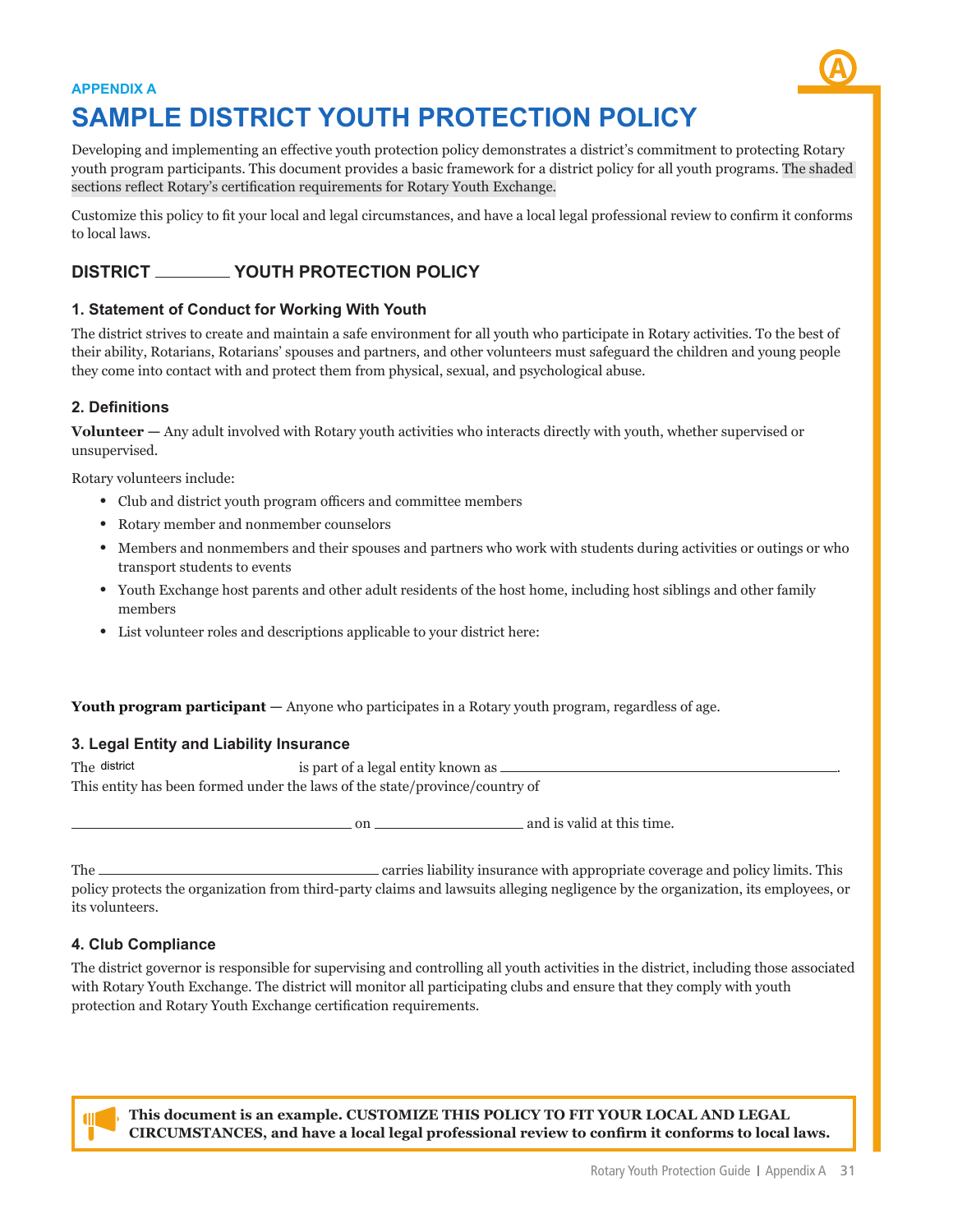All clubs that participate in Rotary Youth Exchange must provide the district with a copy of the following for review and approval:

- A signed compliance statement that the club is operating its program in accordance with district and RI policies
- Confirmation that volunteers will be prohibited from contact with program participants until a written application, interview, reference check, and criminal background check have been conducted and clearance for unsupervised contact with program participants has been issued
- All club materials that advertise the Youth Exchange program, including brochures, applications, policies, and websites
- Any club youth protection training materials

#### **5. Volunteer Selection and Screening**

RI will not tolerate any form of abuse or harassment.

All Rotary member and nonmember volunteers who are interested in working with youth program participants must meet RI and district eligibility requirements. RI prohibits the membership and participation of any Rotarian or non-Rotary volunteer who has admitted to, been convicted of, or otherwise been known to have engaged in sexual abuse or sexual harassment or other act that violates the accepted standard of behavior in the community.

Districts will maintain confidential records of individuals prohibited from contact with youth and make sure that these prohibitions are implemented consistently throughout the district from year to year.

People who are prohibited from working with youth also may not serve as district Interact chair, Interact club adviser, district RYLA chair, district Youth Exchange chair, district youth protection officer, or in any other locally appointed club or district role in which they might have contact with youth.

If a person is accused of sexual abuse or harassment and law enforcement's investigation is inconclusive, or if law enforcement declines to investigate, additional safeguards are necessary to protect any youth program participants with whom the accused might have future contact, as well as the accused. A person who has been cleared of charges may apply to continue as a youth program volunteer. Such reinstatement is not a right, and reinstatement to a former position is not guaranteed.

All Rotary member and nonmember Youth Exchange volunteers who have direct, unsupervised contact with program participants must:

- Complete a volunteer application form
- Undergo a criminal background check (subject to local laws and practices)
- Be interviewed, preferably in person
- For Youth Exchange host families, the interview determines suitability. It should demonstrate:
	- Commitment to the safety and security of students
	- Appropriate motives for hosting a student consistent with Rotary's ideals of international understanding and cultural exchange
	- Financial ability to provide adequate accommodations (room and board) for the student
	- Ability to provide appropriate supervision and parental responsibility that ensures the student's well-being
- Provide a list of personal references and their contact information (references may not include family members and no more than one Rotary member)
- Comply with RI and district guidelines for the Youth Exchange program

Youth Exchange host families must also:

• Undergo announced and unannounced home visits both before and during the placement; home visits must be conducted during each year the family participates, even for repeat host families

Note: All adult residents of the host home must meet all selection and screening guidelines. This includes adult children of the host family and other members of the extended family or household staff who are full-time or part-time residents of the home.

**This document is an example. CUSTOMIZE THIS POLICY TO FIT YOUR LOCAL AND LEGAL CIRCUMSTANCES, and have a local legal professional review to confirm it conforms to local laws.**

all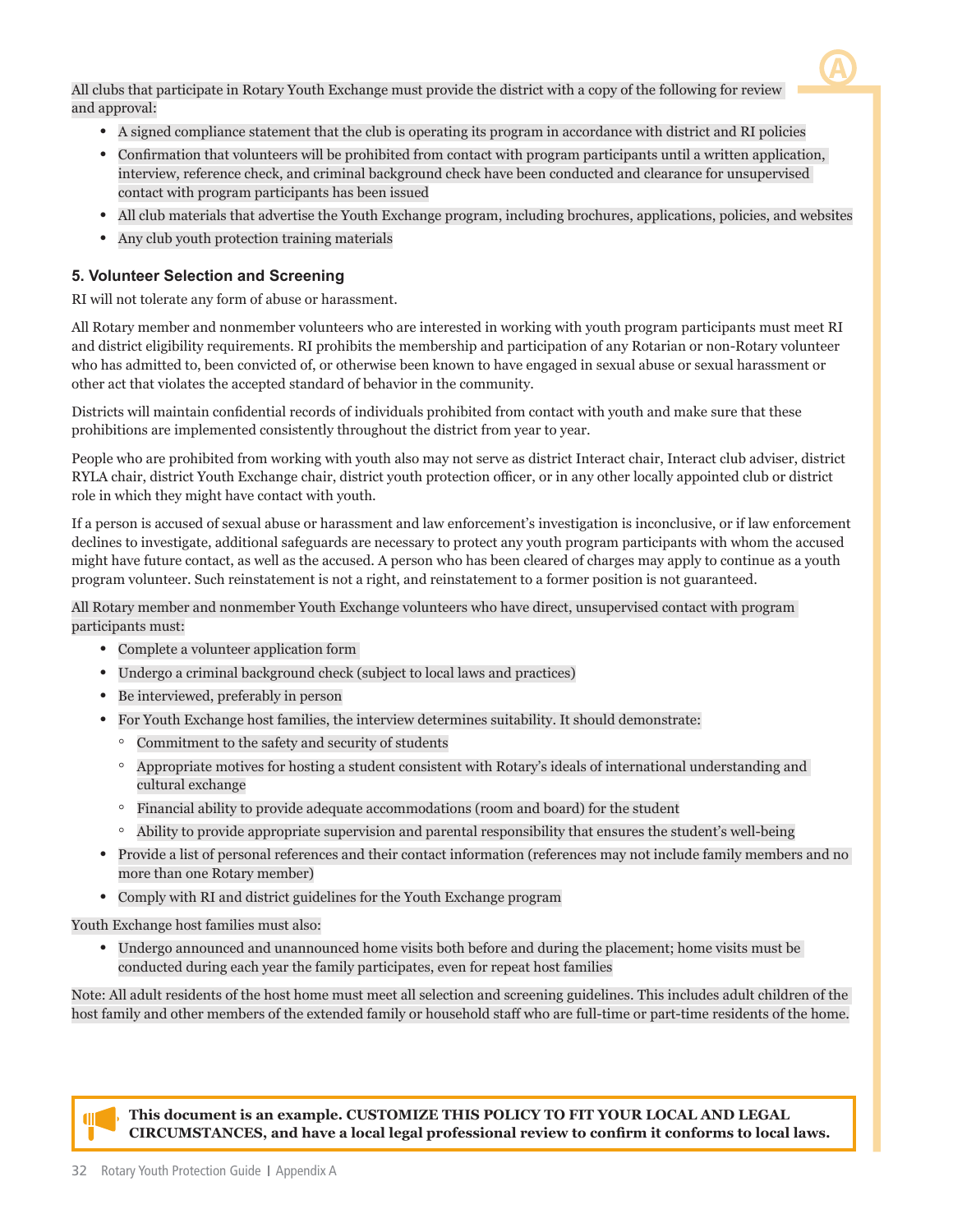Youth Exchange students must be appointed a Rotary counselor who meets the criteria for all volunteers. Also:

- A counselor must not hold a role of authority over the student's exchange (for example, a member of a student's host family, school principal, club president, or district or club Youth Exchange officer)
- Counselors must be able to respond to any problems or concerns that may arise, including instances of physical, sexual, or psychological abuse or harassment

#### **6. Participant Selection and Screening**

All students who are interested in the district Youth Exchange program must meet district guidelines and:

- Complete a written application
- Be interviewed by the sending club and/or district
- Attend and participate in all club and district orientation and training sessions

All parents or legal guardians of Youth Exchange participants must also be interviewed at the club or district level to determine the student's suitability to participate in the program.

# **7. Training**

The district and its clubs will provide youth protection training and information on youth programs. The will conduct the training sessions.

The district Youth Exchange program must provide youth protection training and information to all students and volunteers.

The will conduct the training sessions. The district will:

- Adapt Rotary's Youth Protection Guide to reflect district guidelines, information on local customs and culture, and legal requirements
- Develop a schedule that specifies who will be trained, how often, and in what formats
- Conduct specialized training for those involved in Youth Exchange:
	- District governor
	- District Youth Exchange officer and committee members
	- Club Youth Exchange officer and committee members
	- Rotary counselors
	- Other Rotary members and nonmembers who participate in Youth Exchange activities, such as local tours or district events
	- Host families
	- Students (outbound and inbound)
- Maintain records of participation

# **8. Responding to Allegations**

The district takes all allegations of abuse or harassment seriously and will handle them in accordance with the district's Abuse and Harassment Allegation Reporting Guidelines (appendix B).

The district will cooperate with all law enforcement agencies, child protective services, and legal investigations.

The district should appoint a youth protection officer to advise it and its clubs on abuse and harassment prevention and to help manage risks and any crises that affect the safety of youth. The youth protection officer should have professional experience in counseling, social work, law, law enforcement, or child development, and may or may not be a Rotary member.

The district should develop a crisis management plan as outlined in Rotary's Youth Protection Guide.

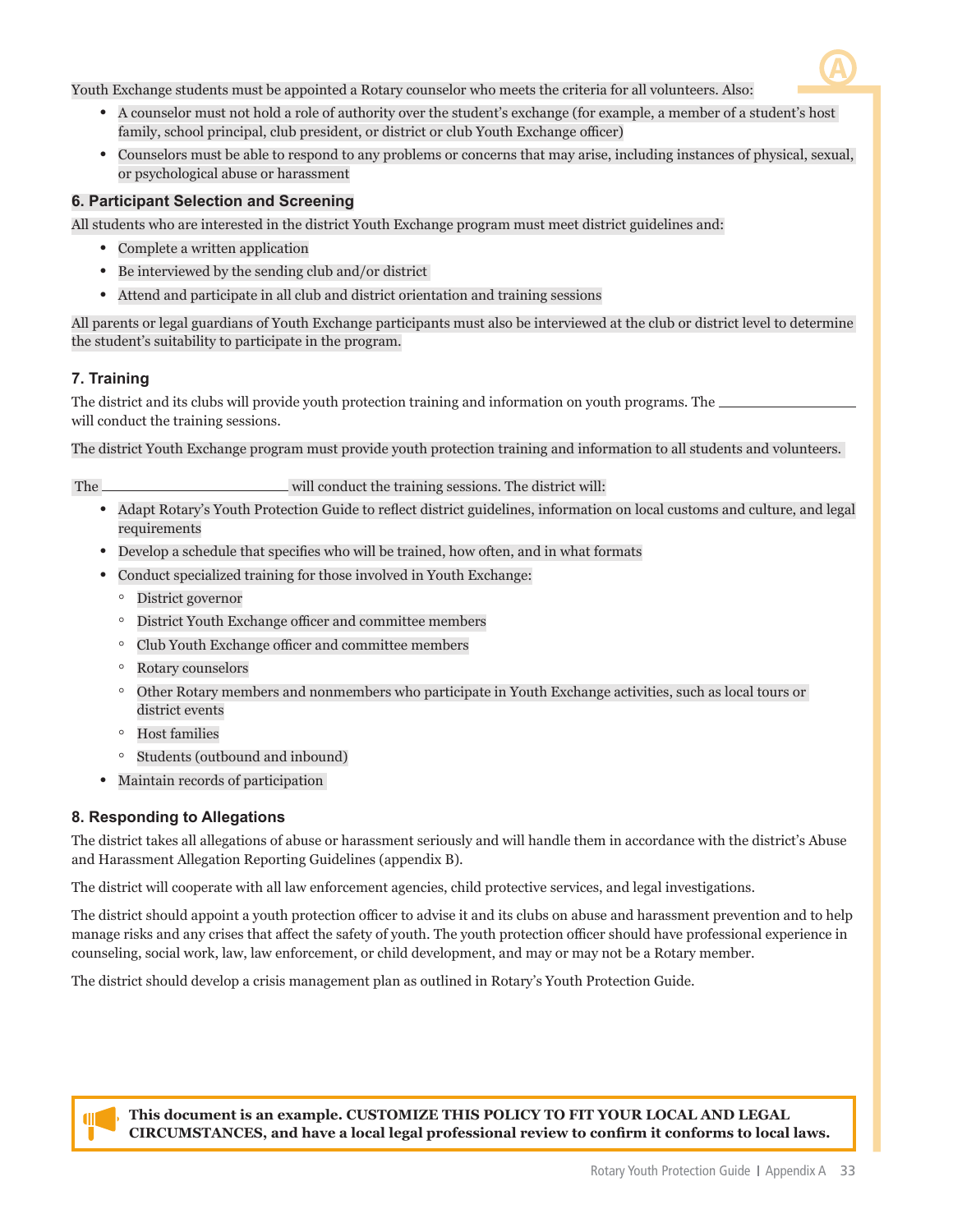

# **9. Travel by Youth**

Youth travel outside of the community must comply with RI and district youth protection policies.

For all youth travel sponsored by the district or its clubs, before departure, the host district must:

- Obtain written permission from the parents or legal guardians of all youth program participants
- Give parents or legal guardians details about the travel, including locations, accommodations, itineraries, and the organizer's contact information
- Recommended but not required: when traveling more than 150 miles, or 240 kilometers, from the home residence or out of the home country, verify that program participants have adequate insurance, including benefits for medical service, emergency medical evacuation, repatriation of remains, and legal liability in amounts satisfactory to the club or district that is organizing the activity or event, with coverage from the participants' departure until their return
- In addition, for Youth Exchange travel outside of students' host communities or that is not customarily a part of the exchange program, either with their host families or to attend Rotary events, the host district shall receive authorization from the sending district in advance

#### **10. District Youth Exchange Administration**

The district Youth Exchange program, in collaboration with participating clubs, must also:

- Confirm that all inbound students have at least the minimum insurance that is required by the Rotary Code of Policies (Because the host district must be able to arrange immediate and emergency medical attention when it is needed, it must be satisfied that the student's coverage is adequate)
- Store participant and volunteer records securely at  $\blacksquare$ after participation, in accordance with all applicable privacy laws
- Provide each student with a list of local services (rape and suicide crisis hotlines; alcohol and drug awareness programs; relevant law enforcement agencies; Lesbian, Gay, Bisexual, Transgender, Queer services; etc.). This list must also include the following contacts:
	- For inbound students: host Rotary counselor, host club president, host district Youth Exchange chair, host district governor, and at least two nonmember resource people (one male and one female) who are not related to each other and do not have close ties to the host families or the Rotary counselor and who can help the students with any problems
	- For outbound students: sending Rotary counselor, sending club president, sending district Youth Exchange chair, sending district governor
- Complete an annual survey reporting on program activity for RI
- Provide a 24-hour emergency contact phone number to students
- Report all incidents (including abuse or harassment allegations, accidents, crimes, early returns, and death) that involve Youth Exchange students to RI staff [\(youthprotection@rotary.org](mailto:youthprotection@rotary.org)) within 72 hours of learning of the incident
- Prohibit any unauthorized exchange activity, such as sending a student on exchange outside of the Rotary Youth Exchange program or outside of the district certification structure
- Develop contingency hosting plans that list prescreened families. Establish the criteria and procedures for removing a student from the host family. Arrange for temporary contingent housing in advance.
- Ensure that all hosting is voluntary. Parents of outbound students and club members must not be required to host inbound students as a condition of sending students on an exchange.
- Have long-term program participants stay with multiple host families, if possible. It is recommended that they be placed with three host families during their exchange. If circumstances prevent multiple host family placements, the sending and the host district must agree and must inform the student's parent or legal guardian in advance. At least one backup host family must be available.
- Request a monthly report from each inbound and outbound program participant that includes information on their current hosts, feelings, concerns, ideas, and suggestions. The district Youth Exchange committee can review the reports and assist program participants as needed.

all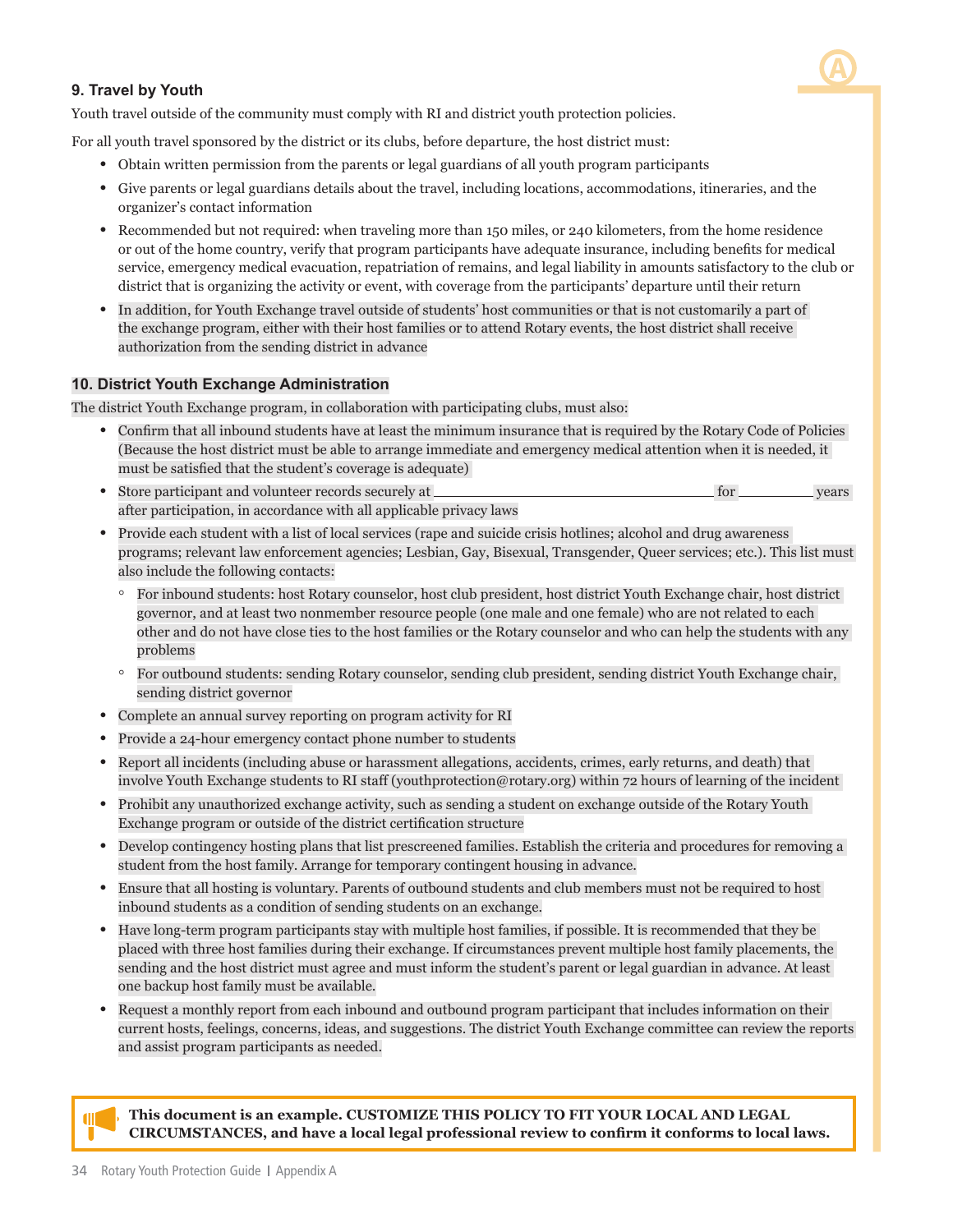# **APPENDIX B SAMPLE ABUSE AND HARASSMENT ALLEGATION REPORTING GUIDELINES**

Click in this document to customize this policy to fit your local and legal circumstances.

The shaded section Rotary's certification requirements for Rotary Youth Exchange. Remove it if your district is not certified to participate in Youth Exchange.

Note: Have a local legal professional review these guidelines to confirm that they conform to local laws.

# **DISTRICT ALLEGATION REPORTING GUIDELINES**

**Statement of Conduct for Working With Youth:** The district strives to create and maintain a safe environment for all youth who participate in Rotary activities. To the best of their ability, Rotarians, Rotarians' spouses and partners, and other volunteers must safeguard the children and young people they come into contact with and protect them from physical, sexual, and psychological abuse.

No tolerance for any abuse or harassment: Rotary International and its districts are committed to protecting the safety and security of all youth program participants and will not tolerate abuse or harassment. All allegations will be taken seriously and must be handled within the following guidelines.

The safety and well-being of program participants must always be top priority.

#### **Definitions**

**Emotional, psychological or verbal abuse —** The use of fear, humiliation, or verbal assault to control the behavior of another. Examples include rejecting the person, preventing them from developing normal social relationships, and making derogatory statements about their race, religion, abilities, intellect, tastes, or personal appearance.

**Physical abuse —** Physical contact intended to cause pain, injury, or other physical suffering or harm.

**Neglect —** Failure to provide the food, shelter, or medical or emotional care that is necessary to well-being.

**Sexual abuse —** Engaging in or arranging implicit or explicit sexual acts. This includes pressuring someone to perform a sexual act alone, or sexually engaging directly with another person of any age or gender through force or coercion, or with anyone who is unable to give consent. Any sexual activity between a legal adult and a minor or youth program participant, or any nonconsensual sexual activity between peers, is considered sexual abuse. Sexual abuse can also include offenses that don't include touching, such as voyeurism, indecent exposure, stalking, electronic harassment, or showing a young person sexual or pornographic material.

**Sexual harassment** — Sexual advances, requests for sexual acts, or verbal or physical conduct of a sexual nature that is unwanted or directed at someone who is unwilling or unable to consent. In some cases, sexual harassment precedes sexual abuse and is used by sexual predators to desensitize someone or accustom them to inappropriate behavior. Examples of sexual harassment include:

- Sexual epithets or jokes, written or spoken references to sexual conduct, gossip about someone's sex life, or comments about a person's sexual activity, deficiencies, or prowess
- Giving private or secret gifts, including those of a sexual nature
- Verbal abuse of a sexual nature
- Display of sexually suggestive objects or images
- Sexual leering or whistling

all

- Inappropriate physical contact, such as intentionally brushing against a person
- Obscene language or gestures, suggestive or insulting comments

**Grooming —** Establishing an emotional connection with someone to lower their inhibitions and gain their trust with the intent to be sexually abusive.

**Consent —** An informed, knowing, and voluntary permission for something to happen, including sexual activity.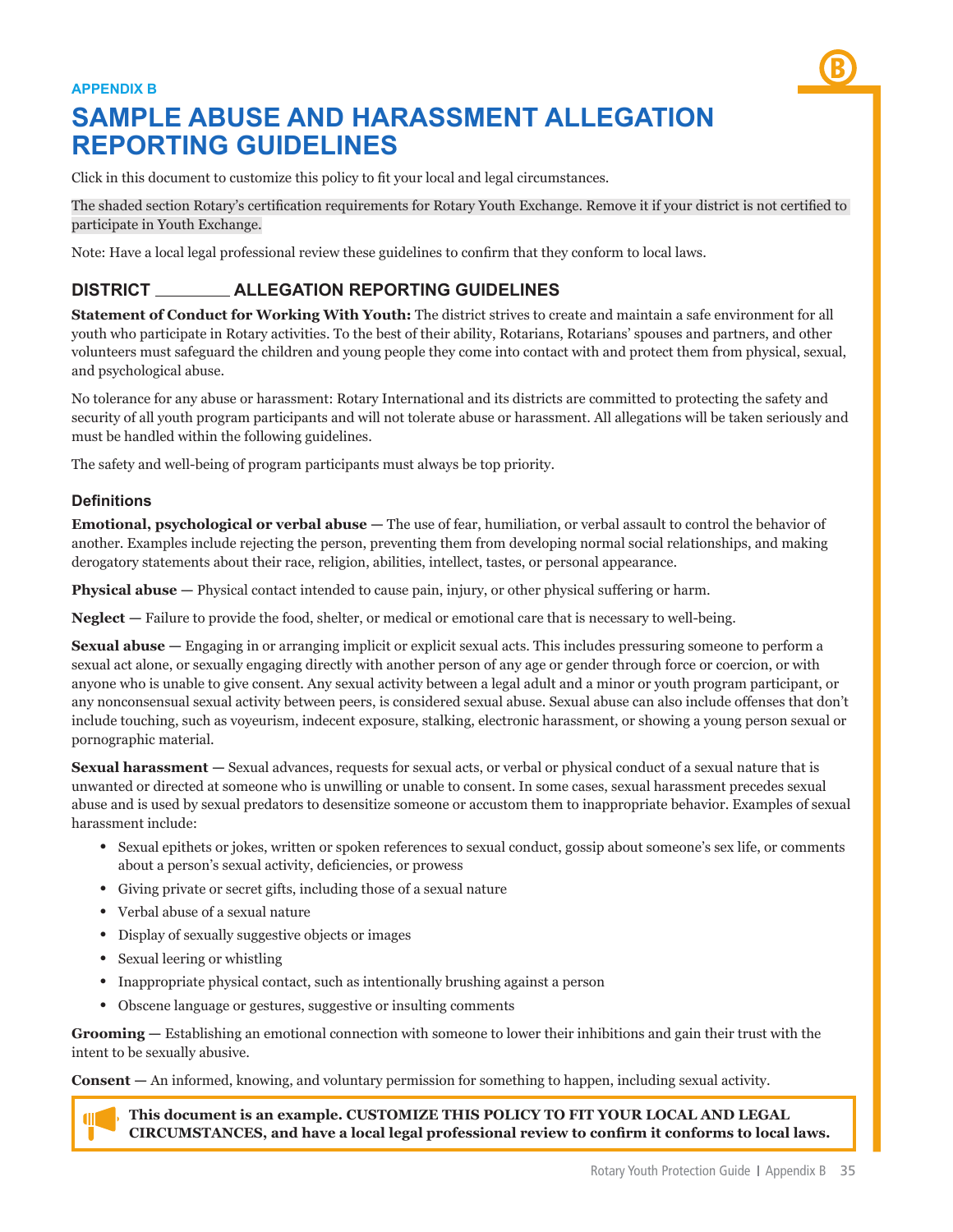

#### **Receiving a Report of Abuse or Harassment**

Any adult to whom a program participant reports abuse or harassment must:

- **Listen attentively and stay calm.** Acknowledge that it takes courage to report abuse or harassment. Be supportive, but remain neutral; do not express shock, horror, or disbelief.
- **Assure privacy but not confidentiality.** Explain that you will have to tell someone about the abuse or harassment to make it stop and to prevent it from happening to others.
- **Get information, but don't interrogate the participant.** Ask questions that establish facts: who, what, when, where, and how. Reassure the young person that they did the right thing in telling you. Avoid asking why questions, which may be interpreted as questioning the young person's motives, implying they are at fault, or suggesting that you don't believe them. Remember that your responsibility is to report this information to the proper authorities.
- **Be nonjudgmental and reassuring.** Avoid criticizing anything that has happened or anyone who may be involved — even the accused, because it could be someone they care about. It is especially important not to blame or criticize the young person. Emphasize that it was not their fault and that they were brave and mature to come to you.
- **Be patient and understanding.** A person who has experienced trauma might find it difficult to talk about the details of their experience. Encourage them to report as much as they can or as they feel comfortable discussing. Try to minimize any need for them to explain their experience again.
- **Document the allegation.** Take confidential notes that include details such as dates and locations they reference, as soon after the report as you can. Try to use the young person's exact words.

#### **Responding to an Allegation**

The following steps must be taken immediately after alleged abuse or harassment is reported. Some of them may be performed by any program volunteer. Others, as specified, should be performed by a district officer.

#### **1. Protect the young person.**

Ensure the safety and security of the young person by removing them from the situation immediately and preventing all contact with the alleged abuser or harasser. Reassure the young person that this is for their safety and is not a punishment.

Take immediate action to safeguard the young person's health and well-being, and get them medical or psychological care, if necessary. If both the person who reported the problem and the person who is accused are young people, provide support to both of them.

#### **2. Report the allegations to appropriate authorities.**

Immediately report all cases of abuse or harassment — first to

for investigation and then to club and district leaders. The investigation of alleged abuse or harassment must be left entirely to law enforcement agencies. All investigations must be conducted by authorities that are not affiliated with Rotary.

In most situations, the first Rotary contact is the  $\Box$ to and seek guidance from the appropriate agencies. If the allegation involves this individual, the district governor or should be the main Rotary contact.

The district will cooperate with police and legal investigations.

The district has researched local, state or provincial, and national laws related to youth protection, including reporting allegations, and notes the following legal requirements, of which all volunteers must be aware:

#### **3. Remove the accused person from contact with youth.**

The district will remove the alleged offender from all contact with Rotary youth program participants until the matter is resolved.

Follow district-established criteria and procedures for removing a Rotary Youth Exchange student from a host family if the student makes an allegation against a host family member. Move the student to another host family that was screened in advance.

1II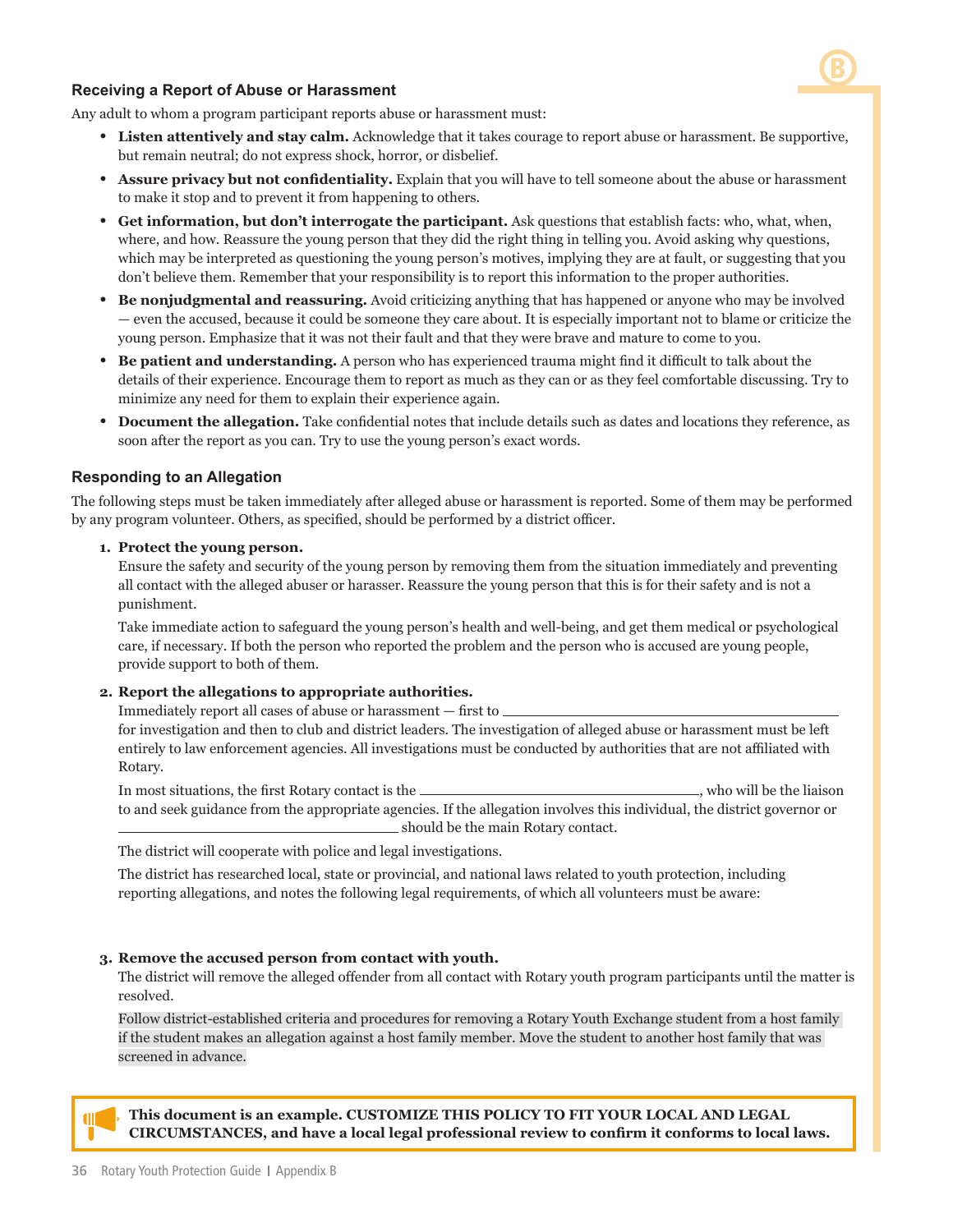#### **4. Avoid gossip and blame.**

Do not tell anyone about the allegation other than those who need to know. Take care to protect the rights of everyone who is involved during the investigation.

The district maintains the privacy (as distinct from confidentiality) of any person who has been accused by enforcing the following procedures:

#### **5. Follow up and implement safeguards.**

All Rotary member and nonmember volunteers who know about an allegation must make sure that RI is informed of it within 72 hours. A district officer will provide ongoing status reports to RI.

The district will also make sure that the parents or legal guardians of the participants (whether they are accused or making the accusation) have been notified. The district will refer all involved young persons to an independent, non-Rotary counselor who can provide them professional emotional support

If law enforcement agencies will not investigate, or if the investigation is inconclusive, the district governor will appoint a committee to coordinate an independent review to ensure that district youth protection policies were followed, confirm that youth safety was treated as the highest priority, and determine whether any changes to district procedures are needed. This review is not responsible for determining the validity of any allegations. That can be done only by youth protection agency personnel or trained law enforcement professionals.

When the district is notified of the outcome of any investigation by law enforcement, whether criminal or not, it will contact everyone involved in the incident. The district will document all allegations and accusations, as well as the final outcome and the actions taken to resolve the situation. Patterns of inappropriate behavior must be identified and addressed.

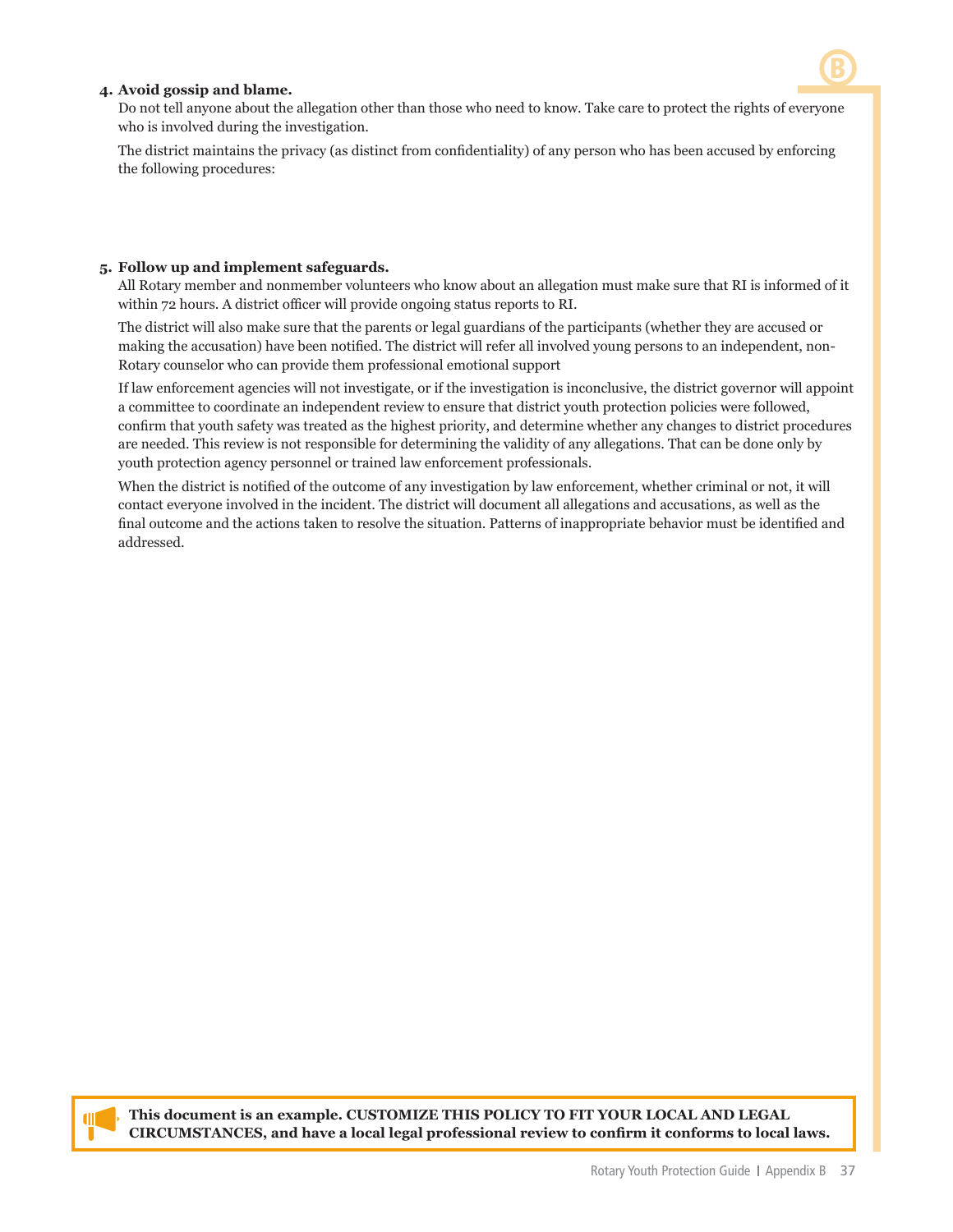# **APPENDIX C SAMPLE YOUTH PROGRAM VOLUNTEER APPLICATION**

Click in this document to customize this policy to fit your local and legal circumstances.

Note: Have a local legal professional review these guidelines to confirm that they conform to local laws.

# **DISTRICT YOUTH PROGRAM VOLUNTEER APPLICATION**

**Statement of Conduct for Working With Youth:** The district strives to create and maintain a safe environment for all youth who participate in Rotary activities. To the best of their ability, Rotarians, Rotarians' spouses and partners, and other volunteers must safeguard the children and young people they come into contact with and protect them from physical, sexual, and psychological abuse.

The information you provide may be given to an agency that this Rotary district has hired to conduct background checks. In other cases, applicants may be asked to obtain their own background checks for review by district officials.

# **PERSONAL INFORMATION**

|                                                    | Address: The contract of the contract of the contract of the contract of the contract of the contract of the contract of the contract of the contract of the contract of the contract of the contract of the contract of the c                                            |                      |  |
|----------------------------------------------------|---------------------------------------------------------------------------------------------------------------------------------------------------------------------------------------------------------------------------------------------------------------------------|----------------------|--|
|                                                    |                                                                                                                                                                                                                                                                           |                      |  |
|                                                    |                                                                                                                                                                                                                                                                           |                      |  |
| If less than five years, list previous residences: |                                                                                                                                                                                                                                                                           |                      |  |
|                                                    |                                                                                                                                                                                                                                                                           |                      |  |
|                                                    |                                                                                                                                                                                                                                                                           |                      |  |
|                                                    |                                                                                                                                                                                                                                                                           |                      |  |
|                                                    |                                                                                                                                                                                                                                                                           |                      |  |
|                                                    | (e.g., social security number, social insurance number, or national ID number)                                                                                                                                                                                            |                      |  |
|                                                    |                                                                                                                                                                                                                                                                           |                      |  |
| <b>CRIMINAL HISTORY</b>                            |                                                                                                                                                                                                                                                                           |                      |  |
|                                                    | 1. Have you ever been charged with, been convicted of, or pleaded guilty to any crime?                                                                                                                                                                                    | $\Box$ Yes $\Box$ No |  |
|                                                    | 2. Have you ever been subject to any court order (including an order from a civil, family,<br>or criminal court) that involved sexual, physical, or verbal abuse, including but not limited<br>to domestic violence or civil harassment injunctions or protective orders? | $\Box$ Yes $\Box$ No |  |
|                                                    | If you answered yes to either question, please explain. Also indicate the dates of the incidents and the country and province or<br>state where they occurred (attach a separate sheet, if needed).                                                                       |                      |  |
|                                                    |                                                                                                                                                                                                                                                                           |                      |  |
|                                                    |                                                                                                                                                                                                                                                                           |                      |  |

**This document is an example. CUSTOMIZE THIS POLICY TO FIT YOUR LOCAL AND LEGAL CIRCUMSTANCES, and have a local legal professional review to confirm it conforms to local laws.**

 $\blacksquare$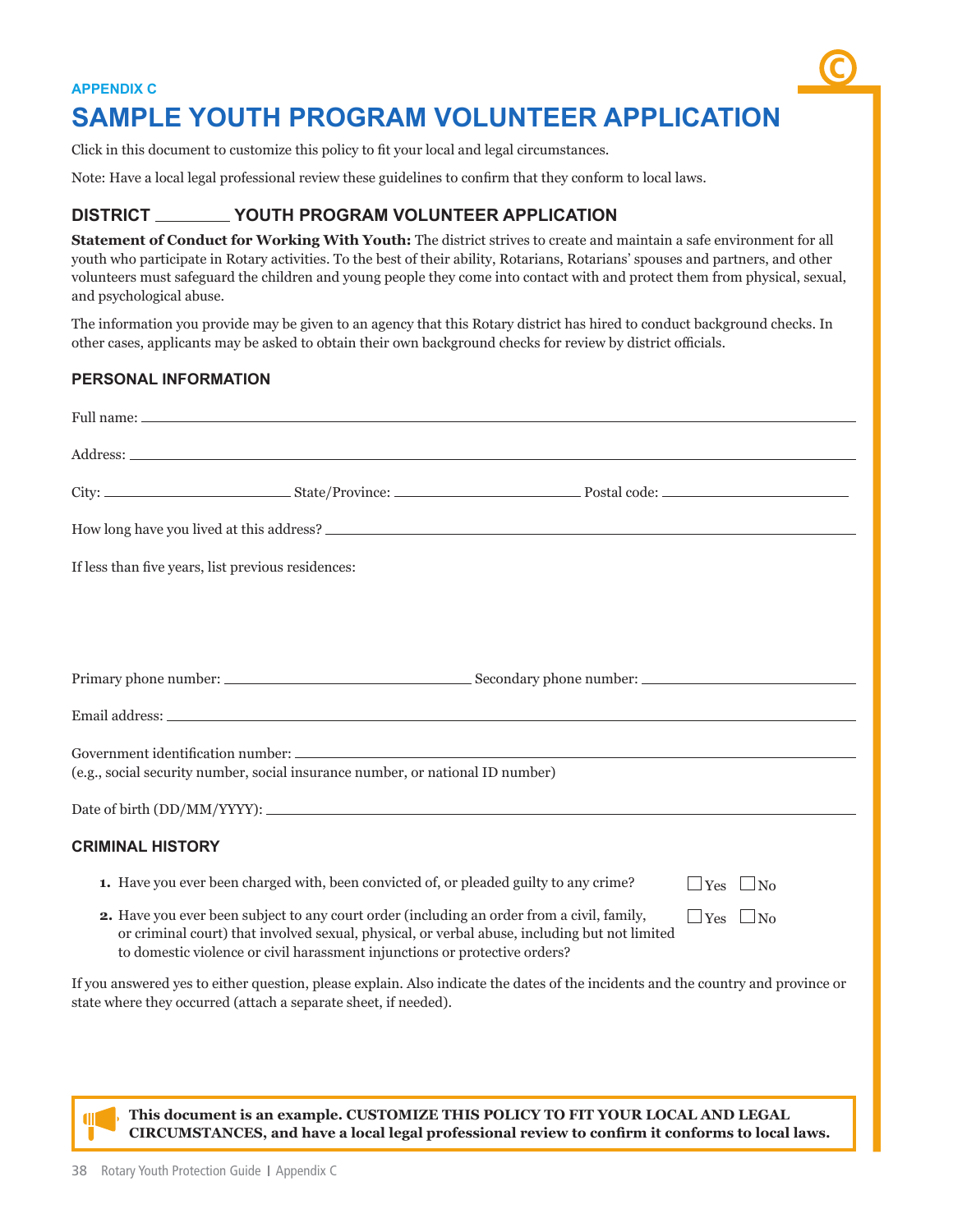# **ADDITIONAL INFORMATION, QUALIFICATIONS, AND TRAINING**

| Are you a member of a Rotary or Rotaract club?                                                | $\Box$ Yes $\Box$ No |  |
|-----------------------------------------------------------------------------------------------|----------------------|--|
|                                                                                               |                      |  |
|                                                                                               |                      |  |
| What qualifications, preparation, and training do you have that is relevant to this position? |                      |  |
|                                                                                               |                      |  |
| HISTORY OF VOLUNTEERING WITH YOUTH THROUGH ROTARY<br>(Attach additional sheets if necessary)  |                      |  |
| Have you held a Rotary youth program position in the past?                                    | $\Box$ Yes $\Box$ No |  |
| If yes, indicate below:                                                                       |                      |  |
|                                                                                               |                      |  |
|                                                                                               |                      |  |
|                                                                                               |                      |  |
|                                                                                               |                      |  |
|                                                                                               |                      |  |
|                                                                                               |                      |  |
|                                                                                               |                      |  |
|                                                                                               |                      |  |
|                                                                                               |                      |  |
|                                                                                               |                      |  |
|                                                                                               |                      |  |
|                                                                                               |                      |  |
|                                                                                               |                      |  |
|                                                                                               |                      |  |

**This document is an example. CUSTOMIZE THIS POLICY TO FIT YOUR LOCAL AND LEGAL CIRCUMSTANCES, and have a local legal professional review to confirm it conforms to local laws.**

 $\mathbf{q}$ п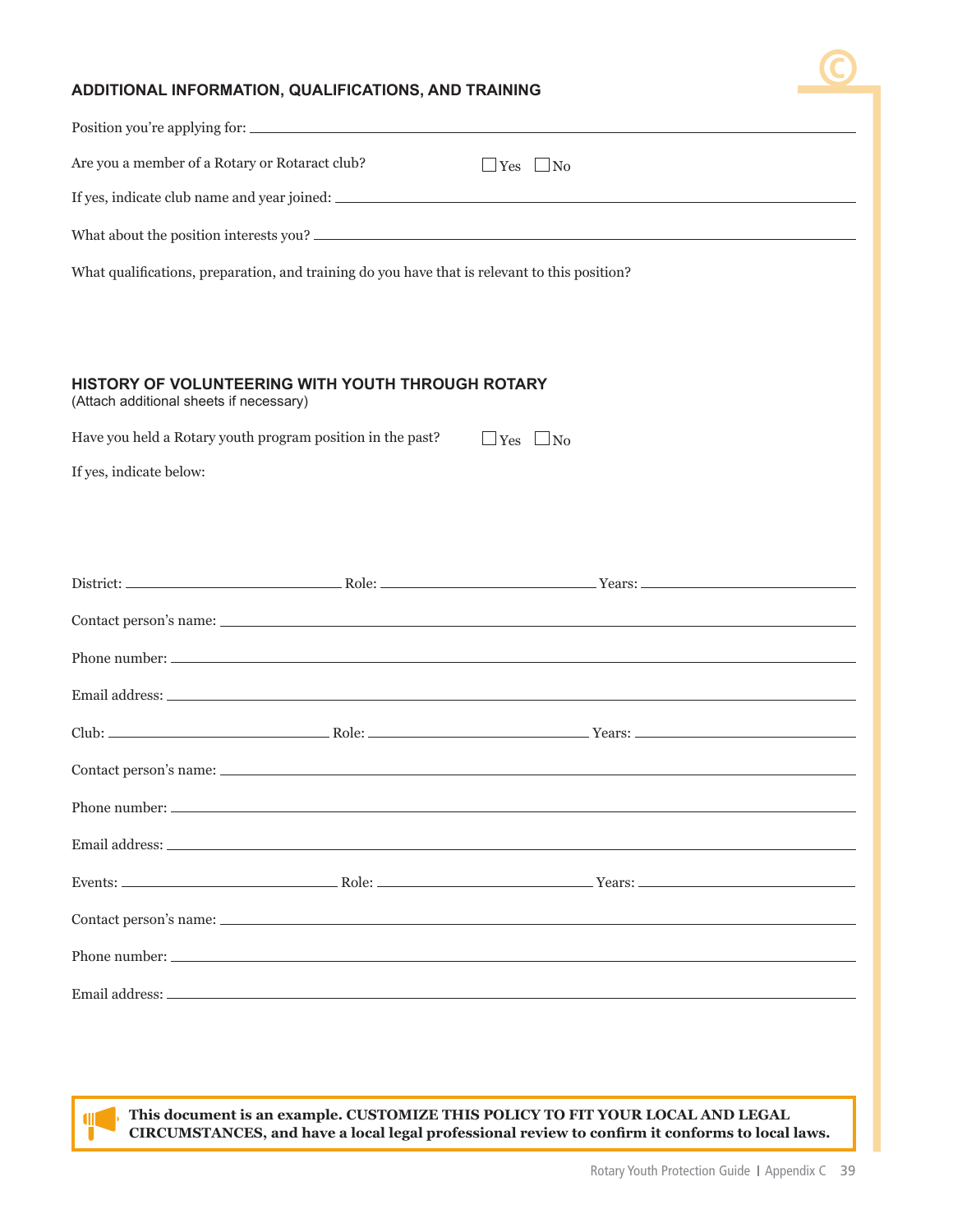

#### **HISTORY OF VOLUNTEERING WITH YOUTH THROUGH OTHER ORGANIZATIONS**

(for the past five years; attach additional sheets if necessary)

| <b>EMPLOYMENT HISTORY</b>                        | (for the past five years; attach additional sheets if necessary)               |                                                                                                 |
|--------------------------------------------------|--------------------------------------------------------------------------------|-------------------------------------------------------------------------------------------------|
|                                                  |                                                                                |                                                                                                 |
|                                                  |                                                                                | Address:                                                                                        |
|                                                  |                                                                                |                                                                                                 |
|                                                  |                                                                                |                                                                                                 |
|                                                  |                                                                                |                                                                                                 |
|                                                  |                                                                                |                                                                                                 |
|                                                  |                                                                                |                                                                                                 |
|                                                  |                                                                                |                                                                                                 |
|                                                  |                                                                                |                                                                                                 |
|                                                  |                                                                                |                                                                                                 |
|                                                  |                                                                                |                                                                                                 |
|                                                  |                                                                                |                                                                                                 |
|                                                  |                                                                                |                                                                                                 |
| <b>AII</b>                                       | This document is an example. CUSTOMIZE THIS POLICY TO FIT YOUR LOCAL AND LEGAL | CIRCUMSTANCES, and have a local legal professional review to confirm it conforms to local laws. |
| Rotary Youth Protection Guide   Appendix C<br>40 |                                                                                |                                                                                                 |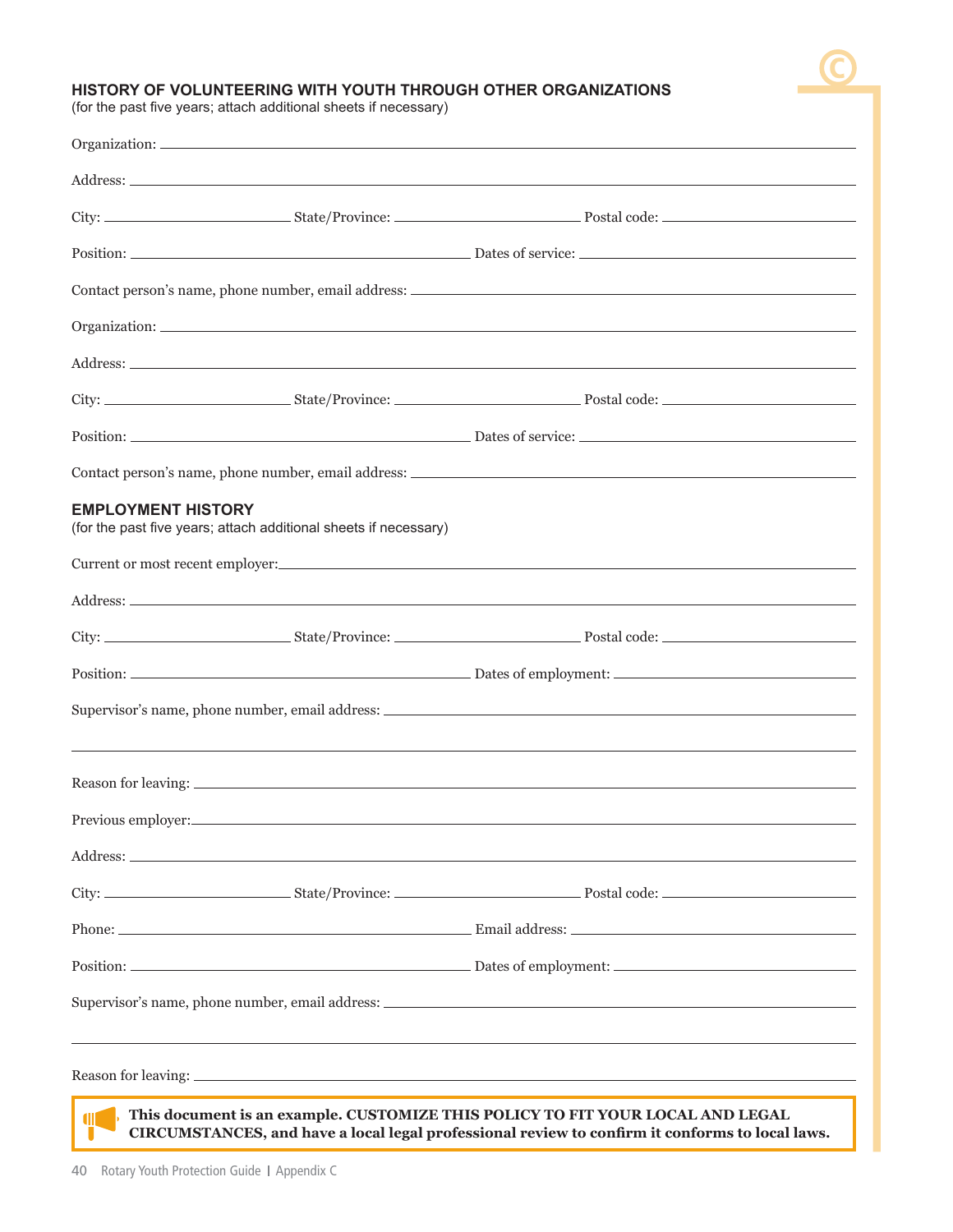#### **PERSONAL REFERENCES**

(may not be relatives; no more than one may be a former or current Rotary member)

| For district use only: |  |  |
|------------------------|--|--|
|                        |  |  |
|                        |  |  |
|                        |  |  |

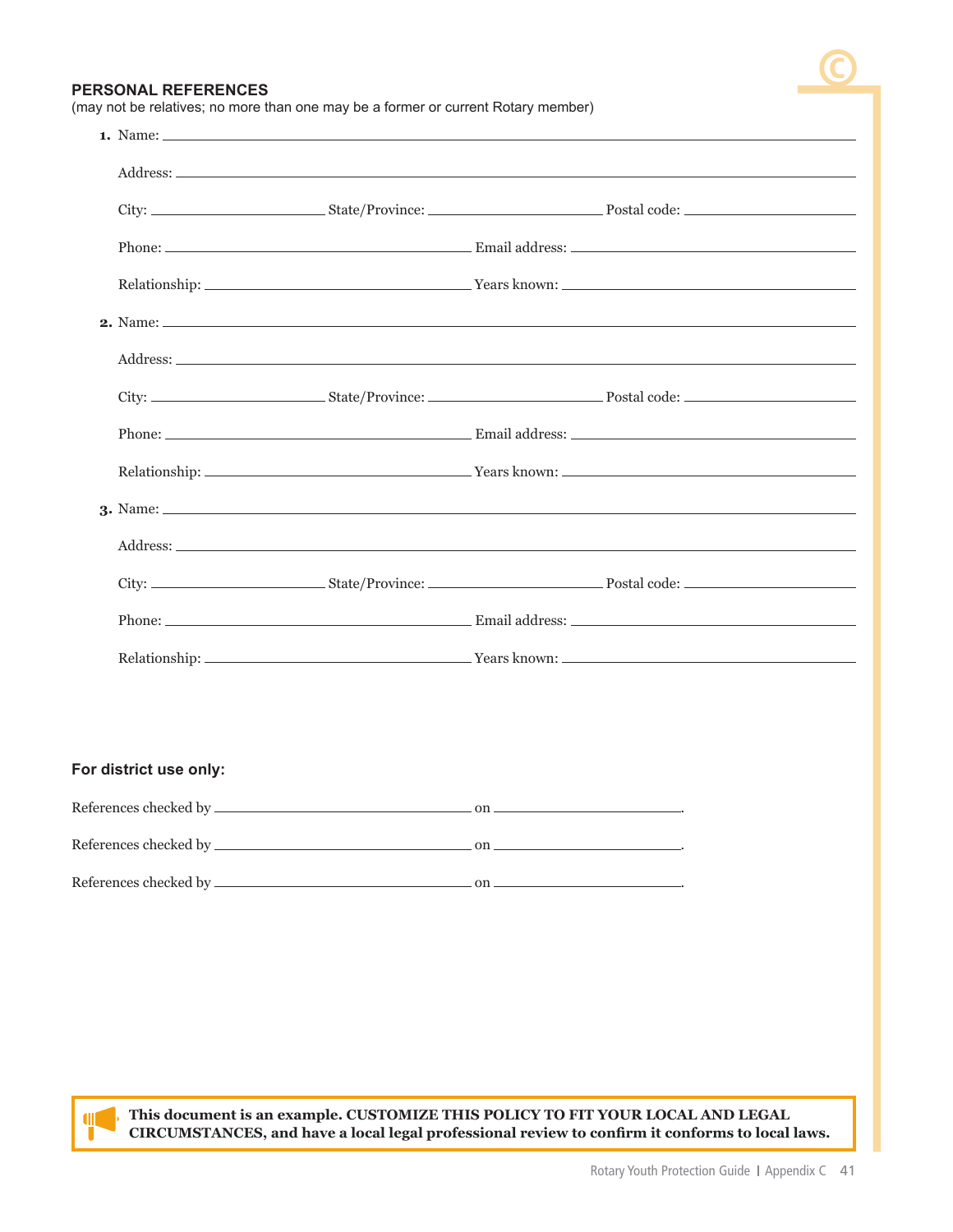# **CONSENT**

I certify that all of the statements in this application and any attachments are true and correct to the best of my knowledge and that I have not withheld any information that would affect this application unfavorably. I understand that District \_\_\_\_\_\_ will deny a volunteer position to anyone who has been convicted of a crime of violence, sexual abuse, or harassment, or any other crime of a sexual nature and may deny a volunteer position to anyone who has been charged with these crimes.

I give District \_\_\_\_\_\_ permission to verify the information in this application, including by reviewing the public records that I have provided, which are duly certified, or by searching law enforcement and other published records (including driving records and criminal background checks) in addition to contacting my former employers and the references I provided. I understand that this information will be used in part to determine my eligibility for a volunteer position. I also understand that as long as I remain a volunteer, this information may be checked again at any time. I understand that I will have an opportunity to review my criminal history.

#### **WAIVER**

In consideration of my acceptance and participation in Rotary youth programs, I, to the full extent permitted by law, hereby release, defend, hold harmless, and indemnify participating Rotary clubs, Rotary districts, multidistrict organizations, and their members, officers, directors, committee members, agents, and employees, and Rotary International, its directors, officers, committee members, employees, agents, and representatives ("Indemnitees") from any or all liability for any claim, loss, damages, liabilities, expenses, bodily injury, or death, including any such liability that may arise out of the negligence of any of the Indemnitees or may be suffered or claimed by me as a result of an investigation of, action concerning, or communication of my background in connection with this application.

I further agree to conform to the rules, regulations, and policies of Rotary International, the District \_\_\_\_\_\_ youth program, and its affiliates.

**I hereby confirm, represent, and warrant that I have never been convicted of or charged with a violent crime, child abuse or neglect, child pornography, child abduction, kidnapping, rape, or other sexual offense, nor have I ever been ordered by a court to receive psychiatric or psychological treatment in connection therewith.**

**If any provision of this agreement is determined to be illegal or unenforceable, the remaining provisions shall remain in full force and effect. By signing this application, I acknowledge that I have read this application and fully understand its contents.** 

Signature of applicant:

Printed name: Date:

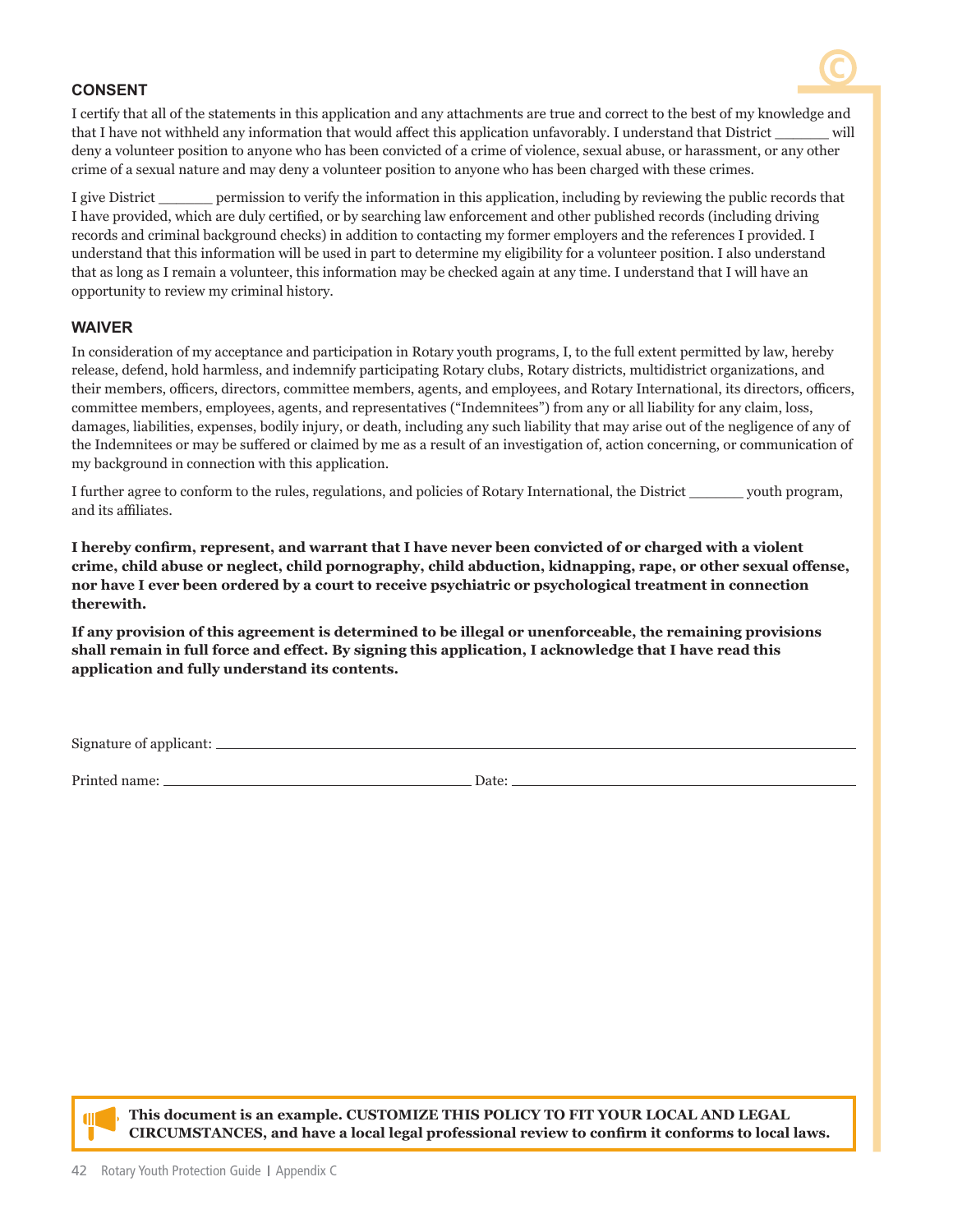# **APPENDIX D SAMPLE YOUTH PROGRAM VOLUNTEER INTERVIEW QUESTIONS**

The purpose of interviewing applicants is to determine whether they have the skills they need to fulfill the role's requirements and whether they exhibit the characteristics of a potentially abusive person. It should also give them an understanding of the responsibilities of the role and your expectations. Rotary recommends that at least two people conduct separate in-person interviews to obtain a well-rounded review of the applicant's ability to work productively with youth. Each interviewer should ask the same set of questions, though additional questions will naturally arise in conversation. This way, both sets of answers can be compared for consistency. Conducting interviews in person is important because it allows for more candid responses.

Customize these questions to fit your local programs, customs, and legal circumstances.

# **VOLUNTEER INTERVIEW QUESTIONS**

- **1.** Explain why you are interested in volunteering for \_\_\_\_\_\_\_\_\_\_\_\_\_\_\_\_\_\_\_\_\_\_\_\_\_\_\_ and \_\_\_\_\_\_\_\_\_\_\_\_\_\_\_\_\_\_\_\_\_\_\_\_\_\_\_\_\_\_\_\_\_\_\_\_\_\_\_\_\_\_\_\_\_\_\_\_\_\_\_. Interact
- **2.** Why do you want to work with young people?
- **3.** Why would you be a good youth programs volunteer?
- **4.** Tell me about your hobbies and any volunteer work you do outside of Rotary.
- **5.** Often we have to follow laws or policies that may seem unnecessary (for example, checking the references of an applicant who is well-known to our club and district). Tell me about a time when you had to follow a rule, even if it didn't seem reasonable. How did you react?
- **6.** Tell me about a time when you thought it was necessary to break a rule.
- **7.** Describe a situation that tested your patience. How did you react?
- **8.** Give me an example of a situation where a young person tested your patience or frustrated you. How did you handle it?
- **9.** This next question may be difficult, but it is important for us to ask. Have you ever abused or molested a child or adult?
- **10.** Do you feel that you have ever positively affected a child's life? In what way, and how do you know?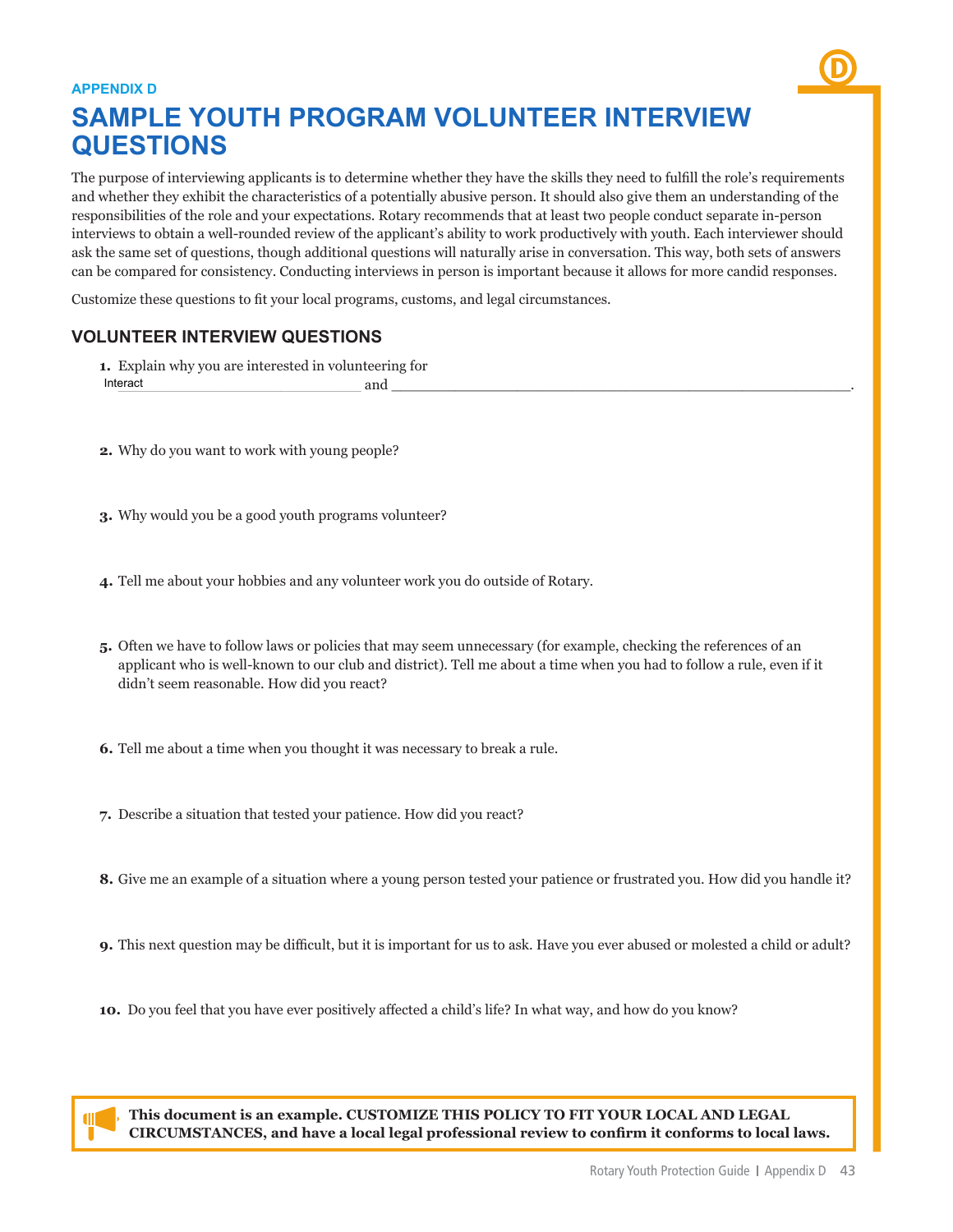- **11.** Tell me about a time when you had to make a difficult decision. What did you do, and why did you make the decision you did?
- **12.** [Additional questions as needed]

**When you interview applicants, pay attention to anything that could indicate potential problems. You might want to talk more with the applicant. These are some possible warning signs:**

- Any indication that the applicant wants to volunteer to fulfill their own needs, not to positively affect youth
- Interests that were not on their application form
- Excessive interest in working with young people (especially of a certain age or gender)
- Poor judgment in difficult situations
- Signs that they have trouble staying calm in difficult situations
- Signs that they may have trouble maintaining appropriate boundaries while working with youth
- Defensiveness or evasiveness when responding to a direct question about abusive behavior, if culturally appropriate



dil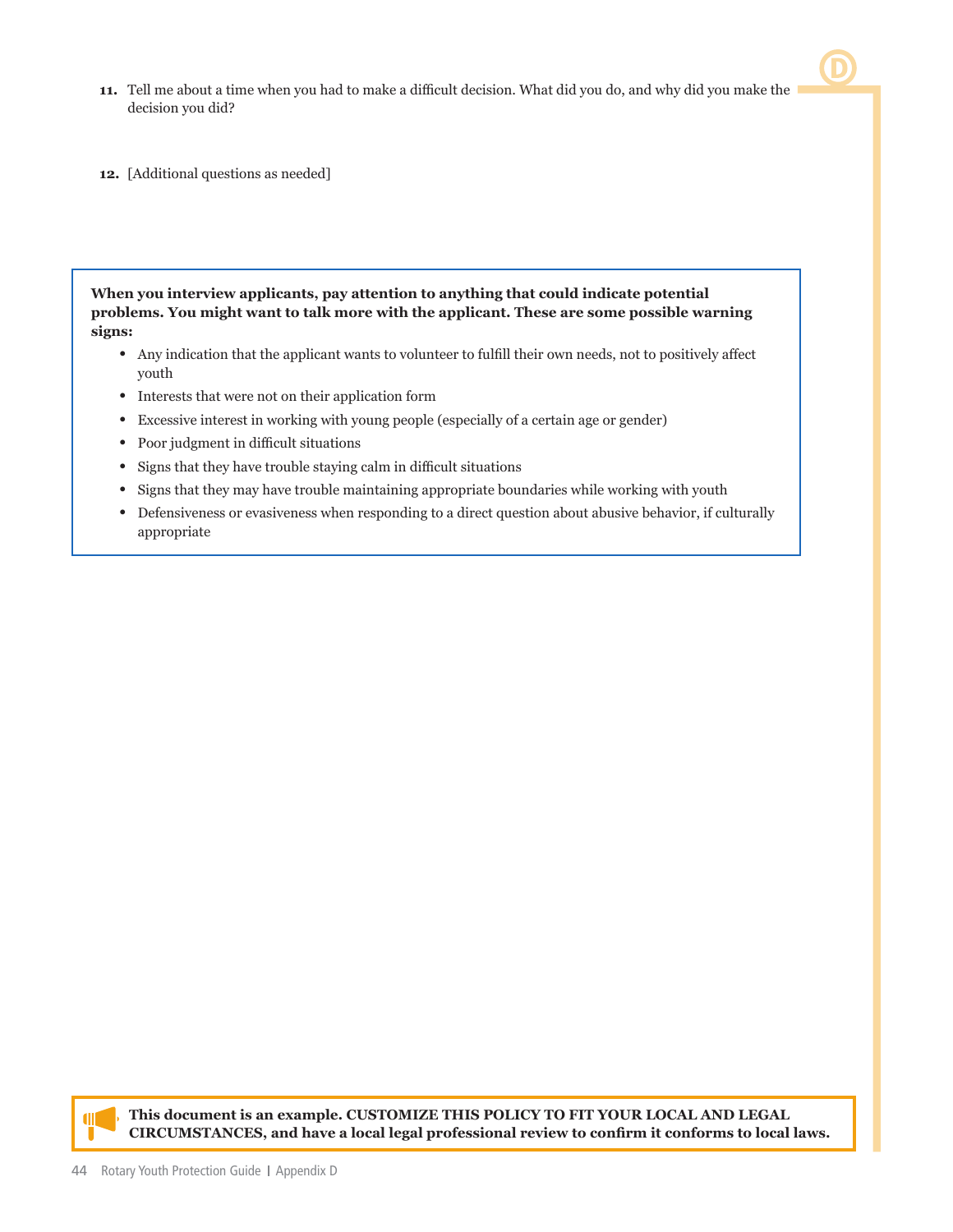#### **APPENDIX E**

# **SAMPLE QUESTIONS FOR YOUTH PROGRAM VOLUNTEERS' REFERENCES**

Depending on the volunteer role and the requirements of the program, references need to be checked before a volunteer can work with youth. Ask at least three references about the applicant's suitability to work with youth in their role they've applied for. The references should not be family members of the applicant, and no more than one of them should be a current or past Rotary member.

When possible, speak with references over the phone (unless local requirements advise otherwise). Tell them about the role the applicant has applied for, and emphasize the fact that they will be working with young people. Use the same set of questions for all references, and record their responses so you can compare them with the information from the applicant and check for inconsistencies or contradictions.

Customize these questions to fit your local programs and legal circumstances.

# **YOUTH PROGRAMS REFERENCE QUESTIONS**

- **1.** How long have you known the applicant, and how do you know them?
- **2.** Have you observed the applicant working with youth? If so, what kinds of behavior did you observe? If not, give an example of a situation that might indicate how they would work with youth.
- **3.** Can you give an example of the applicant's ability to relate to youth? If not, what qualities does the applicant have that would make them good at working with young people?
- **4.** In what types of challenging situations have you observed the applicant dealing with youth? How did they react? If you haven't observed them in this type of situation, what other challenging situations have you observed them in, and how did they react?
- **5.** Can you give me an example of a time when the applicant used good judgment?
- **6.** Do you know of any reason the applicant should not work with the youth we serve?
- **7.** Do you have any other comments or concerns about the applicant?

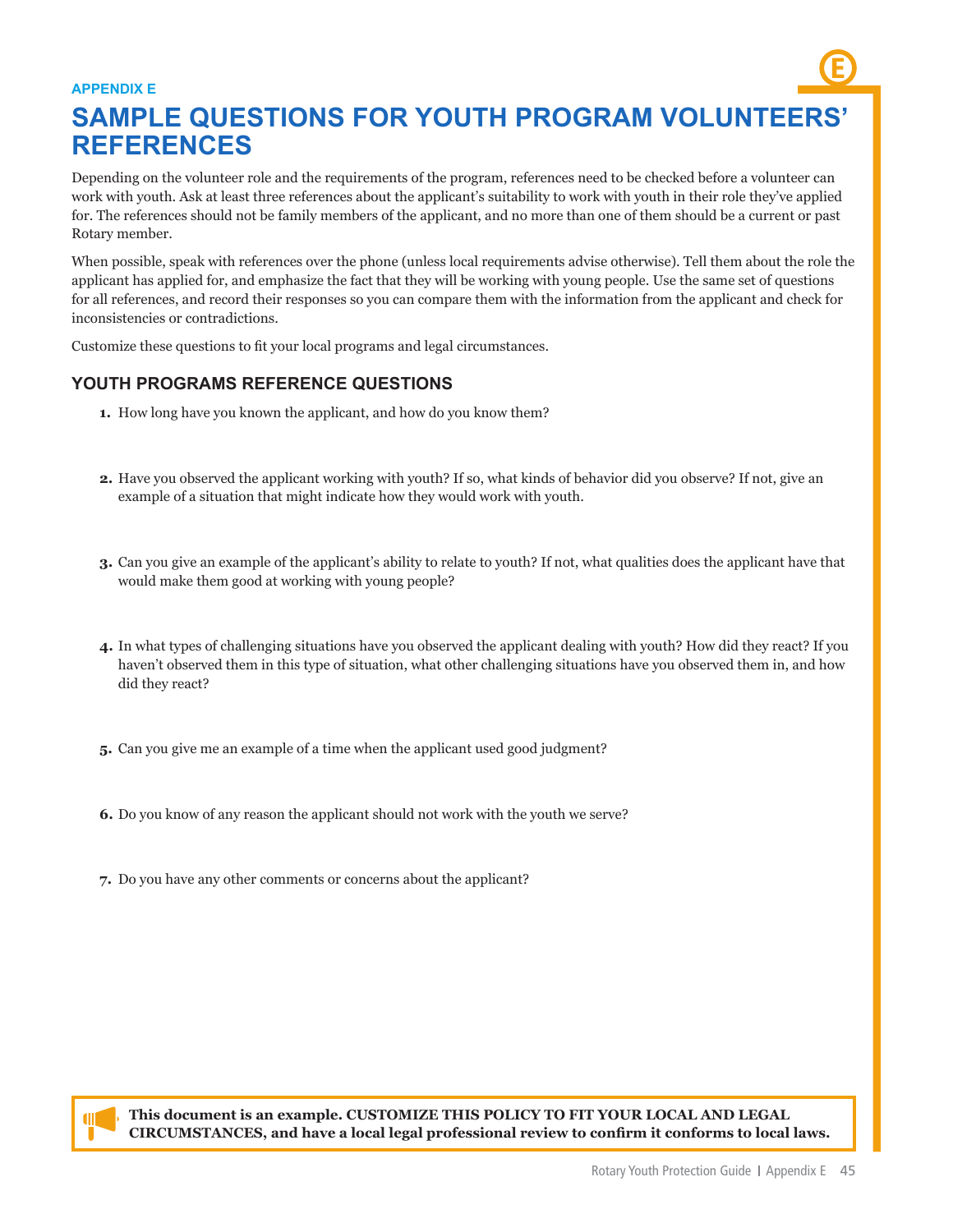**When you speak with references, pay attention to any responses that could indicate potential problems. You might want to talk more with the applicant. These are some possible warning signs:**

- The reference has known the applicant only for a short time, for example, less than six months
- The reference has not had contact with the applicant for more than a year
- The reference met the applicant only briefly
- The reference says they knew the applicant under different circumstances than the applicant said
- The applicant preferred in the past to work with youth unsupervised
- The applicant can be physically or emotionally abusive, or is quick to anger
- The applicant does not work well with adults
- The applicant has difficulty taking direction

**This document is an example. CUSTOMIZE THIS POLICY TO FIT YOUR LOCAL AND LEGAL CIRCUMSTANCES. and have a local legal professional review to confirm it conforms to local laws.**

**III**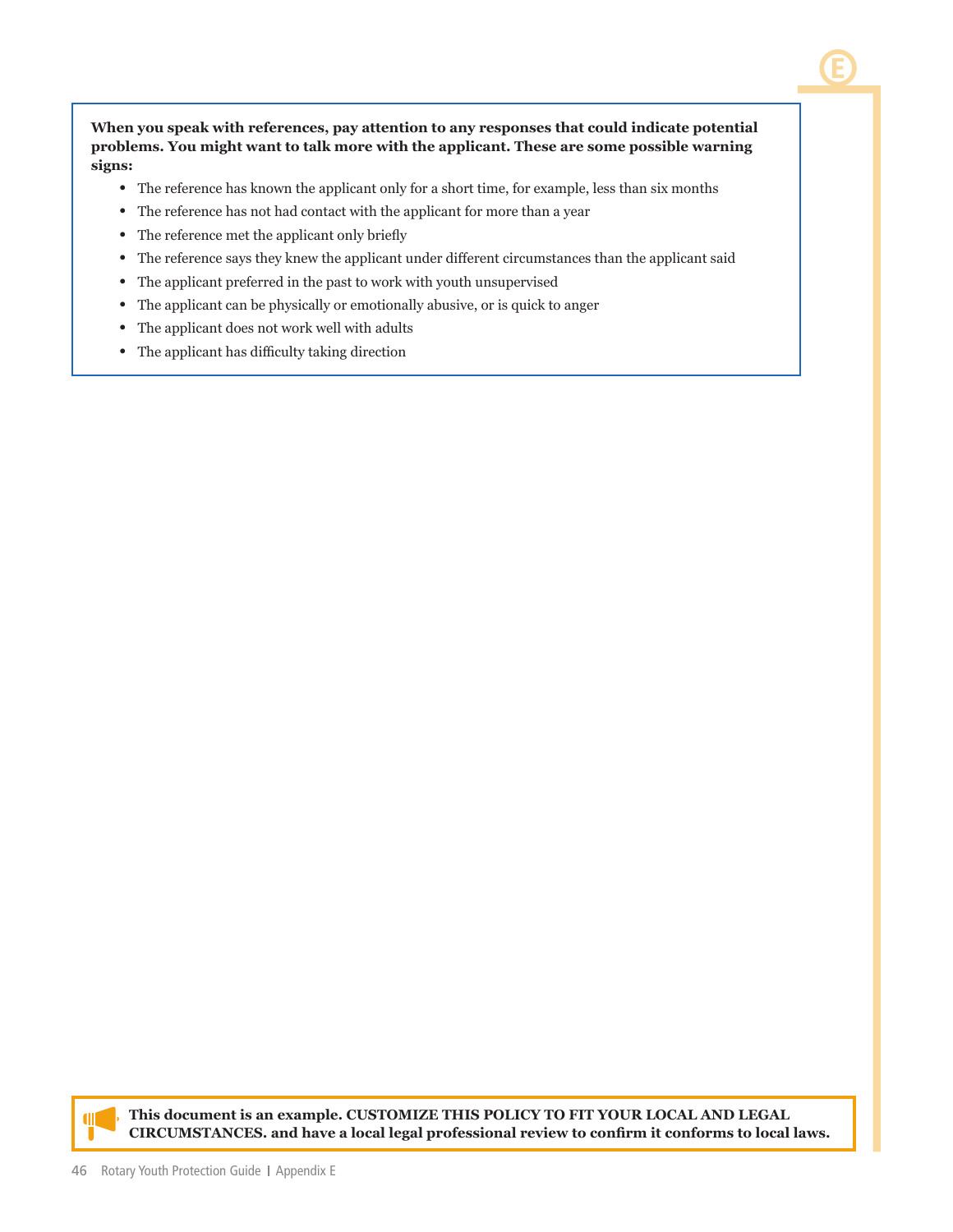# **APPENDIX F**

# **ADDITIONAL RESOURCES**

# **INTERNATIONAL RESOURCES**

**[Advocates for Youth.](http://advocatesforyouth.org)** Publications on the rights of youth and the responsibilities of youth-serving organizations

**[International Society for the Prevention of Child](http://ispcan.org)  [Abuse and Neglect](http://ispcan.org).** Abuse prevention resources, includin[g contact](http://www.ispcan.org/?page=Partner_Program) **[information for partners](http://www.ispcan.org/?page=Partner_Program)** in several countries and a searchable listing of worldwide publications

**[Sexual Violence Research Initiative.](http://svri.org) [Country](http://www.svri.org/documents/country-pages)[specific information](http://www.svri.org/documents/country-pages)** and statistics on sexual violence

**[UNICEF.](http://unicef.org)** Information on the protection of the rights of young people, and the **[Voices of Youth](http://www.voicesofyouth.org/)** initiative, which seeks to help young people learn about the issues that affect their world

**[World Health Organization.](http://who.int)** Research on se[x](http://whqlibdoc.who.int/publications/2004/9241592079.pdf)ual abuse and its prevention worldwide, including **[Preventing Violence: A Guide to](http://whqlibdoc.who.int/publications/2004/9241592079.pdf) [Implementing](http://whqlibdoc.who.int/publications/2004/9241592079.pdf)  [the Recommendations of the World](http://whqlibdoc.who.int/publications/2004/9241592079.pdf) [Report on](http://whqlibdoc.who.int/publications/2004/9241592079.pdf)  [Violence and Health](http://whqlibdoc.who.int/publications/2004/9241592079.pdf)**

# **COUNTRY-SPECIFIC RESOURCES**

**AUSTRALIA [Australian Institute of Family Studies.](http://www.aifs.gov.au/cfca/)** Links to **[abuse prevention resources](https://aifs.gov.au/cfca/publications)**

#### **UNITED KINGDOM**

**[Keeping Children Safe](http://www.keepingchildrensafe.org.uk). [Information](http://www.keepingchildrensafe.org.uk/resources)** on child abuse prevention, including training materials targeted to an international audience

#### **UNITED STATES**

**[Centers for Disease Control and Prevention](https://www.cdc.gov/violenceprevention/childabuseandneglect/index.html). [Abuse prevention resources](http://www.cdc.gov/violenceprevention/pdf/can-prevention-technical-package.pdf)** developed for youthserving organizations

**[National Center for Missing and Exploited](http://www.missingkids.org)  [Children.](http://www.missingkids.org) [Publications](http://www.missingkids.org/Publications)** about protecting children and bringing perpetrators to justice

**[National Center for PTSD.](http://www.ptsd.va.gov/)** Information from the U.S. Department of Veterans Affairs for parents and youth program providers on the effects o[f](http://www.ptsd.va.gov/public/types/violence/child-sexual-abuse.asp) **[childhood sexual abuse](http://www.ptsd.va.gov/public/types/violence/child-sexual-abuse.asp)**

#### **[Nonprofit Risk Management Center](http://www.nonprofitrisk.org).**

General risk management information for nonprofits, including **[resources](http://www.nonprofitrisk.org/search/youth.asp)** for volunteer-based, youth-serving organizations

**[Pathways to Safety International.](http://www.pathwaystosafety.org/)** Provides services to Americans who travel overseas and empowers those who have experienced interpersonal and gender-based violence abroad

#### **[Rape, Abuse, and Incest National Network](http://rainn.org)**

**[\(RAINN\).](http://rainn.org)** The largest anti-sexual violence organization in the United States, providing a 24-hour national sexual assault phone hotline and private online chat

**[WINGS Foundation.](http://www.wingsfound.org)** Local and national **[resources](http://www.wingsfound.org/survivor-resources/)  [for adult survivors](http://www.wingsfound.org/survivor-resources/)** of childhood sexual abuse and their families